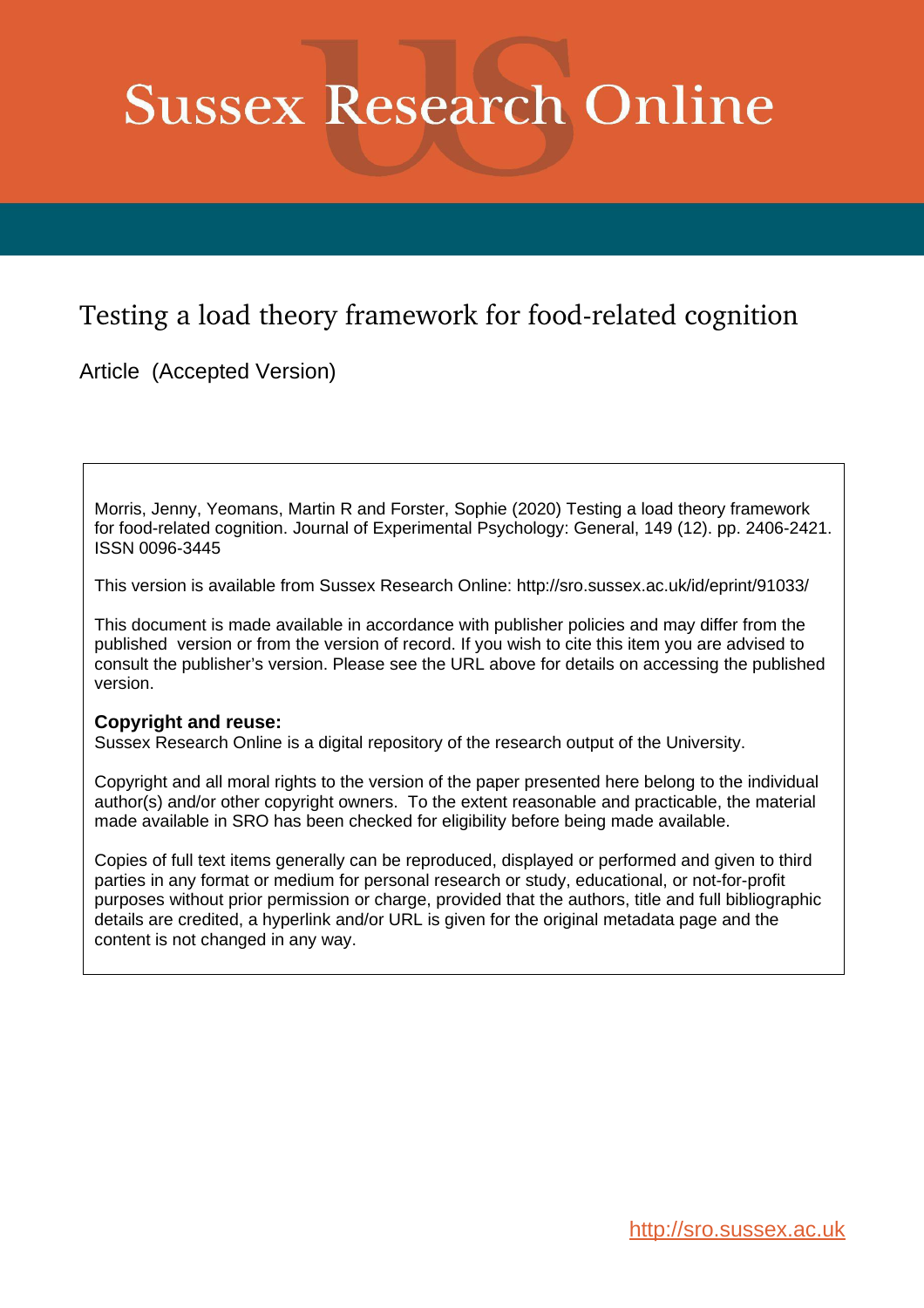Testing a Load Theory framework for food-related cognition

Jenny Morris, Martin R.Yeomans and Sophie Forster

Department of Psychology, University of Sussex, Falmer, BN1 9QH

United Kingdom

Corresponding Author: Jenny Morris Tel: 01273 678916 Email: [jm560@sussex.ac.uk](mailto:jm560@sussex.ac.uk)

Author note: The data from Experiment 2 of this paper was presented as a poster at the British Feeding and Drinking Group conference 2017. Data for all experiments is available on the open science framework (osf.io/srehg/).

Total word count: 12929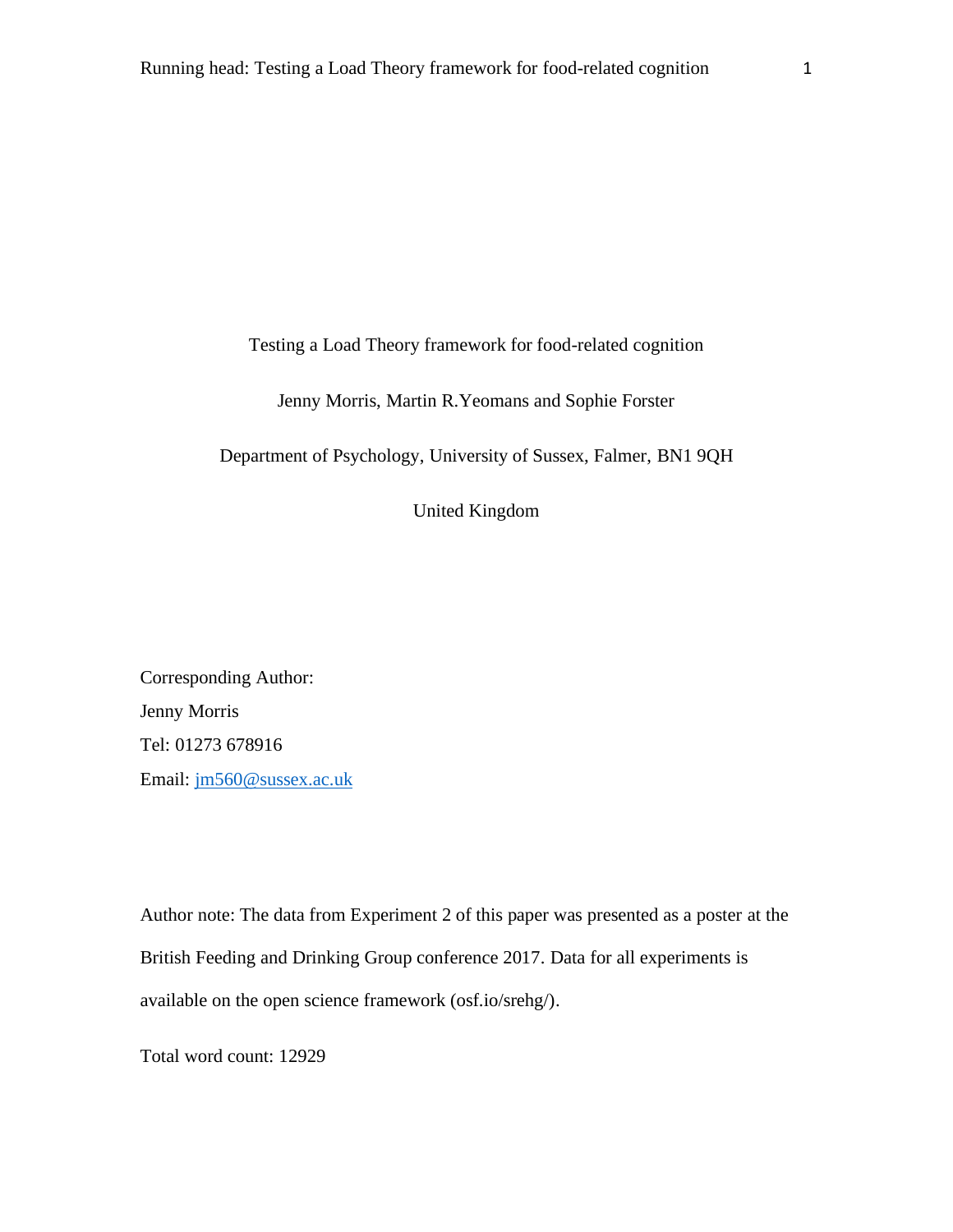#### Abstract

The way we process rewarding stimuli is widely held to play a key role in normal and abnormal behaviour. Biased processing of food—arguably the most primal form of reward—has been strongly implicated in the obesity crisis. Paradoxically, however, existing evidence suggests that both too much and too little attention can potentially lead to overeating. Here we sought to explain this contradiction within the framework of the Load Theory of attention, while also elucidating the relatively understudied role of memory biases. In three experiments, we presented food and non-food images as irrelevant distractors during a letter search task with high and low levels of perceptual load, followed by a forced choice recognition task. As predicted, increasing perceptual load consistently powerfully reduced distraction by food and non-food images alike. Similarly, food images encountered under high perceptual load were less likely to be recognised in a surprise memory test. Unexpectedly, however, there was a striking absence of attentional bias to food above and beyond salient non-food stimuli, either within-subjects or in relation to traits implicated in food-biases. By contrast, a food memory bias was consistently observed across participants, and appeared independent of attentional biases. Food memory was consistently heightened in individuals with high levels of trait disinhibition (a measure of opportunistic eating). Our findings suggest that attention and memory for food and non-food are similarly impacted by perceptual load. We discuss implications of the Load theory framework for the wider literature on foodrelated cognition and for real world eating behaviours.

Keywords: Attentional bias, Memory, Perceptual load, Food, Reward.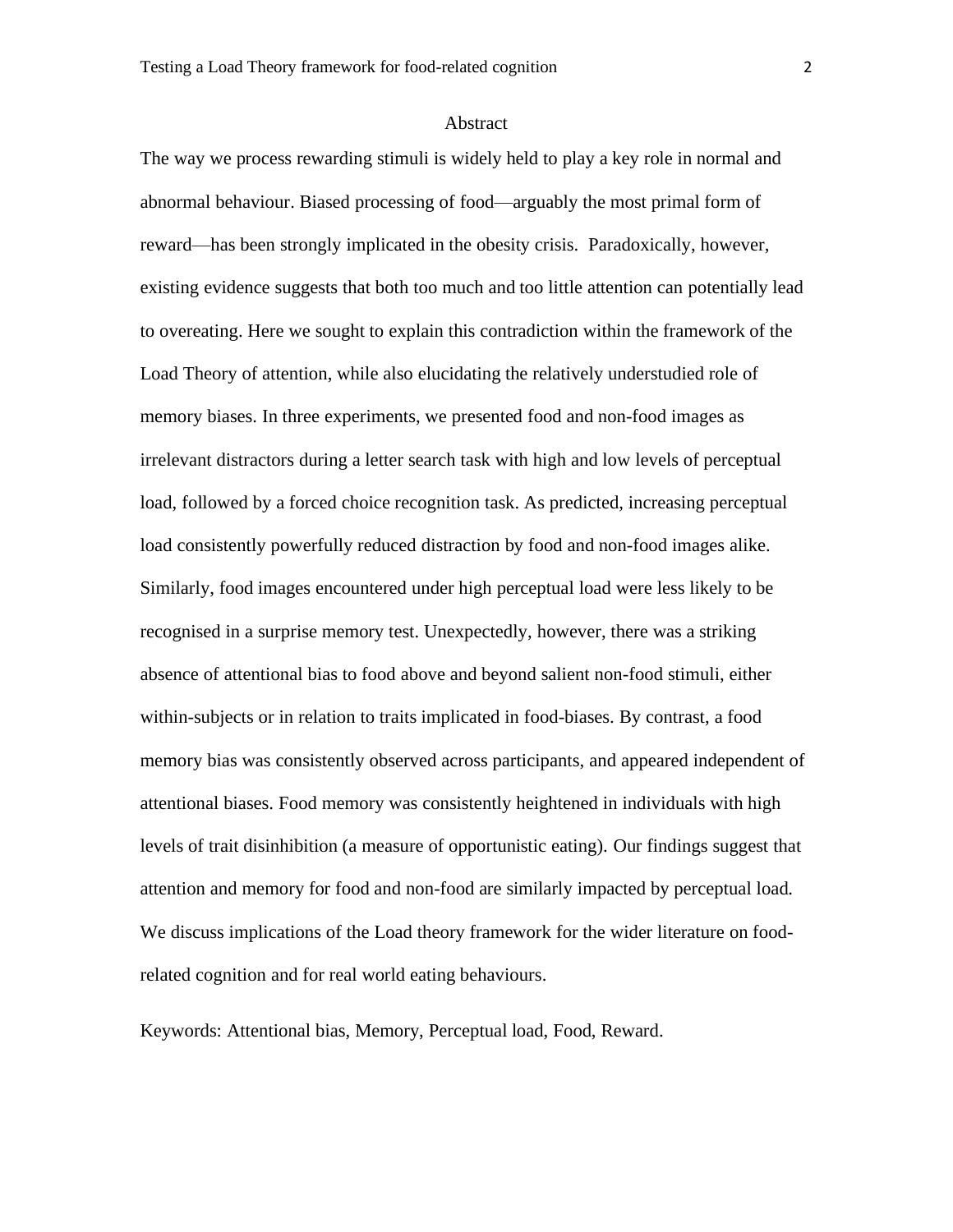## Testing a Load Theory framework for food-related cognition

Food is one of the most universal and powerful forms of reward, being both critical for survival and a potential source of pleasure. Like other forms of reward, the way we respond to food has a bidirectional relationship with basic cognitive processes such as attention and memory. On one hand, past experience with rewarding stimuli, such as food, can impact future cognitive processing (Anderson, Laurent & Yantis, 2013). For example, food associated with pleasant tastes are more likely to receive priority in cognitive processing (di Pellegrino, Magarelli & Mengarelli, 2011; Higgs, 2016). On the other hand, whether an individual over-eats is thought to be influenced by the way they attend and react to food cues (Werthmann, Jansen & Roefs, 2015). While some individuals can maintain a healthy weight, the obesity crisis is a growing concern due to the significant risk it poses to both physical and psychological health: an estimated 2.8 million people die every year due to the adverse consequences of being overweight or obese (World Health Organization, 2017). Given this, an important application of the rich cognitive psychology literature on attention and memory is to elucidate the mechanisms of over-eating and hence inform interventions.

Research on the cognitive mechanisms of over-eating has traditionally focused largely on attention, with more recent work also highlighting an important role for memory. However, as we will discuss in the following sections, the application of this large body of evidence to real world scenarios may be limited by seemingly contradictory implications of the literature. Namely, both too much and too little attention have both been suggested to result in overeating (Werthmann et al., 2015; Robinson et al., 2013). This complicates the advice that can be given to those trying to avoid over-eating, as it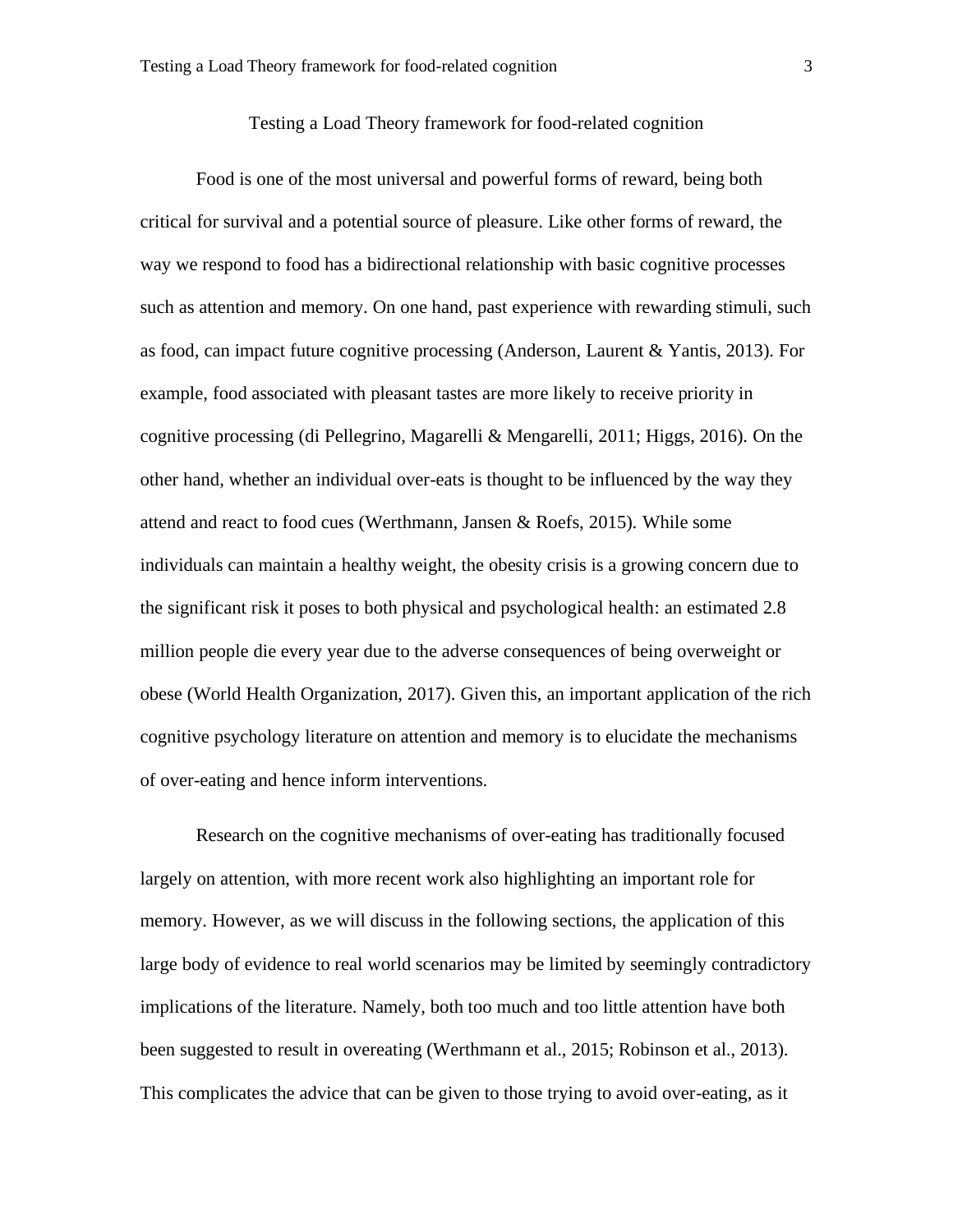appears desirable to avoid paying any attention to food in some situations, yet also important to give food our full attention in other situations. Here we argue that this contradiction may be explained utilising theories of attention to clearly differentiate between situations where increased attention can be a help or a hindrance.

# **Attentional processing of food**

Food related attentional bias, the selective preferential processing of food cues, is one important aspect of biased cognition. Simply put, having an attentional bias for food increases the likelihood that you will notice food in the first place. Attentional bias to food has been typically measured by cognitive tasks showing either faster identification of a food target (e.g., an image of a food item) or interference with a task when a food stimulus was presented as the distractor. A multitude of studies have shown evidence for the presence of attentional bias for food stimuli (Ahern, Field, Yokum, Bohon & Stice, 2010; Castellanos et al., 2009; Cunningham & Egeth, 2018; Hollitt, Kemps, Tiggemann, Smeets & Mills, 2010; Meule, Vögele & Kübler, 2012; Neimeijer, de Jong & Roefs, 2013; Nijs, Muris, Euser & Franken, 2010; Seage, & Lee, 2017; Tapper, Pothos & Lawrence, 2010; Werthmann et al., 2011). There is also some evidence that this bias is heightened in individuals susceptible to overeating, such as those who are overweight (Werthmann et al., 2011; Hendrikse et al., 2015), people with a tendency towards dieting, (restrained eaters: Hollitt et al., 2010), people with a tendency towards uncontrolled eating (disinhibited eaters: Seage  $&$  Lee, 2017) and individuals with greater sensitivity to external food cues (external eaters: Brignell, Griffiths, Bradley & Mogg, 2009; Hou et al., 2011). However, we note that these individual differences findings have not always been replicated (e.g., Ahern et al., 2010; Boon, Vogelzang & Jansen, 2000; Doolan, Breslin,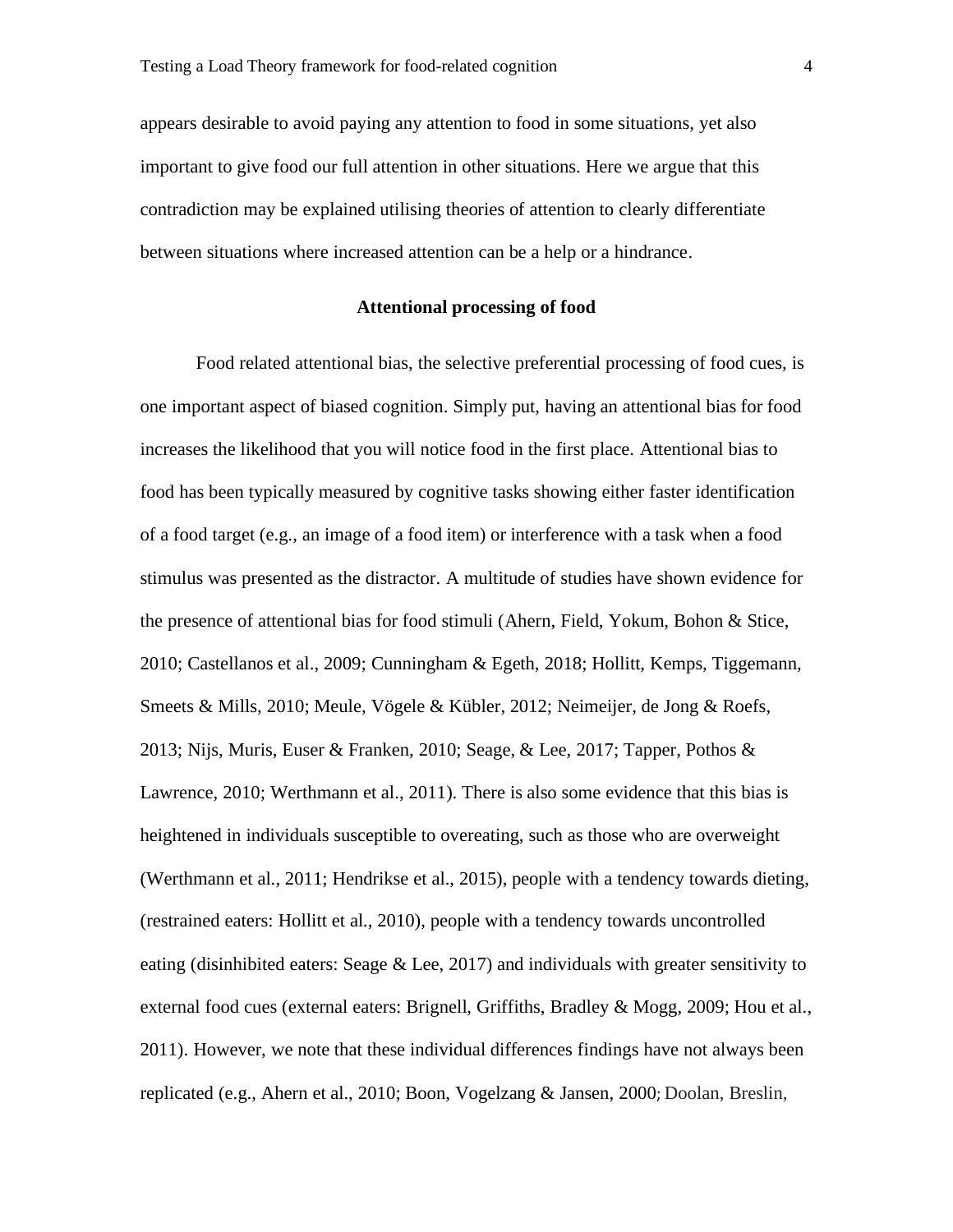Hanna & Gallagher, 2015; Freijy, Mullan & Sharpe, 2014; Loeber et al., 2012; Nijs et al., 2010; Pothos, Tapper & Calitri, 2009; Werthmann et al., 2013; Werthmann et al., 2011).

Attentional bias towards food is argued to have been evolutionarily advantageous, in terms of facilitating the seeking and finding of food in our environment (Werthmann et al., 2015). However, in our modern obesogenic environment attentional bias is thought to be maladaptive and has been associated with several aspects of eating behaviour such as craving, consumption (Werthmann, Field, Roefs, Nederkoorn & Jansen, 2014) and weight gain (Yokum, Ng & Stice, 2011).

While overly attending to food cues is thought to contribute towards over-eating, studies examining attention during ingestion find the opposite effect. Inattentive eating is associated with increased consumption (see Robinson et al., 2013 for a recent review). This is typically tested by comparing amount consumed while attention is engaged in a task such as a game, television, radio or reading to amount consumed with no task. Several mechanisms have been put forward to explain the inattentive over-eating effect including reduced awareness of intake, interoceptive signals and dietary control (Braude & Stevenson, 2014). It might simply be assumed that the effect of attention to food cues depends on the stage of eating, with attention to food cues prior to ingestion increasing the likelihood of food being consumed; and attention during ingestion decreasing the quantity that is consumed. However, as outlined below, the paradigms that have been used to study attentional bias and inattentive eating also differ in terms of a factor that has been highlighted within the selective attention literature as a powerful determinant of attention: perceptual load.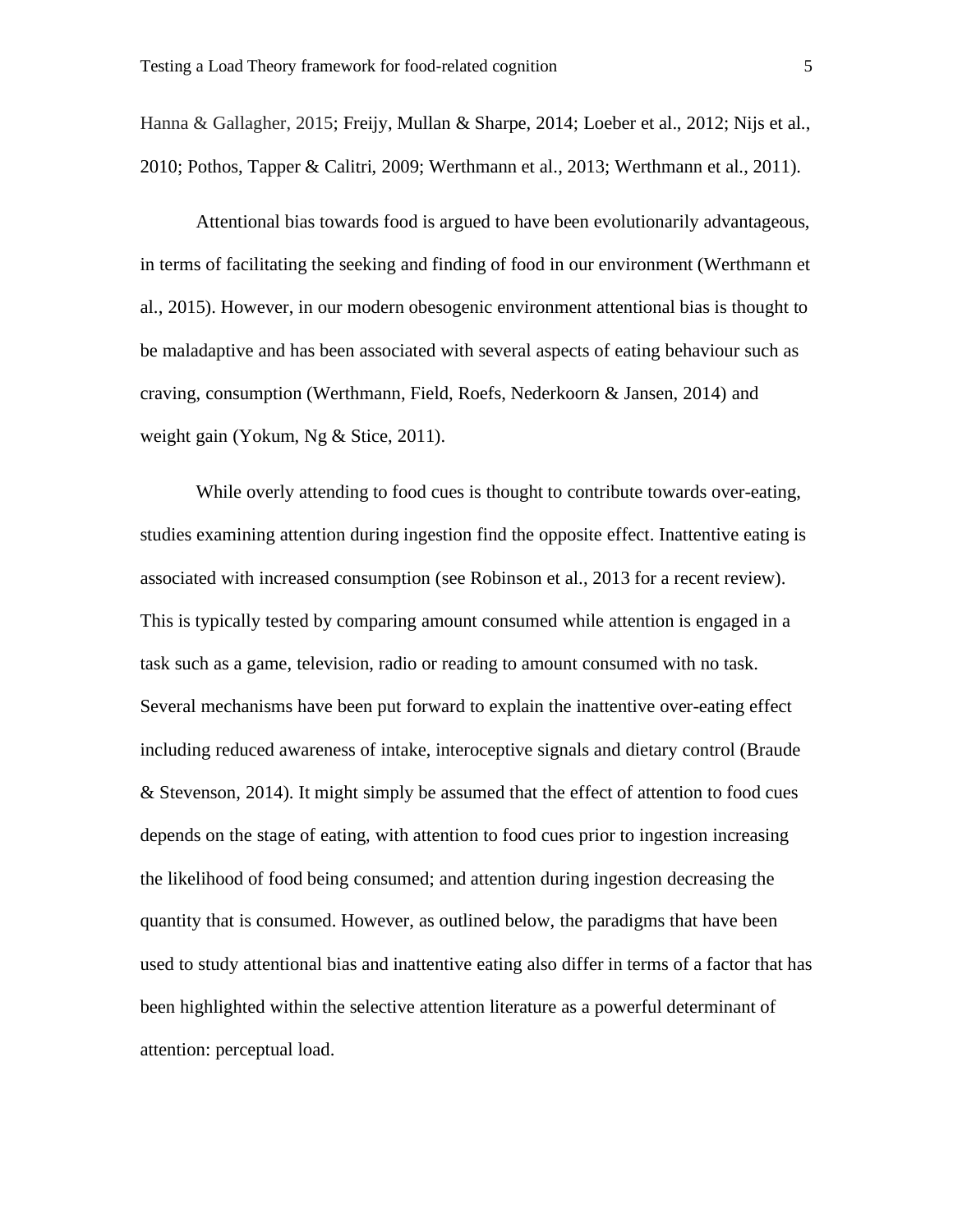A large body of evidence in support of the Load Theory of attention (e.g., Lavie, 2005; 2010) highlights that the extent to which task-irrelevant stimuli are processed depends on whether the current task leaves sufficient spare perceptual capacity. If the perceptual demand (or 'load') of the task is high (e.g., searching for a friend in a crowded restaurant), task-related processing exhausts perceptual capacity with the result that taskirrelevant stimuli are not processed. On the other hand, when demand is low (e.g., searching for a friend in an empty restaurant) sufficient capacity remains to process taskirrelevant stimuli (e.g., a ringing phone, or the drinks at the bar). Importantly, the modulation of attention by perceptual load is argued to occur in a passive and automatic manner.

Applying the Load Theory framework to eating behaviour plausibly accommodates existing evidence and allows more nuanced predictions and recommendations for real world situations. If perceptual load modulates processing of food stimuli in the same manner as other stimuli, it would be expected that attentional biases and inattentive eating would be observed in distinct situations. Vulnerability to attentional biases (and the resulting increased consumption) should be associated primarily with conditions of low perceptual load, when the current task leaves sufficient spare capacity to allow irrelevant food cues to catch our attention. For example, we might be more likely to notice the dessert trolley while searching for our friend in an empty restaurant versus a crowded restaurant. On the other hand, vulnerability to inattentive eating should occur only in conditions of high perceptual load, when attentional capacity is exhausted by the task. Going back to our restaurant example, imagine that we begin eating while still keeping an eye out for our late-arriving friend: the undemanding task of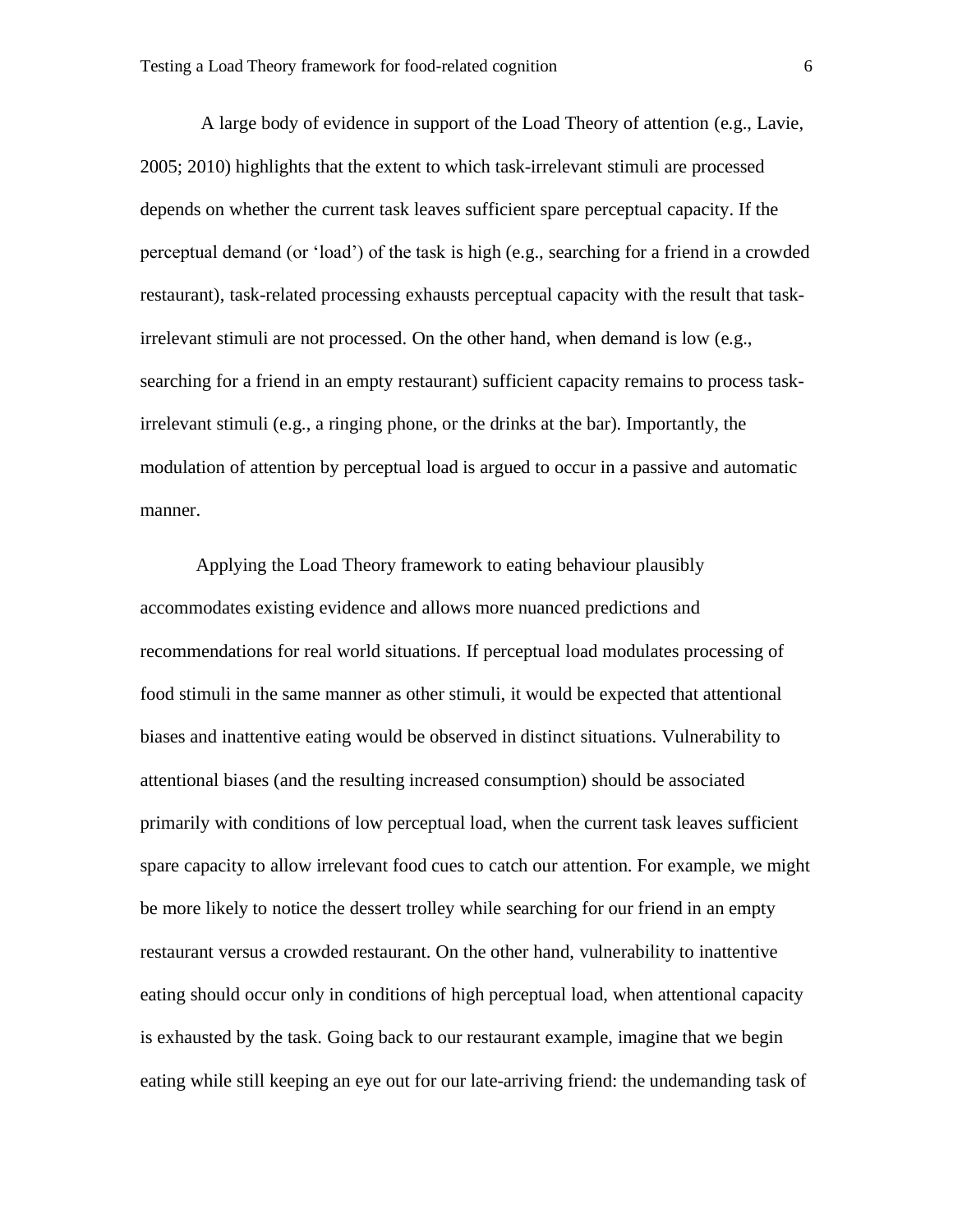monitoring the empty restaurant would theoretically be beneficial here in terms of leaving sufficient capacity for awareness of interoceptive signals, making it less likely that we would unintentionally over-indulge. Consistent with our proposed application of Load Theory, the majority of evidence for food-related attentional bias rests on perceptually undemanding tasks such as the visual probe, in which only a small amount of information must be processed at any given time, while inattentive eating studies typically use more perceptually demanding tasks such as computer games and television (Robinson et al., 2013).

Load Theory provides a useful framework from which to draw practical recommendations. Rather than advising individuals to simply attempt to ignore food at all times other than when they are eating, which would place high demands on effortful goal maintenance and inhibitory processes, the Load Theory framework implies that individuals could simply organise their daily tasks in such a way as to passively facilitate beneficial eating behaviours. For example, individuals wishing to avoid over-eating might find high perceptual load tasks useful in avoiding temptation in the course of their daily lives but would be advised to engage only in less demanding tasks while they are eating.

Our proposed application of Load Theory to food-related cognition assumes that perceptual load would modulate food cues in the same manner as non-food stimuli. However, this key assumption is brought into question by a recent study in which several other categories of rewarding stimuli (happy faces, erotic images and stimuli associated with money) caused distractor interference even under high perceptual load (Gupta, Hur & Lavie, 2016), suggesting that rewarding stimuli may be among the 'special' stimulus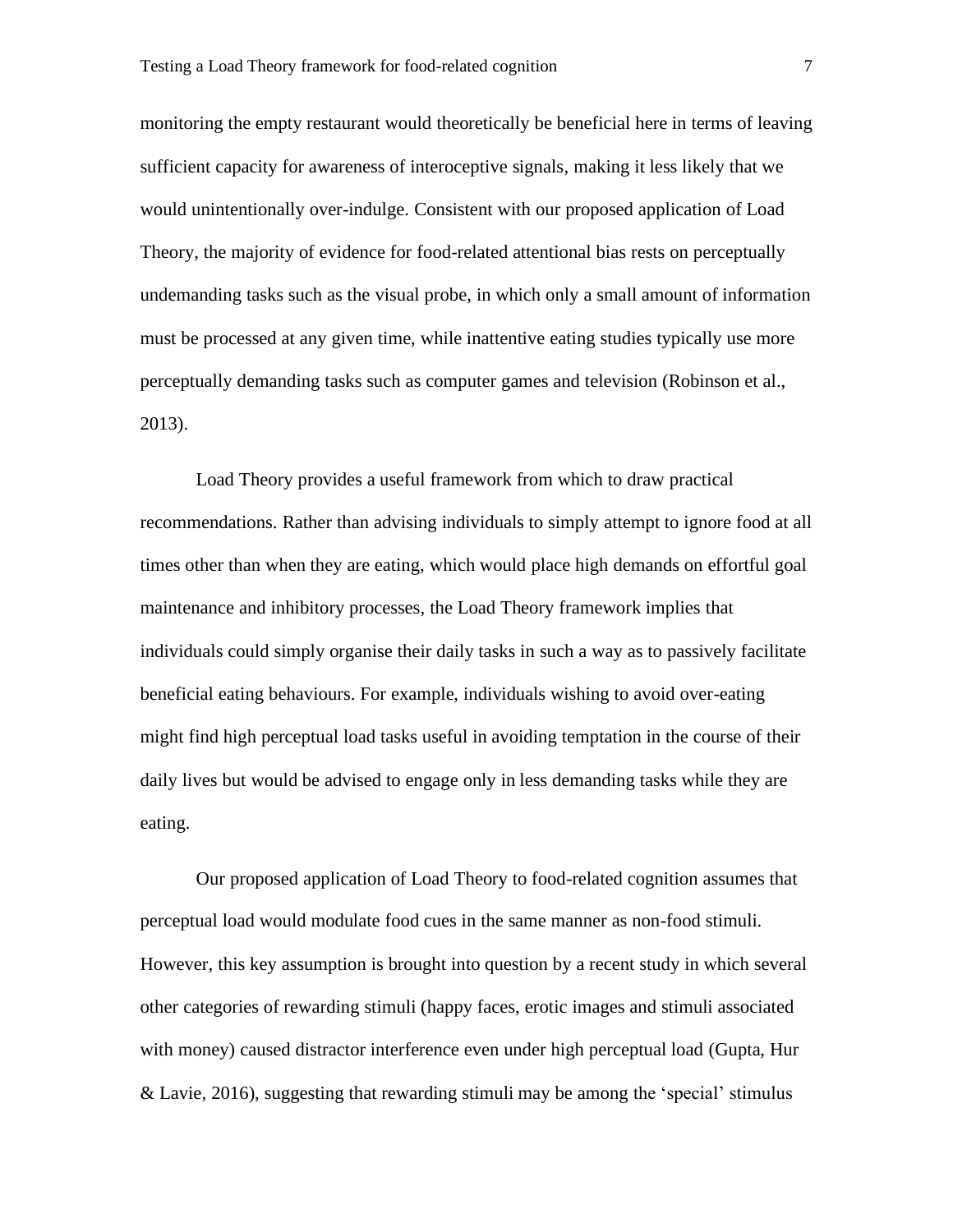categories immune to perceptual load effects. Hence, a critical first step in applying the Load Theory framework was to establish whether external food cues would be modulated by load in the same manner as non-food cues, or whether the rewarding properties of food would render it immune to load effects. Here we tested this possibility by, for the first time, comparing attention to food and non-food stimuli in situations of high versus low perceptual load. If our account is correct, food stimuli should be more likely to attract attention during low perceptual load conditions. When perceptual load is increased, attentional processing of food stimuli (and hence any attentional bias) should be reduced or even eliminated.

#### **The role of memory.**

The effects of perceptual load have also been found to extend beyond attention, to impede memory for stimuli encountered under high perceptual load (Jenkins, Lavie  $\&$ Driver, 2005). This raises the intriguing possibility that perceptual load might impact eating behaviour beyond the time point that the stimulus is originally encountered, by modulating the likelihood that a food cue will be later recognised. The mechanism by which attentional biases lead to later consumption necessarily involves memory for the food cue. For example, May, Andrade, Kavanagh & Hetherington (2012) suggest that once a food cue captures attention it is then more likely to be processed further and remembered, reducing an individual's ability to ignore that craving. Perceptual load could therefore potentially not only reduce the likelihood of food cues capturing attention in the first place, but also disrupt the pathway from capture to craving (and ultimately over-eating) by preventing the food cues from being encoded into memory.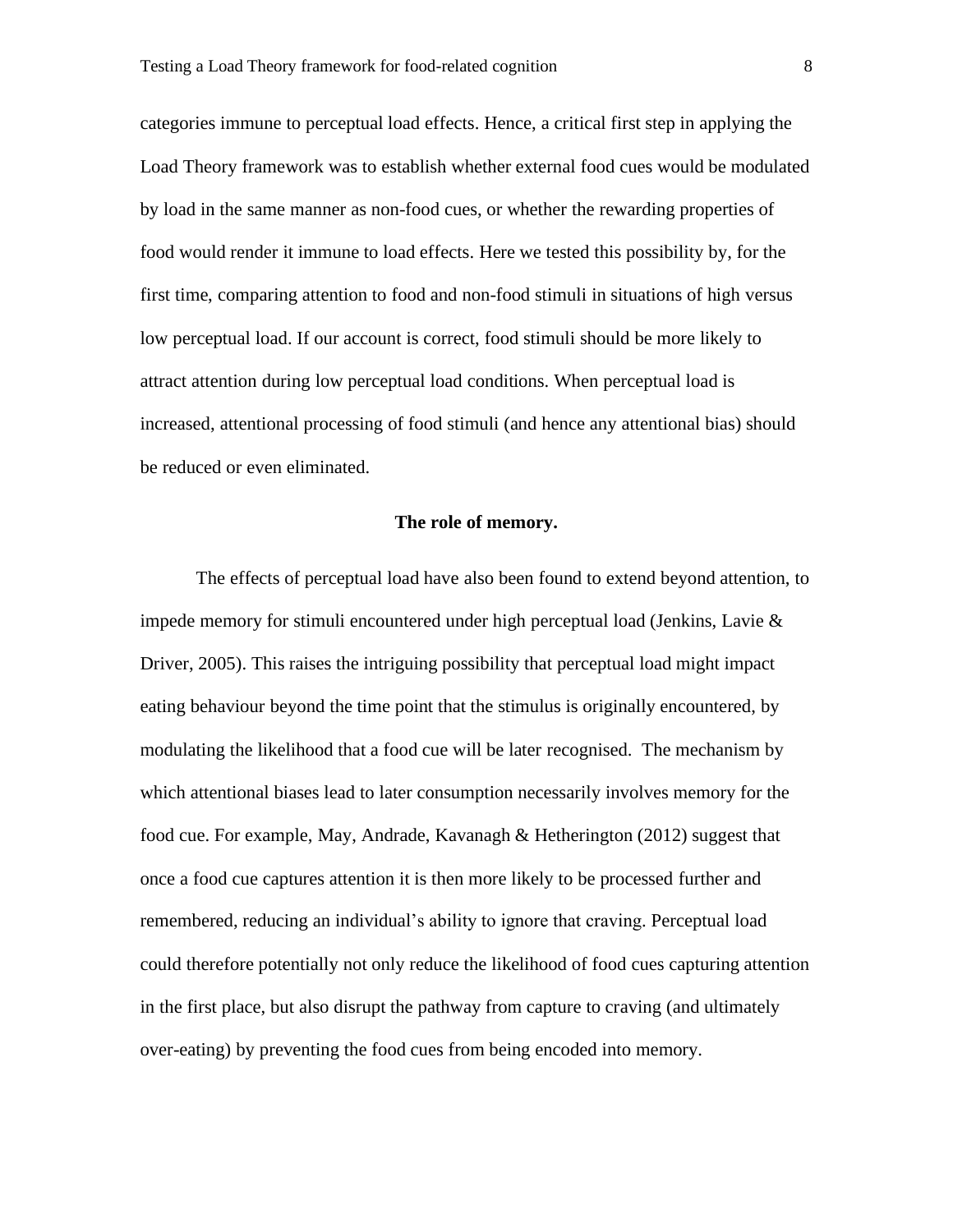The above suggestion implies a benefit of perceptual load-disrupted memory in avoiding over-eating. However, as in the case of inattentive eating, a high perceptual load task during ingestion could have the opposite consequence. If, as we predict, perceptual load impedes memory for food-related stimuli this would also imply that engaging in a high perceptual load task while eating might interfere with people's ability to later remember how much they have eaten. This would be undesirable given that memory for previous intake appears to play an important role in eating behaviour, as shown by research with amnesic patients who despite consuming multiple meals show no changes in reported hunger (Hebben, Corkin, Eichenbaum, Shedlack, 1985; Rozin, Dow, Moscovitch & Rajaram, 1998). In healthy participants, poor memory for a recent meal, usually manipulated by disrupting the encoding of the meal via a secondary task, has been repeatedly shown to increase subsequent intake (Higgs, 2015; Mittal, Stevenson, Oaten & Miller, 2011; Moray, Fu, Brill, & Mayoral, 2007; Oldham-Cooper, Hardman, Nicoll, Rogers, & Brunstrom, 2010). Notably, as with the inattentive eating literature, the secondary tasks used to demonstrate memory effects on eating behaviour are typically rather perceptually demanding tasks such as computer games (Higgs, 2015; Oldham-Cooper et al., 2010) or television (Higgs, 2015; Moray et al., 2007; Mittal et al., 2011). Our study therefore sought to more directly test the possibility that high perceptual load tasks can interfere with memory for food cues.

Just as the effect of memory on intake parallels the inattentive eating literature, a small number of studies demonstrate memory effects paralleling the attentional bias literature. Biased memory for food has been found using recognition memory tests in hungry participants (Morris & Dolan, 2001) and with free recall tasks in both hungry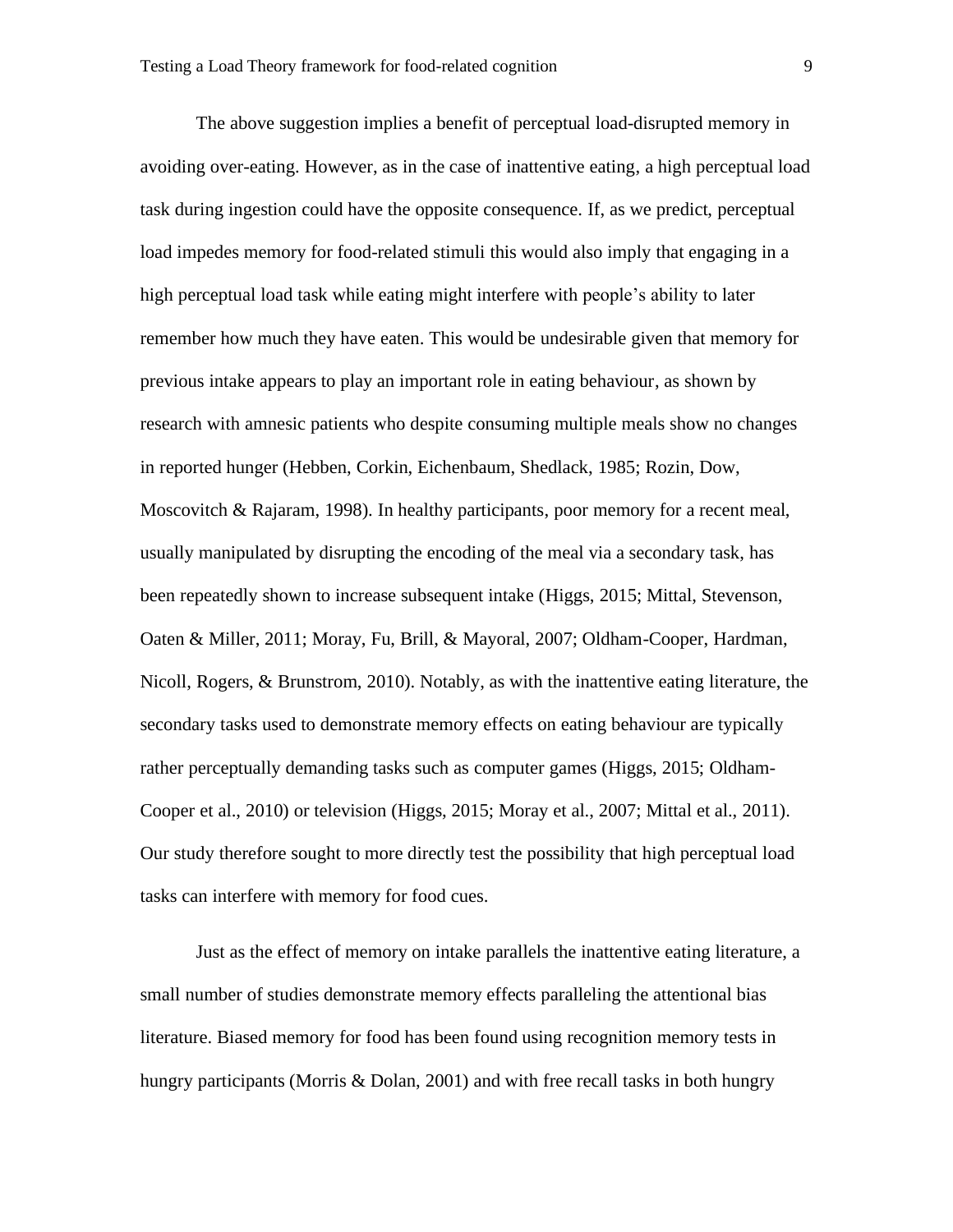(Talmi et al, 2013) and restrained eaters (Soetens, Roets & Raes, 2014). A significant theoretical question is to what extent the roles of attention and memory on eating behaviours are separable. Are the effects of poor memory on over-consumption and enhanced memory for food stimuli simply a consequence of attentional processes?

It is well established that disrupting attention at the time of encoding is detrimental to subsequent memory performance (Anderson & Craik, 1974; Baddeley, Lewis, Eldridge, & Thomson, 1984; Jenkins et al., 2005). Similarly, the elaboration intrusion theory (May et al., 2012) from the eating literature argues that food attentional bias leads to cognitive elaboration of food related cues, their consequent presence in working memory should make them easier to remember, hence memory bias reflects the early attention bias. On the other hand, the relationship between attention and memory is bidirectional: memory has also been found to guide attention. For example, Rutters, Kumar, Higgs & Hunphreys (2014) found with both behavioural and electrophysiological measures that holding food cues in working memory guided attention towards task irrelevant food distractor images. More broadly, it should be noted that memory plays a key role in eating behaviour, through the learning of associations between food cues, eating and its consequences (see Higgs, 2016, for a full review on the role of memory). For example, flavour aversions may be learnt from a previous pairing of the flavour and a negative post-ingestive consequence (i.e., illness); future food choices and intake is then guided by this learned association (Garcia & Koelling, 1966; Smith and Roll, 1967).

To date only one study has attempted to compare both attention and memory biases to food; Talmi and colleagues (2013) measured interference from food images on a tone discrimination task, followed by a free recall memory test. Although they found both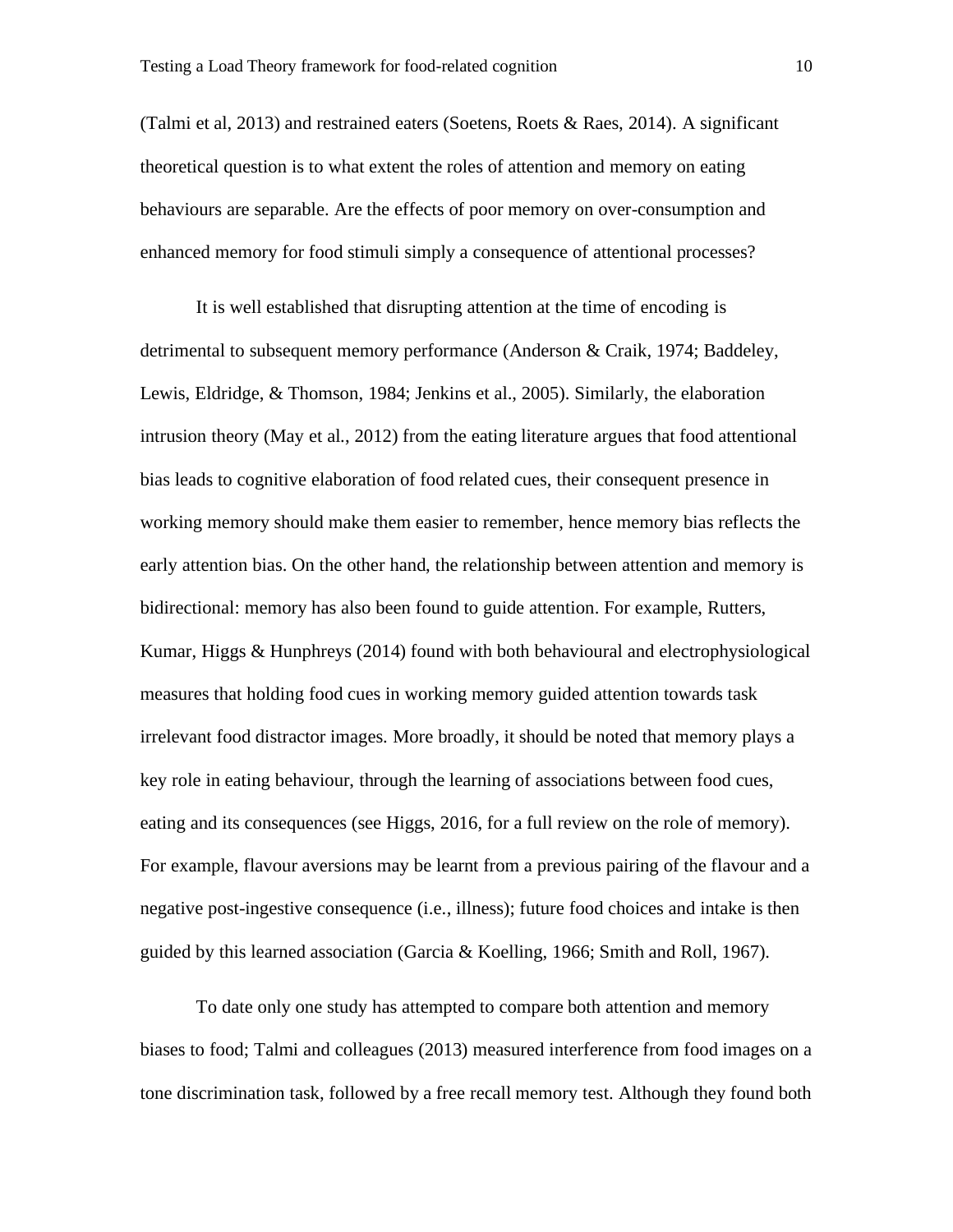attention and memory biases in participants under conditions of hunger, but not satiety, these processes did not appear to be linked. This intriguing null result is at odds with the wider attention and memory literature. A secondary aim of our study is therefore to more extensively test the relationship between attention and memory.

#### **The current research.**

In summary, the current research provides the first test of an application of the Load Theory framework to understand the influence of basic cognitive processes (attention and memory) on eating behaviours. Across three experiments we conducted a comprehensive investigation of both attention and memory biases across a single paradigm based on the irrelevant distractor task (Forster & Lavie, 2008). This task has previously been adapted, using a well-established manipulation of perceptual load, to replicate the effects of perceptual load on task irrelevant processing (Forster & Lavie, 2008; 2016; Lancaster, Forster, Tabet & Rusted, 2017; Lunn, Sjoblom, Ward, Soto-Faraco & Forster, 2019). A version of this task, which did not include a perceptual load manipulation, was also recently used to demonstrate the attentional bias for food cues (Cunningham & Egeth, 2018). The irrelevant distractor task has the advantage that, unlike widely used measures such as the dot-probe, the distractor is presented in an entirely task irrelevant location and as such avoids inadvertently encouraging top down attention to food (for further discussion of this issue see Forster & Lavie, 2008; Lichtenstein-Vidne, Henik & Safadi, 2007). Hence, distractor interference in this task is analogous to the daily life phenomenon whereby attention is drawn to something entirely irrelevant to what we are currently doing—for example, as we sit on a train reading a book, an advert for a chocolate bar might catch our eye.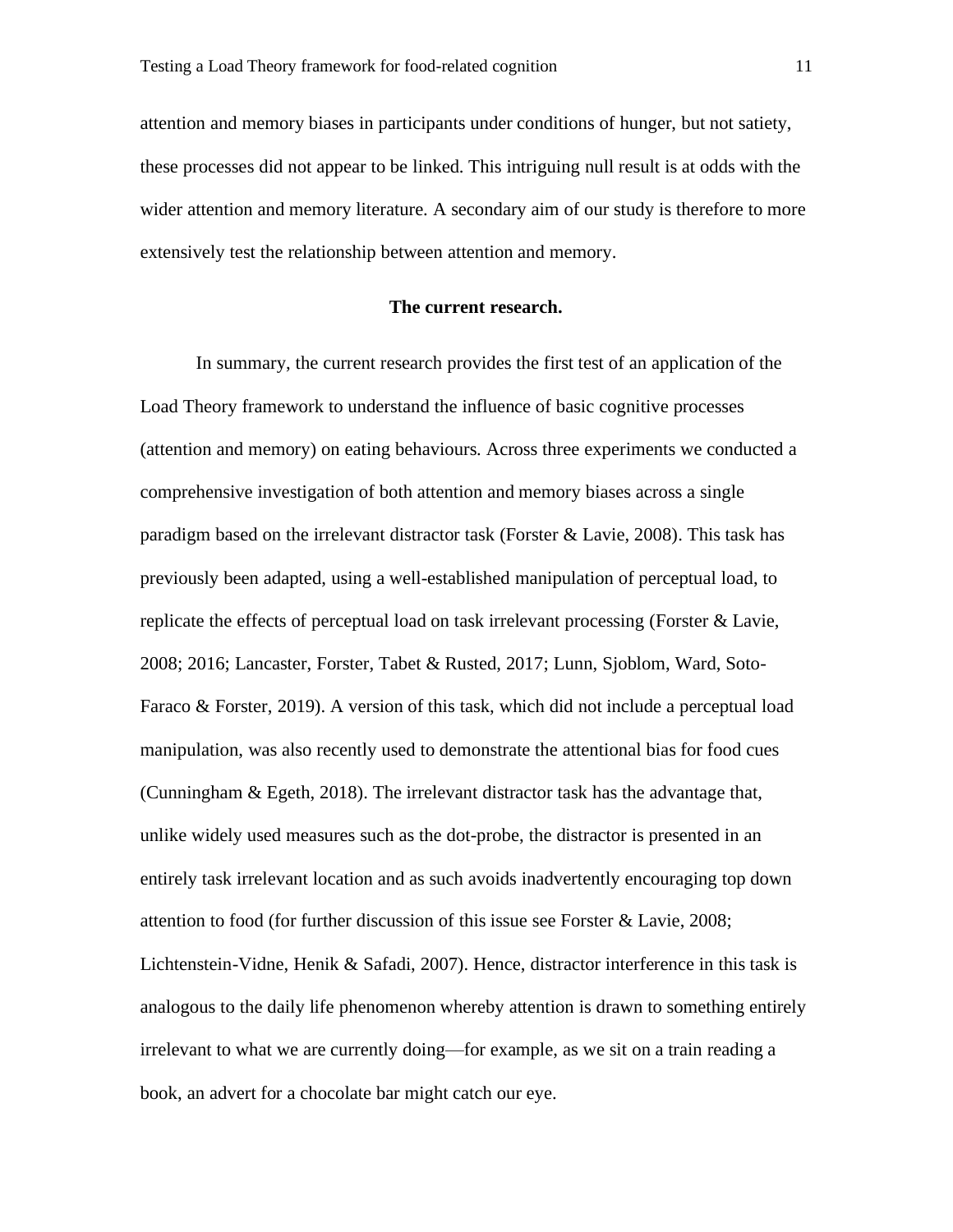Our first aim across all experiments was to establish whether the powerful effects of perceptual load in reducing task irrelevant processing also extend to food stimuli; this would be reflected by slower reaction times on food present trials compared to no distractor trials under low perceptual load but no difference under high perceptual load. We also tested whether a memory bias exists for food images, which would be demonstrated by higher recognition accuracy of food images compared to non-food images on a recognition memory task. We expected this memory bias to manifest only under low perceptual load conditions—this was tested directly in our final experiment.

To investigate the extent to which attention and memory biases (and their modulation by perceptual load) are related, we examined the correlation between attention and memory biases in each of our experiments. If a memory bias is a consequence of the attentional bias, it would follow that a stronger attentional bias in an individual would lead to a stronger memory bias. Similarly, if load modulation of memory for food cues reflects the load effect on attention, the degree of the load effect on memory should be greatest for those participants showing the greatest load effect on attention. Finally, we also measured a variety of traits previously shown to influence food related cognition to enable exploratory analyses of potential interactions of trait differences and perceptual load.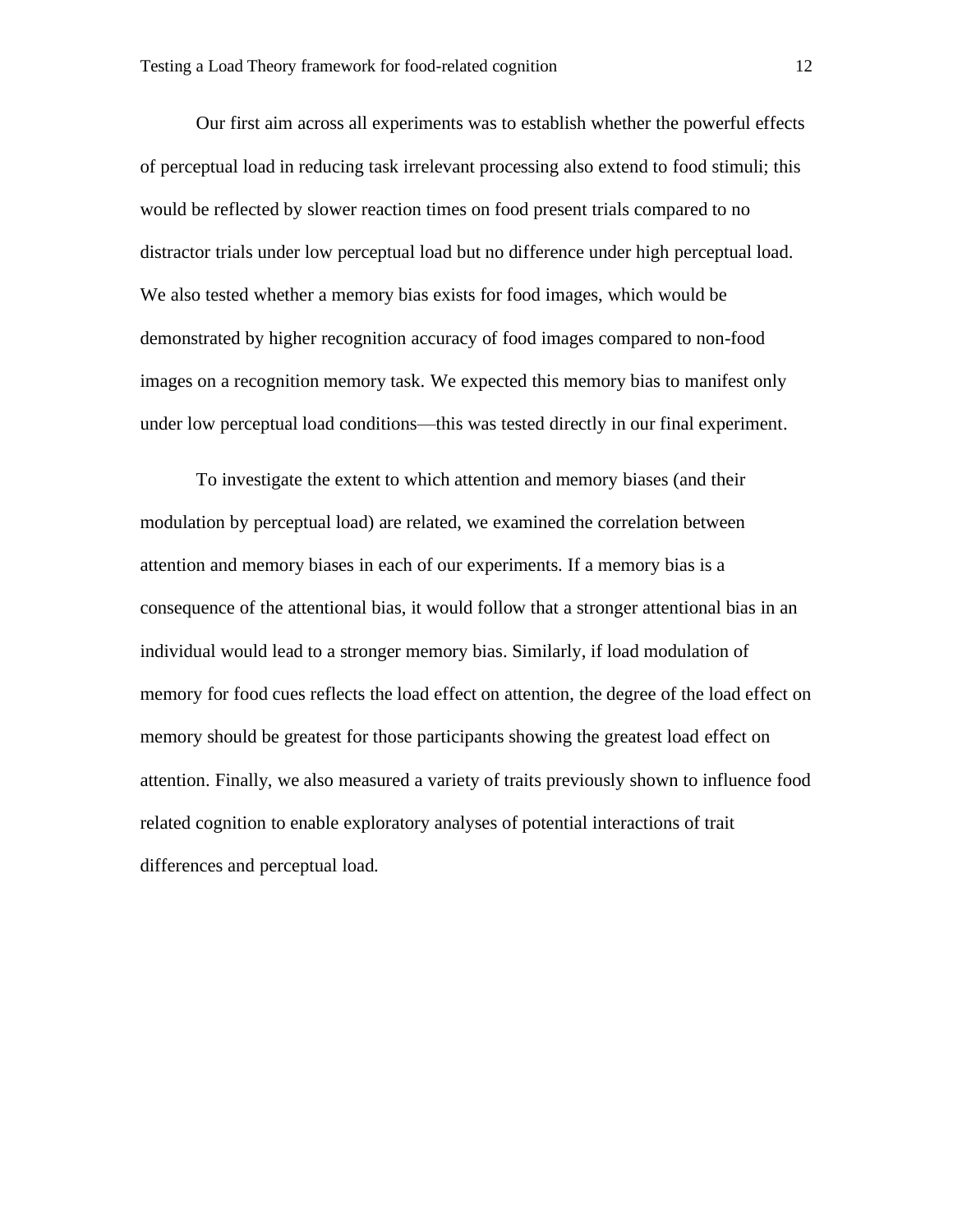# **Experiment 1**

#### **Method**

**Participants.** 60 female participants aged between 18-35 years ( $M = 21.46$ ,  $SD =$ 1.68), with normal or corrected to normal (e.g., with glasses) vision, who were either native English speakers or as fluent at both speaking and reading English as a native speaker. Three participants were excluded from analysis as it was later identified they did not meet all the eligibility requirements. Participants were primarily University of Sussex students who received course credit or a five-pound financial compensation.

Forster and Lavie's 2016 study, which replicated the load effects on irrelevant distraction in a sample size of 77, found an effect size of .36 for the interaction of load and distractor interference. A more recent study using the irrelevant distractor paradigm, in a very similar design to our study (2 x 3 within-subjects), found an effect size of .10 for the interaction between load and distractor interference, in a sample size of 52 (Lunn et al., 2019). Our sample size of 60 was selected apriori on the basis of being highly powered (.95) to detect the within subject effects reported by Lunn and colleagues (2019) and having 80% power to detect small-medium correlations of .33 (Faul, Erdfelder, lang & Buchner, 2007). The study was approved by the University of Sussex Sciences  $\&$ Technology Cross-Schools Research Ethics Committee and complied fully with BPS ethical standards.

**Stimuli and procedure.** The task was adapted from Forster & Lavie's (2008) irrelevant distractor paradigm. All stimuli were presented using E-prime 2.0 (Schneider, Eschman & Zuccolotto, 2002) on a 13.5 inch computer screen at a viewing distance of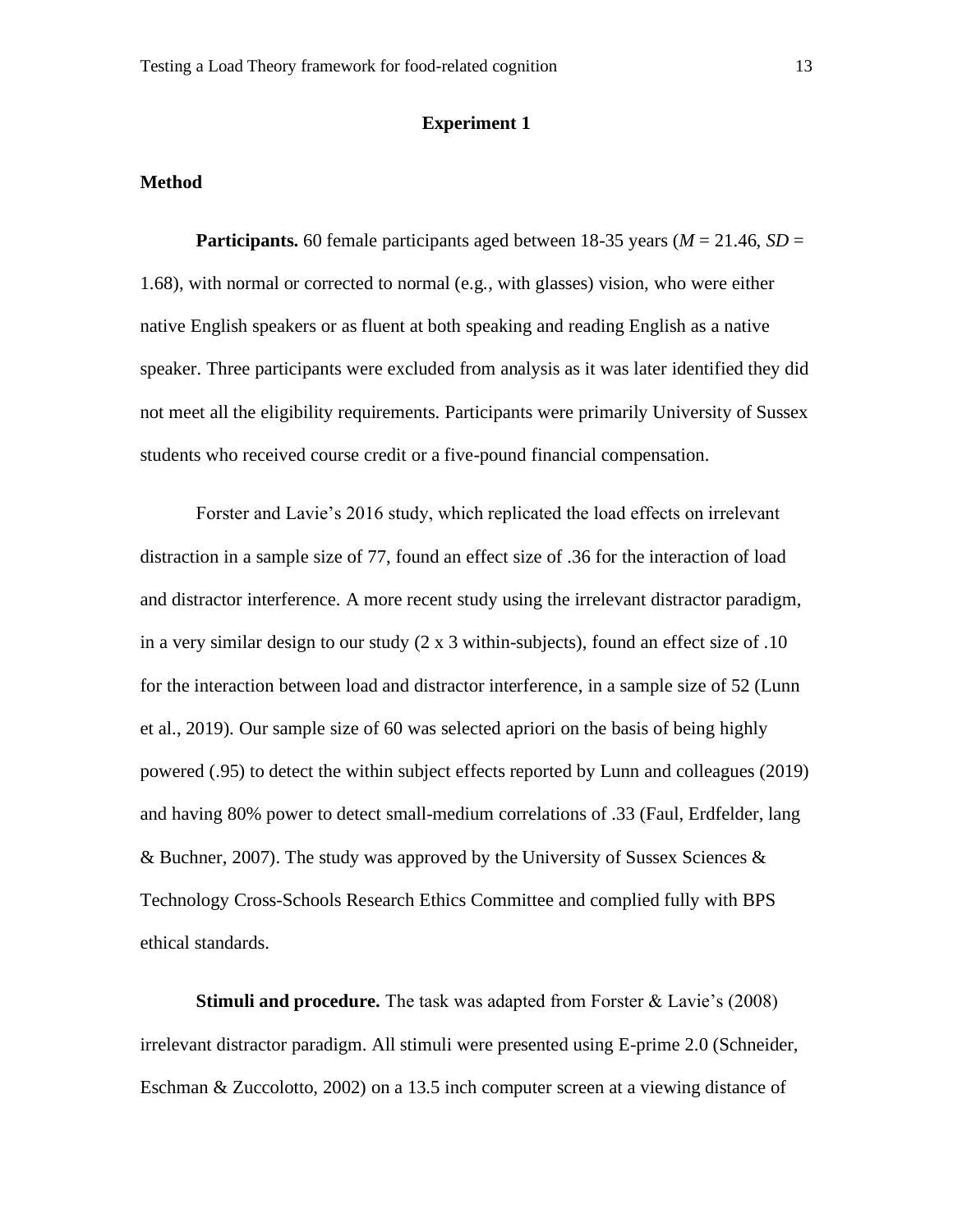57cm. The experiment was presented on a black background and all letter stimuli were grey.

At the start of every trial a fixation point appeared for 500ms, followed by the stimulus display. When the stimulus display appeared, participants had to search for an 'X' or 'N' target letter which appeared in a random location within a circle of six letters (see Figure 1). In the high load condition the nontarget letters in the circle were selected at random from five potential letters: H, K, M, Z, W, V. In the low load condition, the non-target letters were all lower-case o's. The letter circle had a 2.4°radius (each letter subtending  $1.2^{\circ}$  by  $1^{\circ}$ ) and the small o's were 0.19°. The letter stimuli appeared for 100ms, but participants had up to 2000ms to respond.



*Figure 1*. Example stimulus displays with: (a) a food distractor presented on a low load trial, (b) a non-food (nature) distractor presented on a high load trial. Food/non-food distractors appeared with equal frequency in the high and low load conditions. Participants searched for the target letter (X or N), while ignoring any distractors.

The majority of trials did not contain a distractor (80%); the remaining trials contained a distractor image. On 10% of trials a randomly selected image of a sweet food item was presented (six food stimuli were used: doughnut, chocolate bar, chocolate cake,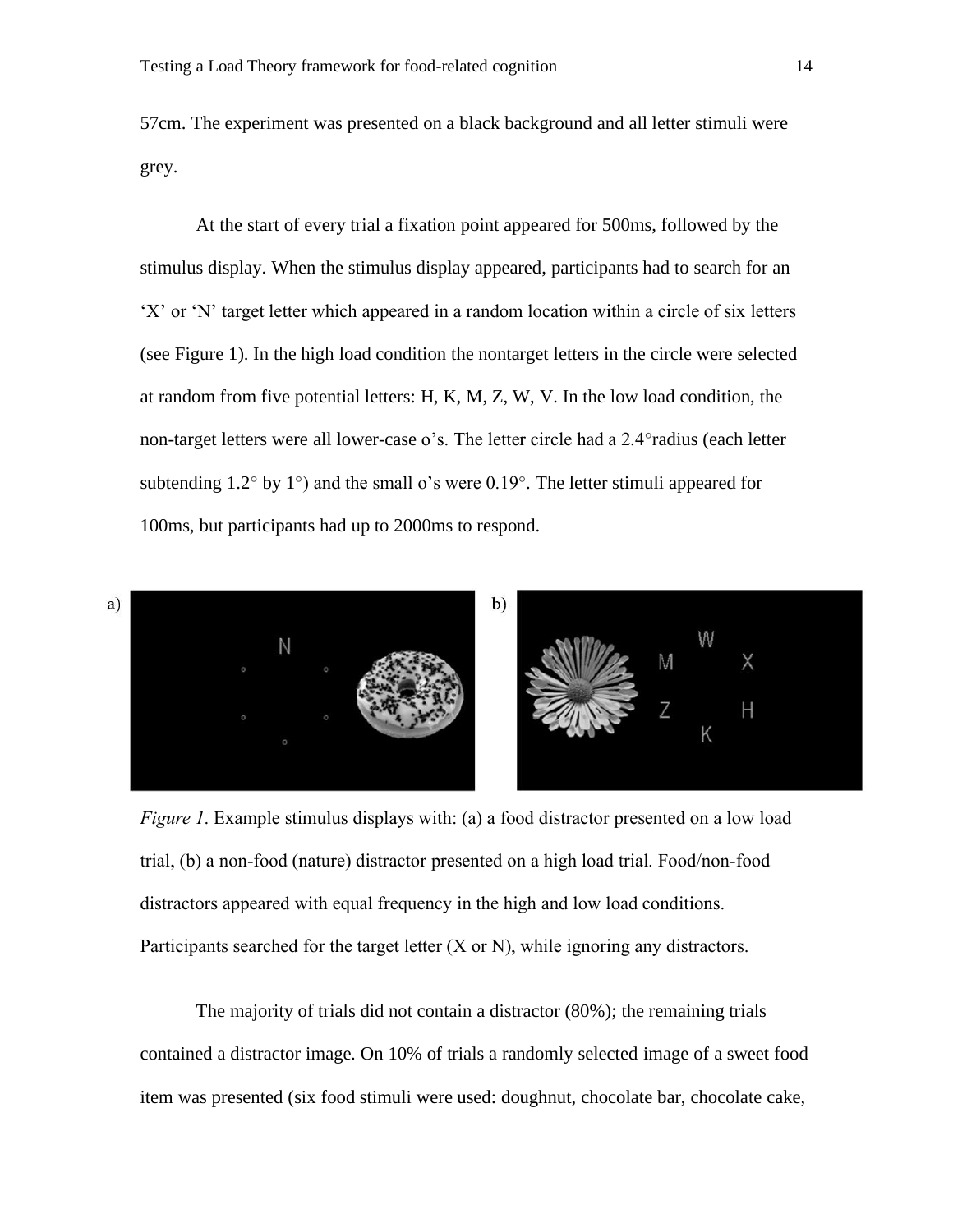muffins, ice cream or a cookie). On another 10% of trials a randomly selected non-food item was presented (six non-food stimuli were used: pink flower, yellow flower, white flower, red leaf, orange leaf or green leaf). Each stimulus was presented once in each block and a total of eight times throughout the visual search task. Distractor stimuli were presented at a peripheral location, left or right of the letter circle. Distractor stimuli subtended 3.4° to 4.9° vertically by 3.2° to 4.9° horizontally. The centre of the distractor was 4.6 $\degree$  from fixation and between 0.6 $\degree$  and 1 $\degree$  edge to edge from the nearest stimulus. The distractor was equally likely to appear in either of these locations. The distractor remained on screen until response or timeout at 2000ms. Both food and non-food stimuli were selected from the online image database "food-pics" (Blechert et al., 2014) – each image in this database has been rated by 1988 people on a range of visual and affective features. The six food images and six non-food images that we selected did not differ on measures of valence, arousal, brightness, contrast, complexity or familiarity (all ps >.127, see table S1 for means). Food images were chosen based on those which had high palatability and craving ratings.

Participants completed three slow example trials (stimuli appeared for 2000ms) and 12 practice trials for both low and high load displays. No distractors appeared during the practice trials. Participants then completed eight experimental blocks, four low load and four high load, each block contained 60 trials. As in Forster & Lavie's (2008) experiments, blocks were counterbalanced across participants in the following order: LHHLLHHL or HLLHHLLH. Within each block, all combinations of load, target position, target identity, distractor condition and distractor identity were counterbalanced.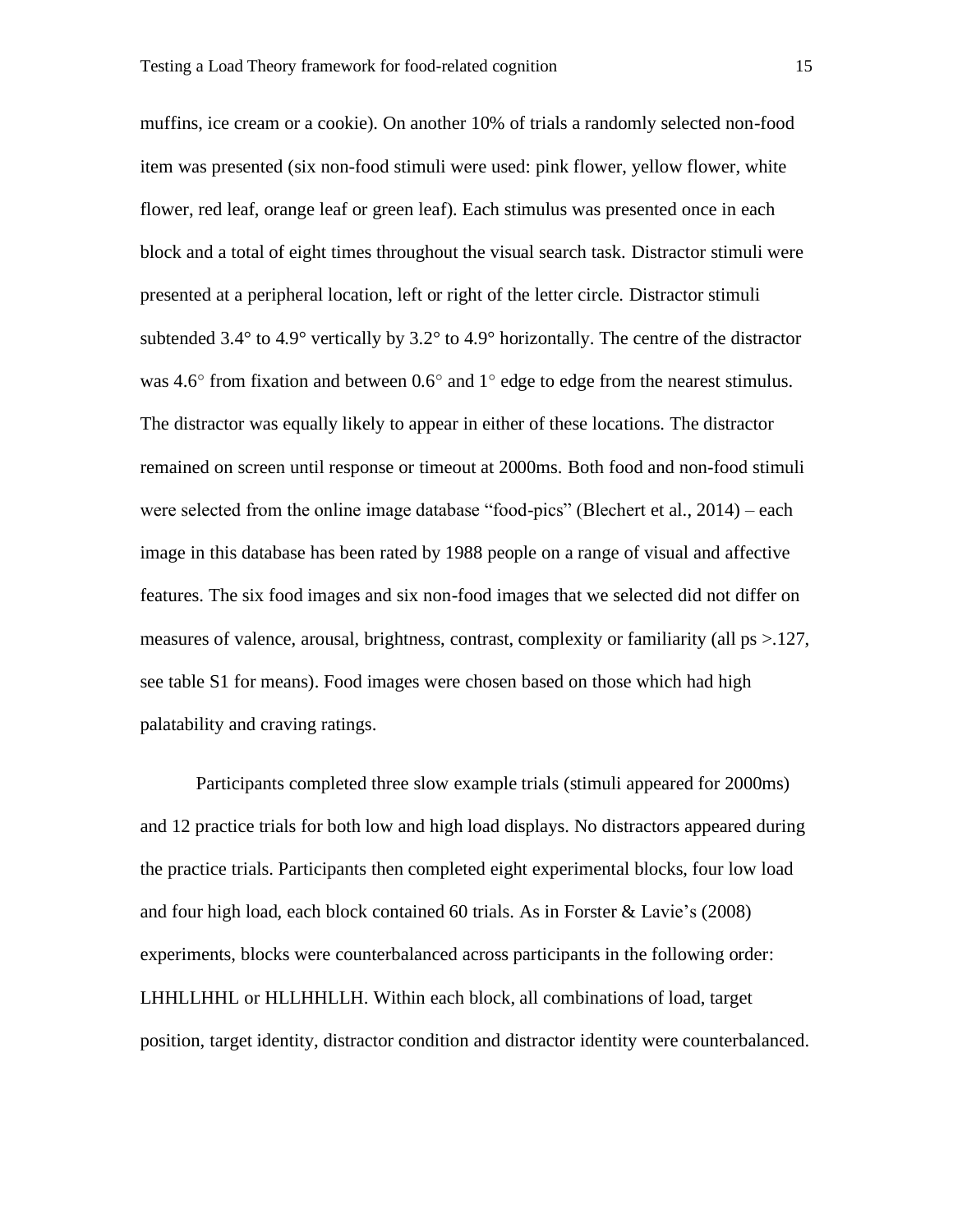Distractor images did not appear on the first three trials in each block and these trials were excluded from analysis.

Following the visual search portion of the experiment participants completed a surprise memory test for the distractor images used in the task. Each distractor image was presented alongside two novel but similar images of the same item (i.e., cookie); participants made a forced choice of which image they had previously seen in the experiment (see Figure 2). Location of correct image and corresponding correct keyboard response were randomised.



*Figure 2*. Forced choice memory test. Participants were asked to identify the stimulus presented during the visual search task.

Following the memory test, participants completed several ratings. Hunger was measured using a 0-100 visual analogue scale (VAS), embedded within nine other irrelevant mood ratings. We were interested in hunger as it had previously been linked to attentional bias for food stimuli (Castellanos et al., 2009; Nijs et al., 2010; Tapper et al., 2010): the nine other ratings were intended to disguise the hunger rating and received no further analysis. Each VAS scale was presented as a 100mm horizontal line on the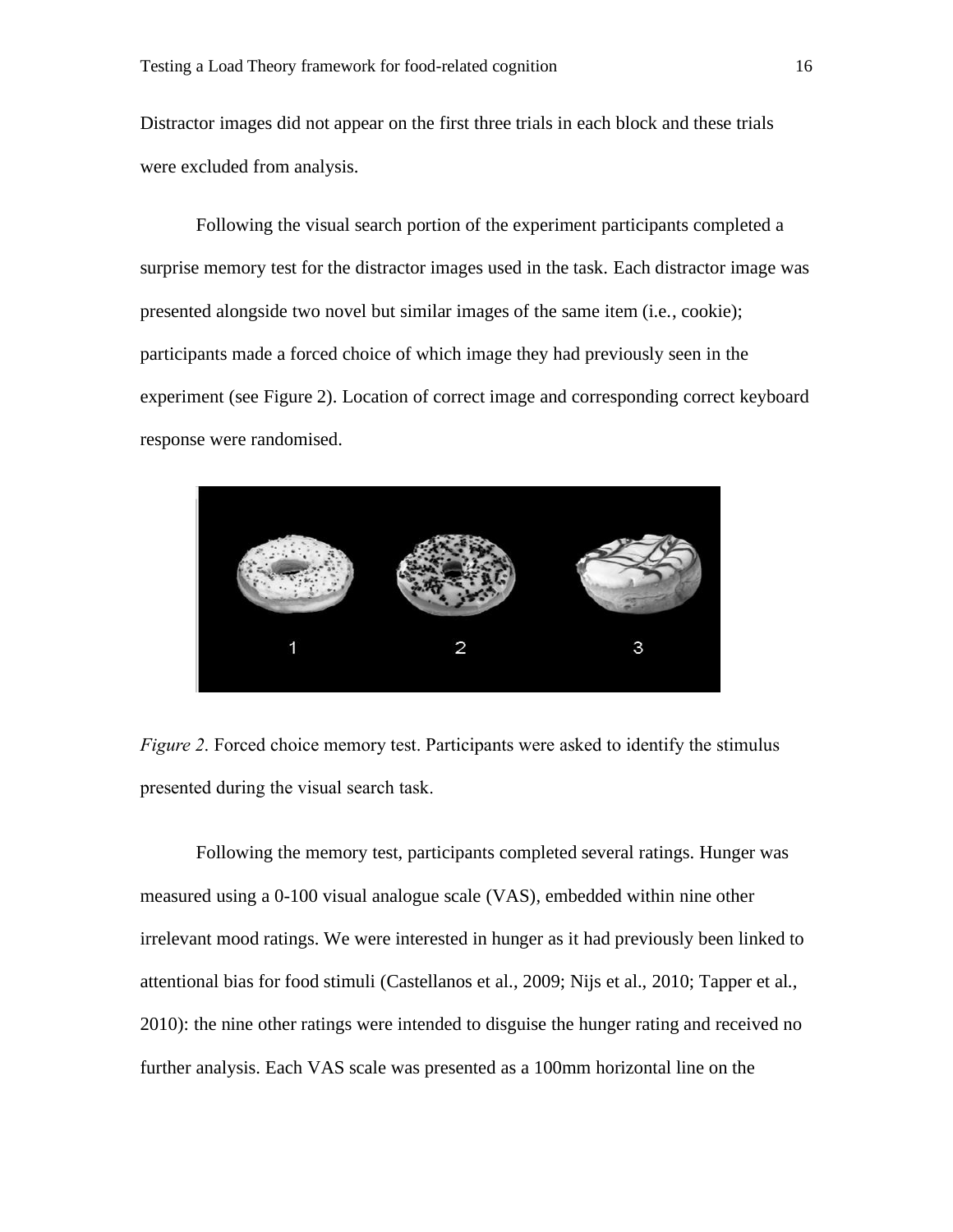computer screen. Each mood question appeared above the line with a lower end anchor of 'Not at all' and an upper end anchor of 'Extremely'. Participants dragged the cursor from the midpoint of the scale to indicate their current mood. Sussex Ingestion Pattern Monitor (SIPM: University of Sussex; Yeomans, 2000) was used to collect these ratings. Hunger was not explicitly manipulated, instead participants were tested between 10.00-12.00 am and 3.00-5.00pm. All testing was carried out in experimental cubicles at the University of Sussex Ingestive behaviour laboratory.

Finally, participants completed a set of questionnaires measuring individual difference characteristics. The researcher also measured participant's height and weight at the end of the experiment using a stadiometer with an integrated height measure, before thanking and debriefing them. Height and weight were used to calculate body mass index (BMI).

**Questionnaire measures.** We conducted a search of the attentional bias literature to identify questionnaire measures thought to measure separate constructs and which would be predicted to influence attention to food stimuli. Individual difference measures were chosen based on their relevance to eating behaviour and frequency of use within attentional bias studies.

#### *Measures of eating attitude.*

*Three Factor Eating Questionnaire (TFEQ; Stunkard & Messick, 1985).* The 51 item TFEQ is divided into three factors; restraint, disinhibition and hunger. Several studies have linked both restraint (Ahern et al., 2010; Castellanos et al., 2009; Hollitt et al., 2010; Neimeijer et al., 2013) and disinhibition (Castellanos et al, 2009; Seage & Lee,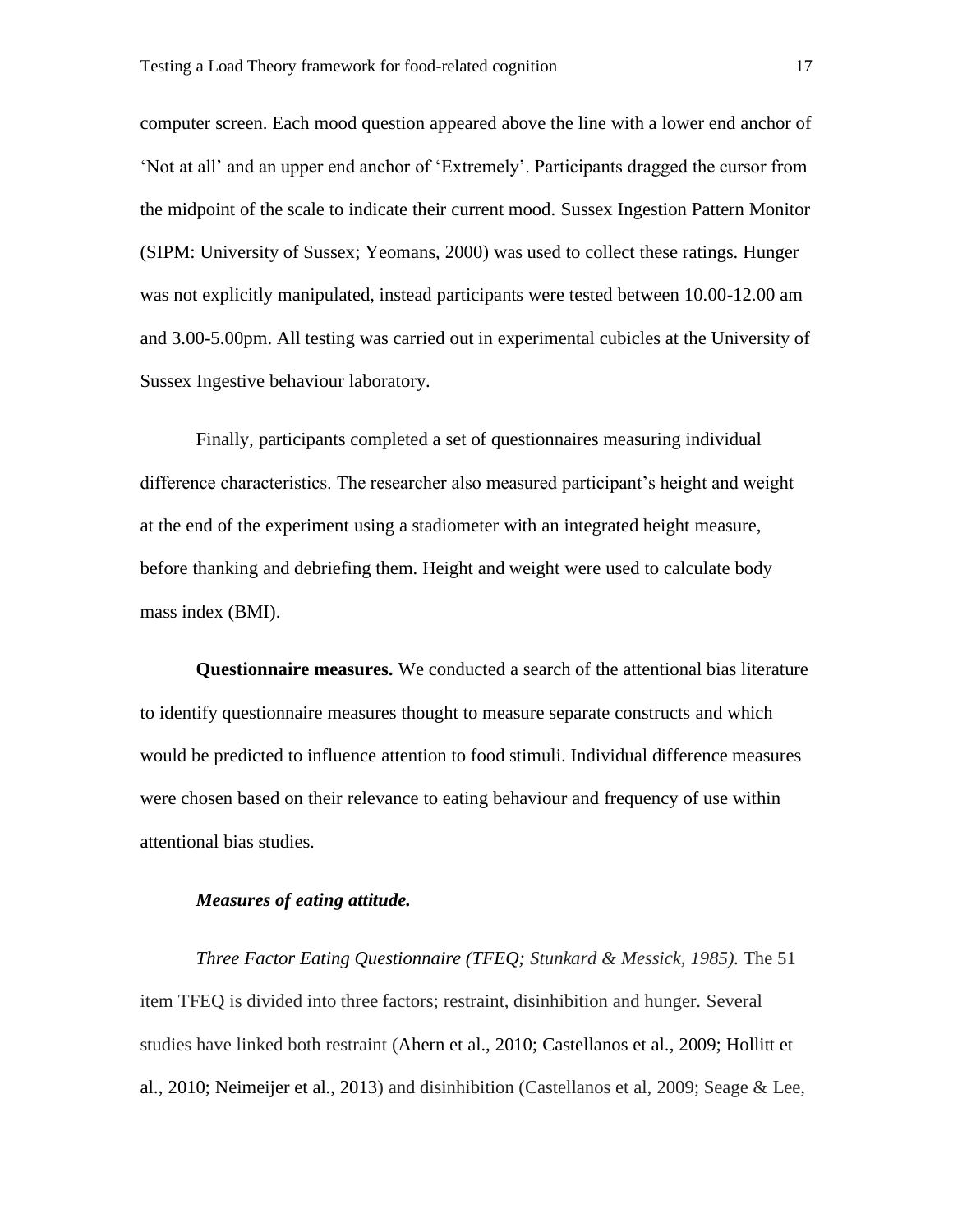2017) with biased attention towards food stimuli. However, it should be noted the relationship between TFEQ and attention to food in not always observed, particularly on reaction time measures (Werthmann et al., 2013).

*Dutch Eating Behaviour Questionnaire (DEBQ; Van Strien, Frijters, Bergers & Defares, 1986).* Only the 10-item external eating subscale of the DEBQ was used in this experiment, as it is thought to be the most directly relevant to attentional bias (Brignell et al., 2009; Hou et al., 2011). With some exceptions on reaction time measures (Nijs, Muris, Euser & Franken, 2010), external eating has been linked to biased attention for food stimuli (Brignell et al., 2009; Hou et al., 2011).

# *Measures of impulsiveness.*

*Barratt Impulsiveness Scale (BIS 11; Patton, et al, 1995).* The 30 item BIS 11 measures three dimensions of impulsivity: attentional, motor and non-planning. The BIS 11 has been found to correlate with attentional bias to food (Lattimore & Read, 2015; Meule & Platte, 2016), even after controlling for external eating (Hou et al., 2011).

*Sensitivity to punishment and reward Questionnaire (SPSRQ; Torrubia, Avila, Moltó, & Caseras, 2001).* This 48-item questionnaire comprised of two subscales, sensitivity to reward (SR) which reflects behavioural activation and the sensitivity to punishment which reflects behavioural inhibition. Sensitivity to reward has been associated with greater attention to food (Hennegan, Loxton & Mattar, 2013).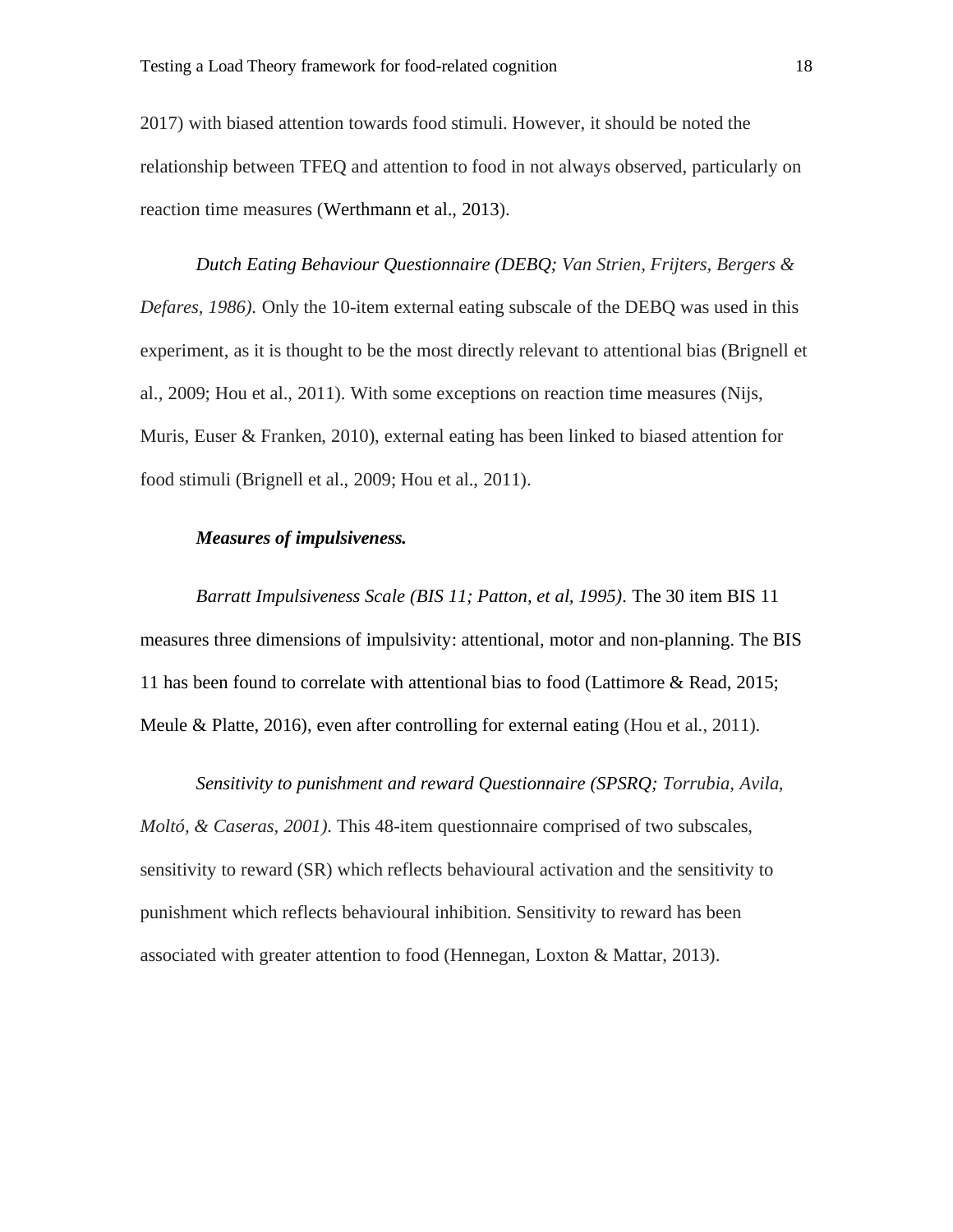# **Results**

Traditional analyses for all three experiments were conducted using IBM SPSS Statistics 24. Data for all experiments can be downloaded from the Open Science Framework (https://osf.io/srehg/).

**Reaction times.** To test whether attention to food was modulated by load, we calculated mean reaction times (RT) on correct response trials only, and then contrasted these as a function of load (low, high) and distractor condition (food, non-food, absent) using a 2 x 3 within-subject ANOVA. Table 1 presents mean RTs, accuracy and distractor costs across different conditions. Distractor costs were calculated by subtracting the RT when no distractor was present from the RT when a distractor was present: this demonstrates the cost to RT when a particular distractor is present. We used distractor costs as our measure of attentional processing (as in Forster & Lavie, 2008). The difference between food and non-food distractor costs is our measure of attentional bias.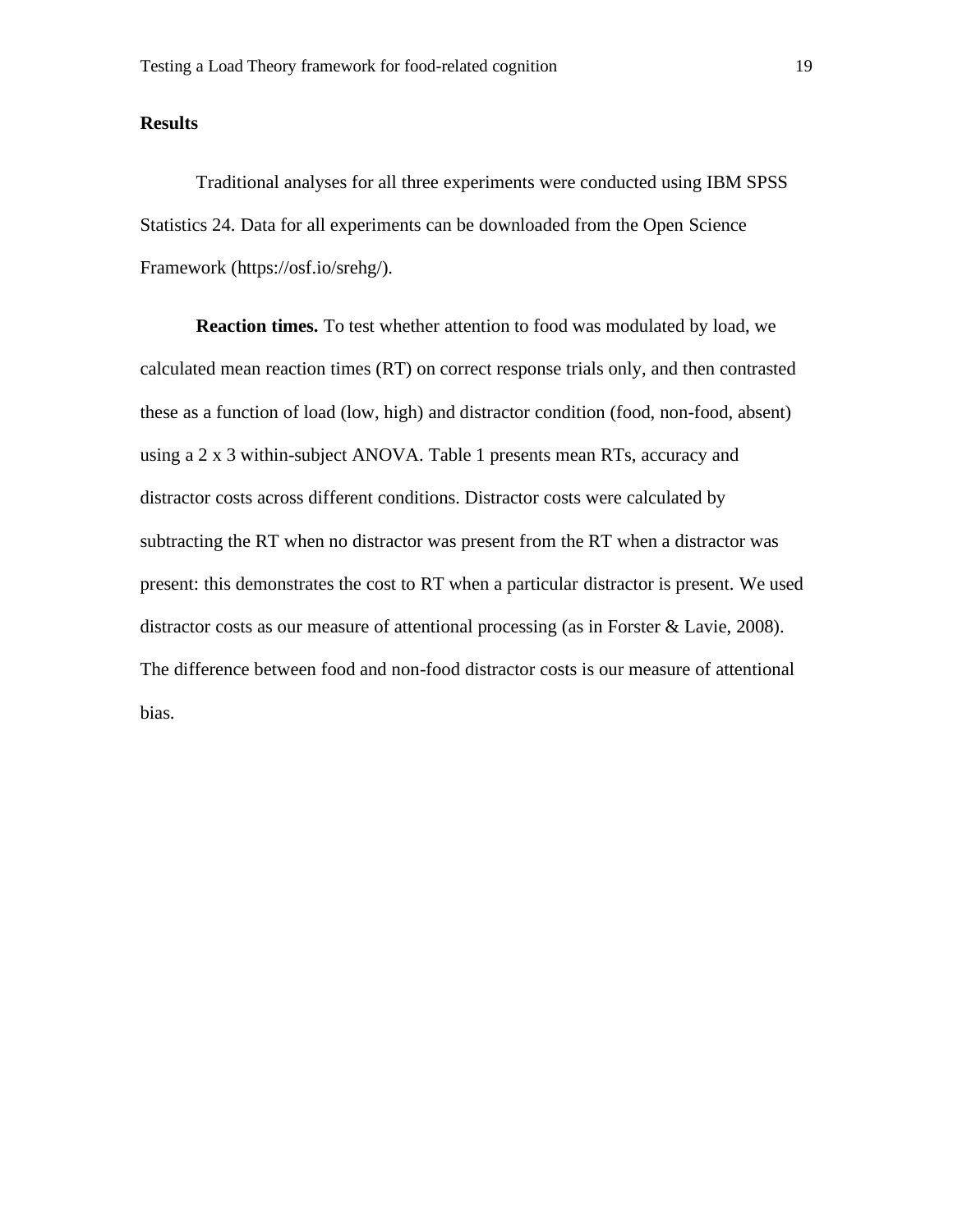#### Table 1

*Mean RT's (SE in parentheses) and percentage accuracy rates across different distractor conditions under low and high load in Experiment 1.*

| Distractor condition |           |           | Distractor costs |                |
|----------------------|-----------|-----------|------------------|----------------|
| $\mathbf F$          | <b>NF</b> | <b>ND</b> | $F-ND$           | $NF-ND$        |
|                      |           |           |                  |                |
|                      |           |           |                  |                |
| 491 (9)              | 494(8)    | 474 (8)   | 17               | 20             |
| 15                   | 16        | 16        |                  |                |
|                      |           |           |                  |                |
|                      |           |           |                  |                |
| 701(15)              | 709(16)   | 706(16)   | $-5$             | $\mathfrak{Z}$ |
| 28                   | 31        | 28        |                  |                |
|                      |           |           |                  |                |

*Note.* F= food distractor, NF= non-food distractor, ND= no distractor, F-ND= food distractor cost, NF-ND = non-food distractor cost.

As predicted, RTs were slower overall on high than low load trials,  $F(1, 56) =$ 294.77,  $p < .001$ ,  $N_P^2 = .84$ , confirming that the load manipulation increased task difficulty. There was a significant main effect of distractor type,  $F(2, 112) = 3.57$ ,  $p =$ .039,  $N_P^2$  = .06, with greenhouse geisser correction applied as Mauchly's test suggests sphericity was violated for the interaction,  $X^2(2) = 10.57$ ,  $p = .005$ . Critically, the interaction between load and distractor was also significant,  $F(2, 112) = 3.71$ ,  $p = .037$ ,  $N_P^2 = 0.06$ , greenhouse geisser correction applied for violated sphericity,  $X^2(2) = 14.99$ , *p* <.001. The significant interaction reflects that the distractor costs from both food and non-food stimuli were observed under low load, but not under high load (see Table 1).

To investigate the significant interaction, we conducted planned contrasts on two separate one way ANOVA's; one for the three distractor conditions under low load and another for the same variables under high load. There was a significant effect of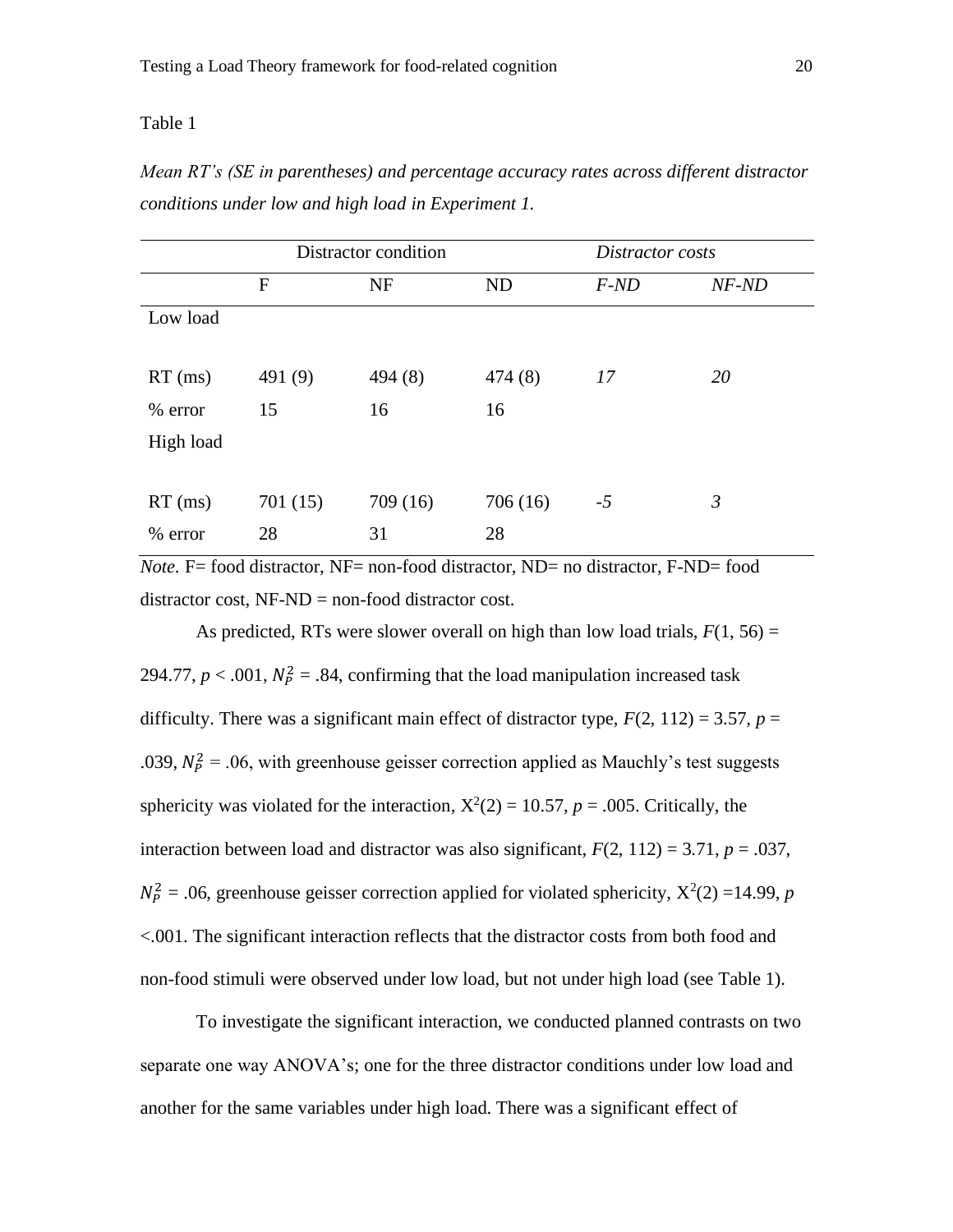distractor under low load,  $F(1, 56) = 7.59$ ,  $p = .008$ ,  $N_p^2 = .12$ , but not under high load,  $F(1,56) = .44, p = .511, N_P^2 = .01.$ 

As there was a significant effect of distractor under low load, we conducted follow up *t*-tests. Under low load RTs were significantly slower when a food distractor was present,  $t(56) = 3.66$ ,  $p = .001$ ,  $d = .28$ , and when a non-food distractor was present,  $t(56) = 5.49$ ,  $p < .001$ ,  $d = .33$ , compared to when no distractor was present. Unexpectedly, across all participants, under low load there was no evidence of attentional bias to food distractors: RT did not differ in the presence of food versus non-food distractors,  $t(56) = .43$ ,  $p = .672$ ,  $d = .04$ .

**Error rates.** While RT is the primary measure of interest, a 2x3 within subject ANOVA was applied to the equivalent percentage error data (error referring to a missed or incorrect keyboard response to the letter search task). There was a significant main effect of load,  $F(1,56) = 83.13$ ,  $p < .001$ .  $N_P^2 = .60$ , reflecting higher error rates under high load compared to low load. Neither the main effect of distractor nor the load by distractor interaction reached significance (all *ps* > .2).

**Recognition accuracy for images.** A within subjects *t*-test was used to compare the number of food and non-food images recognised on the memory test. Despite no attentional bias to food images being observed, a significant memory bias was found: As can be seen (Figure 3), the mean percentage recognition accuracy was greater for food images than non-food images,  $t(56) = 2.43$ ,  $p = 0.019$ ,  $d = 0.45$ .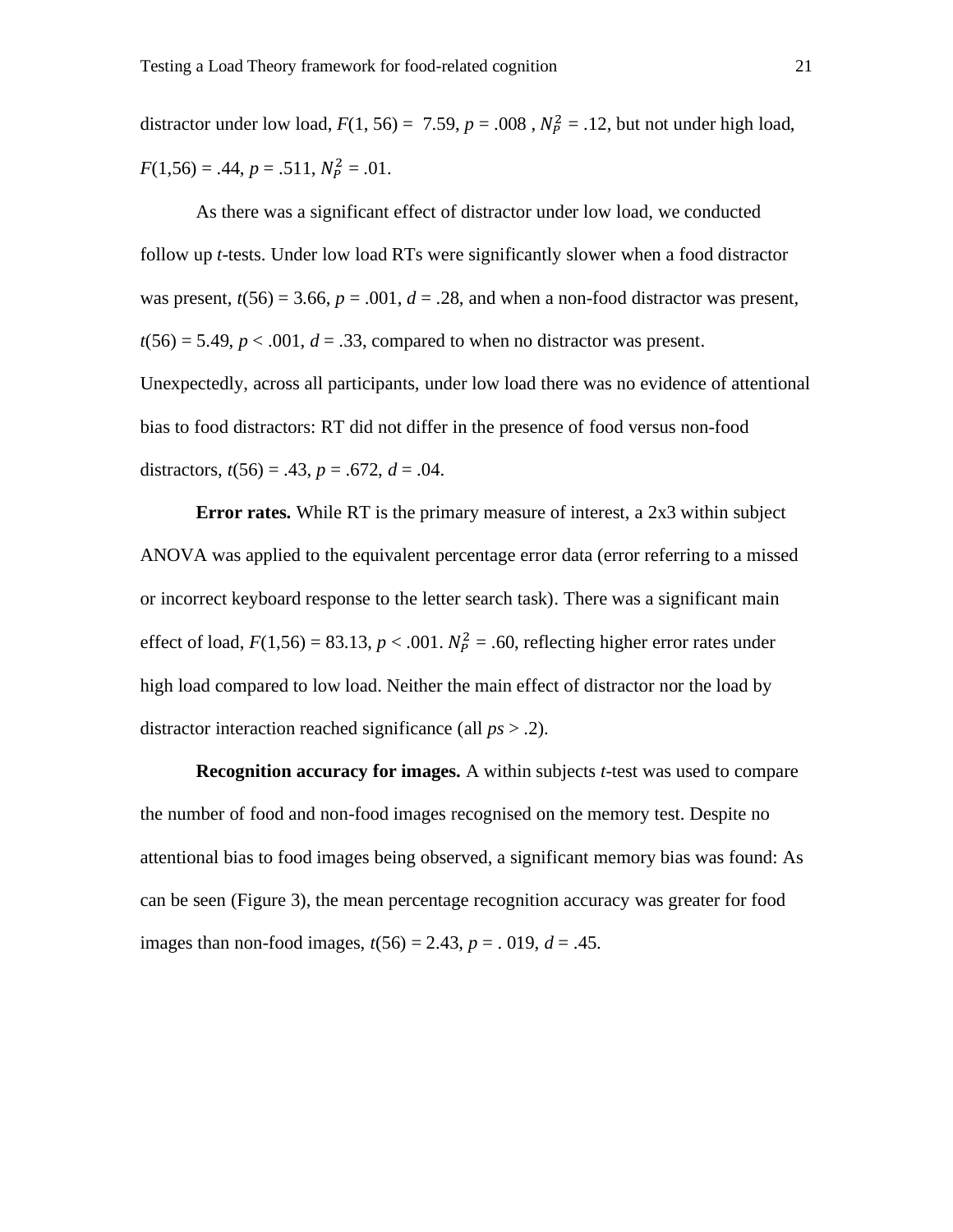

■food **E**nature

*Figure 3*. Mean recognition accuracy for food and non-food images across Experiments 1 (left) and 2 (right). Experiments 1 and 2 were identical, with the exception of stimuli location (Experiment 1: periphery; Experiment 2: fixation).

#### **Individual differences in food-related attention and memory.** We also

examined whether individual differences in recognition accuracy of food items was related to the extent to which people were distracted by these stimuli during the visual search task. Increased memory for the distractor stimuli was not associated with an increased distractor cost for the corresponding stimuli for both food,  $r(55) = -.02$ ,  $p =$ .437 , 95% CIs, [-.28, .21], and non-food categories, *r*(55) = .16, *p* = .124 , 95% CIs, [- .10, .35]. In addition, attentional bias for food stimuli was not correlated with memory bias for food,  $r(55) = -.03$ ,  $p = .409$ , 95% CIs,  $[-.34, .22]$ . Therefore, the memory bias did not appear to be dependent on attention.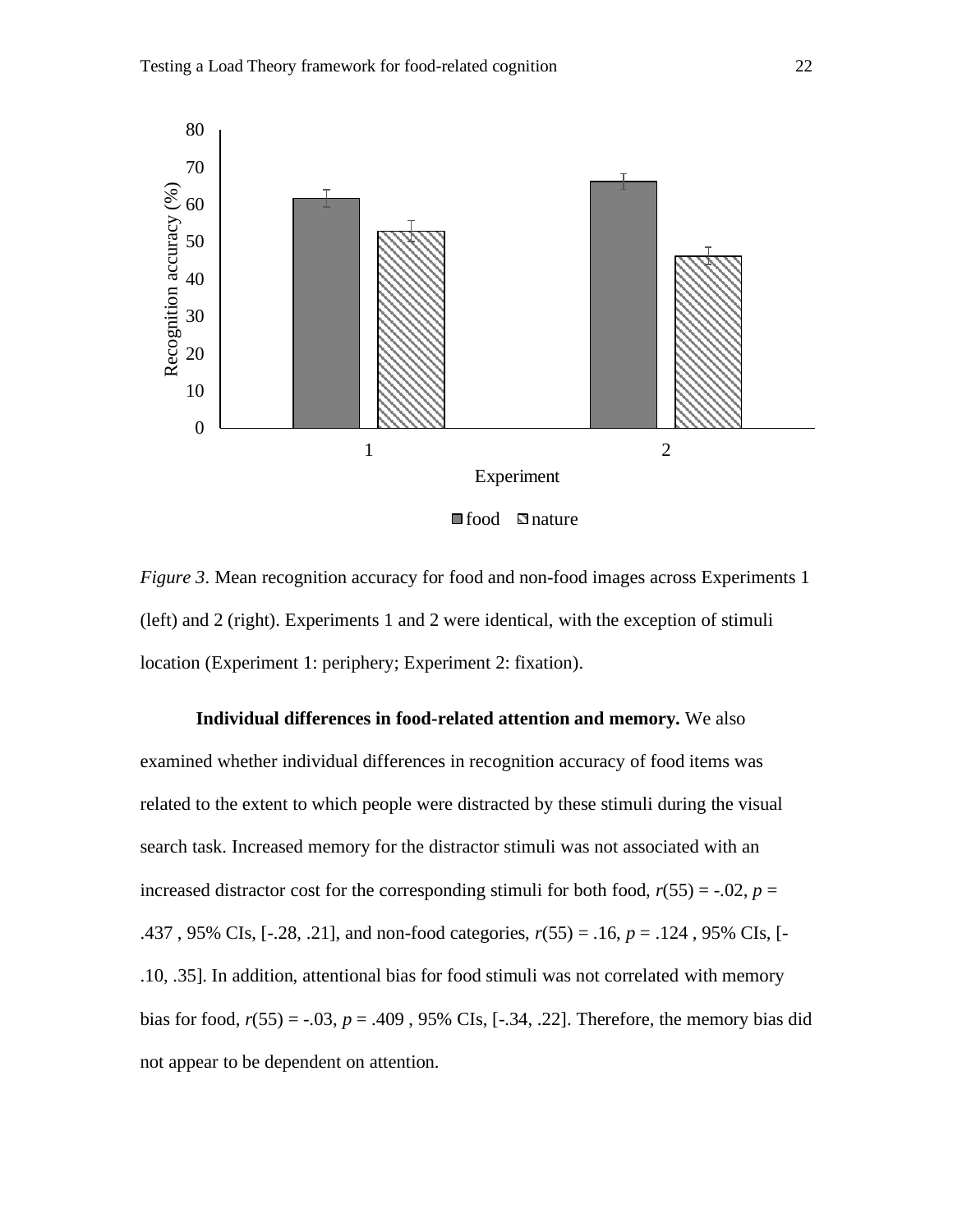**Exploratory analysis of individual differences.** We also conducted a range of exploratory correlations to analyse individual differences in Experiment 1 due to the variety of measures used in the literature. For the full set of correlations see Table S2 in the Supplemental Material. Following the advice of Field (2012) Bonferroni corrections have not been applied, instead correlations have been reported with their bootstrapped confidence intervals.

Only one significant correlation was found between the effect of the presence of distracting images on performance on the visual search task and any of the questionnaire measures of eating and impulsivity: participants scoring highly on the TFEQ restraint scale were more distracted by food,  $r(55) = .29$ ,  $p = .014$ , 95% CIs, [-.02, .51], but not non-food stimuli, *r(55)* = .16, *p* = .124 , 95% CIs, [-.09, .42], under low load, although the difference for food vs non-food distraction (i.e., the attentional bias) did not reach significance,  $r(55) = .15$ ,  $p = .136$ , 95% CIs, [-.16, .40]. In addition, none of the questionnaire measures correlated with the load modulation (distraction under low load – distraction under high load) of distraction by food images, all *ps* > .1.

On the other hand, recognition accuracy for food correlated with a set of measures relating to the tendency to over-eat: higher trait TFEQ disinhibition,  $r(55) =$ .25, *p* = .033 , 95% CIs, [-.08, .52], and BMI, *r*(55) = .33, *p* = .006 , 95% CIs, [-.15, .53], positively predicted the number of food images recognised in the memory test, with selfrated hunger showing a similar but marginally significant relationship,  $r(55) = .21$ ,  $p =$ .060, 95% CIs, [-.09, .48]. None of these measures were associated with recognition of non-food images, all *ps* > .13. Unlike disinhibition and BMI, all *ps* > .11, self-rated hunger also correlated significantly with memory bias for food images (i.e., the degree of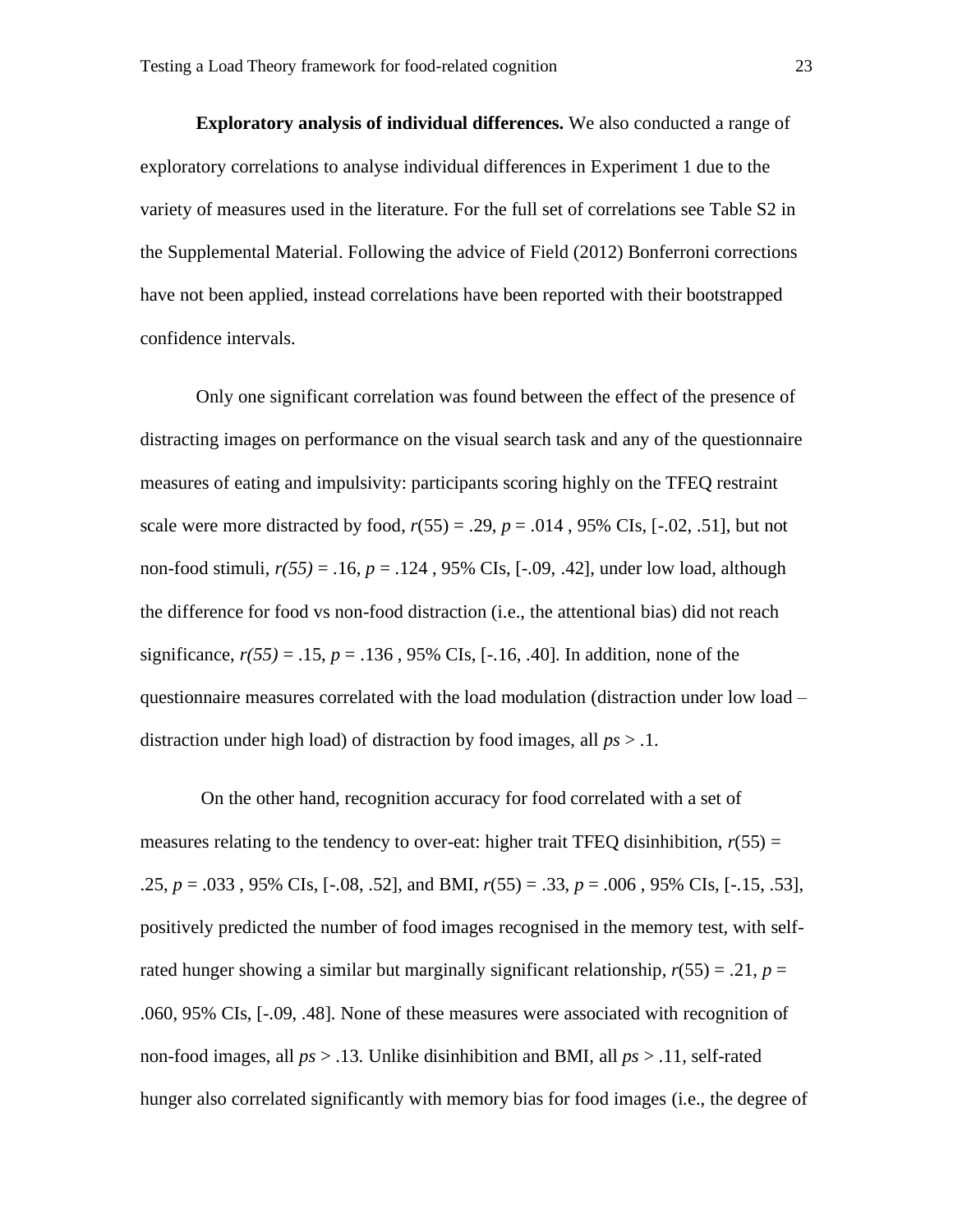increased recognition accuracy for food versus non-food images),  $r(55) = .25$ ,  $p = .031$ ,

95% CIs, [-.06, .52].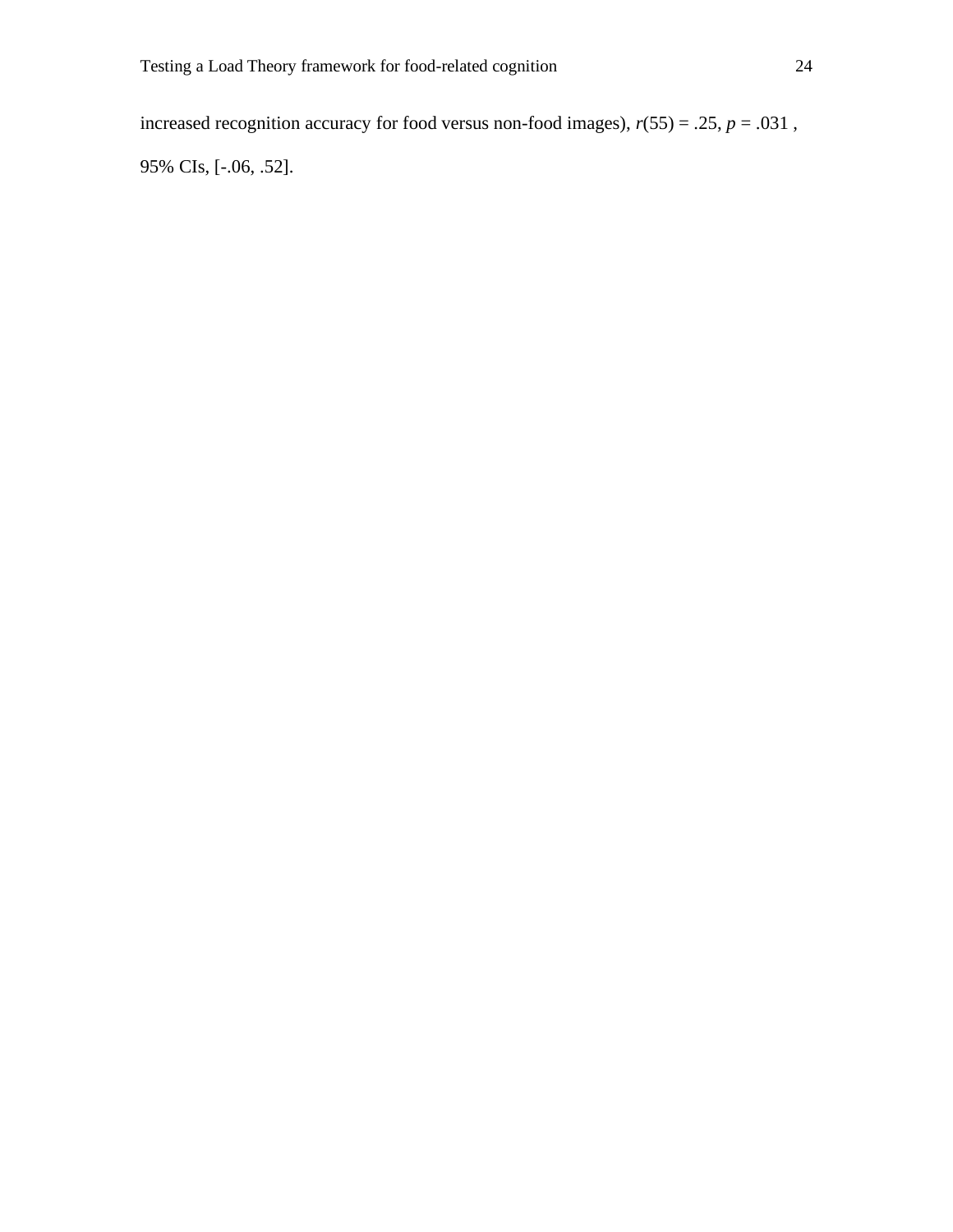# **Discussion**

The key finding from Experiment 1 is that distraction by food stimuli was eliminated in the high load condition, thus supporting our prediction that food cues can be modulated by perceptual load in the same manner as non-food stimuli. Therefore, contrary to studies which have suggested that positive stimuli may be immune to the effects of perceptual load (Gupta, Hur & Lavie, 2016), food does not constitute a 'special' load-resistant stimulus category. An unexpected finding of Experiment 1 was the absence of heightened distraction for food versus non-food stimuli (i.e., attentional bias). As such, our results suggest cannot speak to the issue of how load would affect any such bias. Nevertheless, our findings are compatible with our proposed application of the Load Theory framework to cognitive processing of food, in terms of implying that the likelihood of external food cues catching our attention, potentially triggering overeating, is substantially greater in situations of low perceptual load.

Despite not finding an attentional bias, we did find a clear memory bias for food. This is the first demonstration, to our knowledge, of a general memory bias for food across individuals. The presence of this bias in the absence of any attentional bias, in addition to the lack of correlation between attentional and memory biases, is intriguing in suggesting that food cues may receive prioritised processing at some stage of memory independently of attention.

Regarding our exploratory analysis, perhaps the most striking result was the absence of any correlation between attentional bias and the trait measures that have been previously linked to eating behaviours. In the light of this finding, it appears unlikely that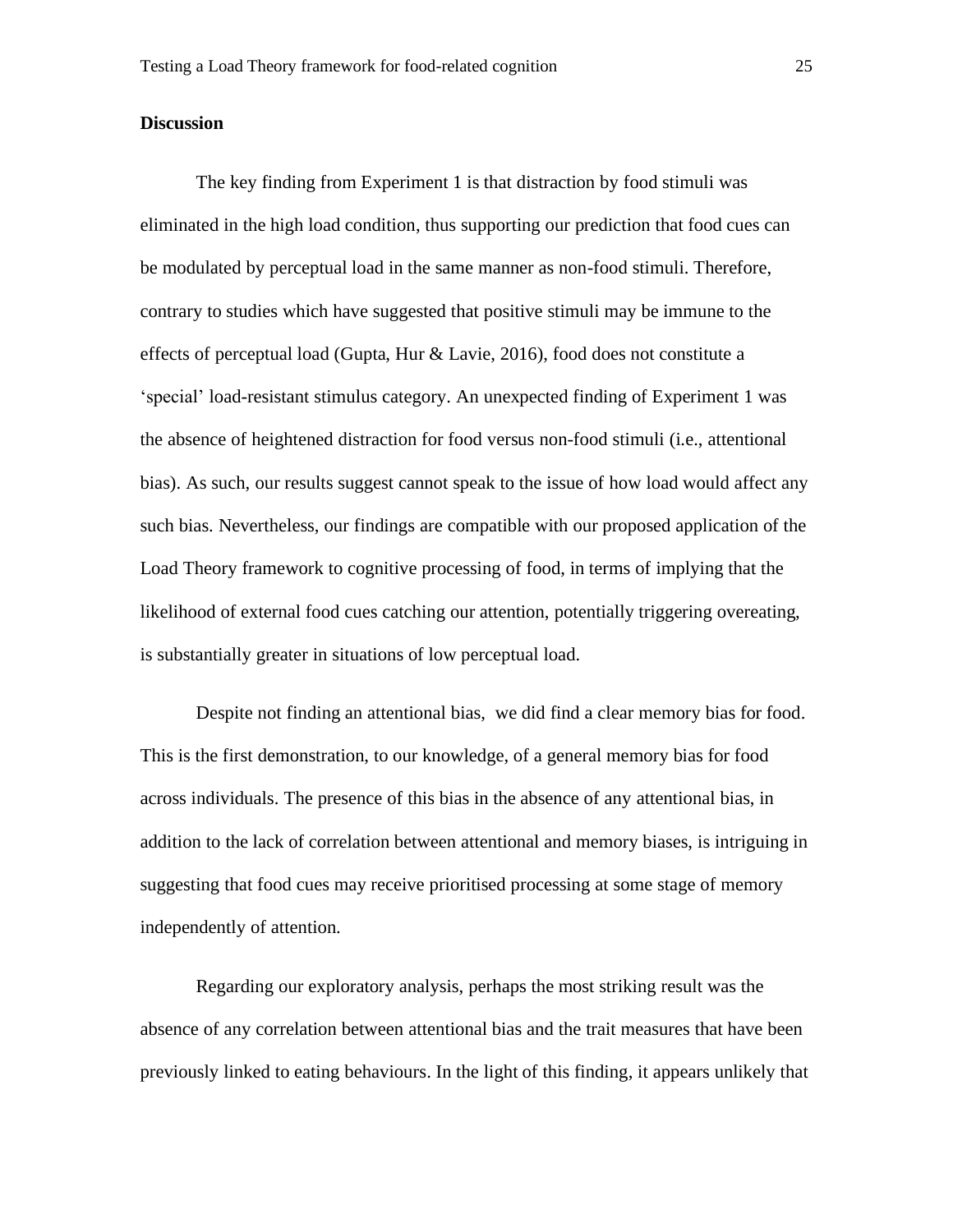the lack of overall bias could be explained by the trait composition of our sample. While a small number of potentially intriguing correlations were observed, particularly with respect to memory, given the high risk of false positives due to over-testing we sought to determine whether these could be replicated in subsequent experiments.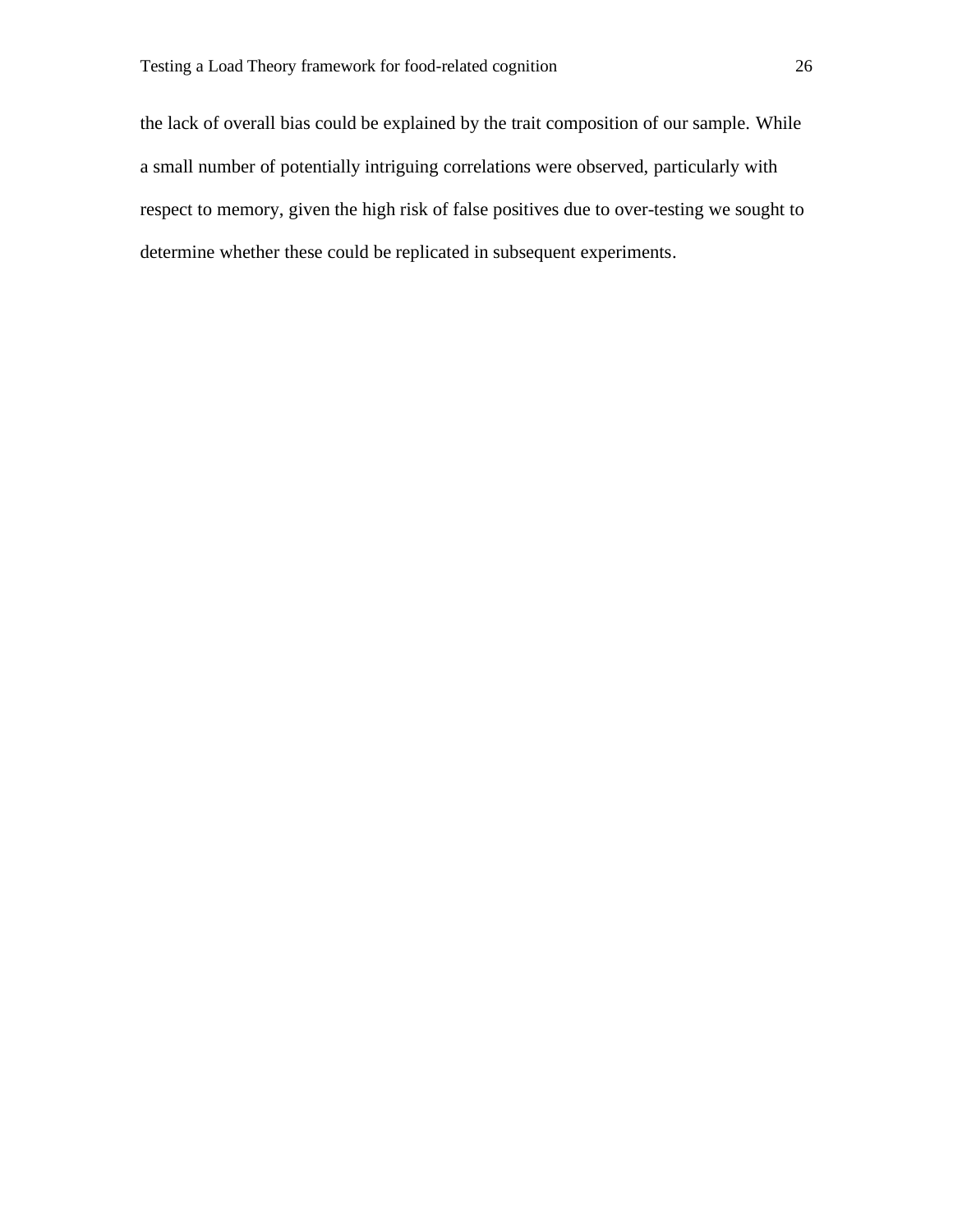#### **Experiment 2**

Experiment 1 demonstrated that food stimuli are modulated by perceptual load to the same extent as non-food stimuli, thereby providing initial support for our proposal that Load Theory can be applied to food-related cognition. We also found evidence of a memory bias which did not appear to be linked to attention. Unexpectedly, however, no attentional bias to food stimuli was observed in either load condition. We reasoned that one potential explanation for the lack of attentional bias could be our presentation of food stimuli in entirely task-irrelevant locations. As mentioned in our introduction, previous evidence for attentional food bias has almost exclusively been found using paradigms such as the dot probe, in which the distractor location must be attended (although see Cunningham & Egeth, 2018, for a recent exception published after we had collected this data). To explore this possibility, Experiment 2 repeated the methods of Experiment 1 using distractors presented at fixation. This also afforded an opportunity to internally replicate our findings regarding load modulation of food distractors and a memory bias to food images

An additional aim of Experiment 2 was to test whether the correlations revealed in the exploratory analysis of Experiment 1 would replicate. In particular we wanted to test whether significant relationships would be found, as in Experiment 1, between memory of food and a cluster of traits linked to over-eating: disinhibition, hunger, BMI.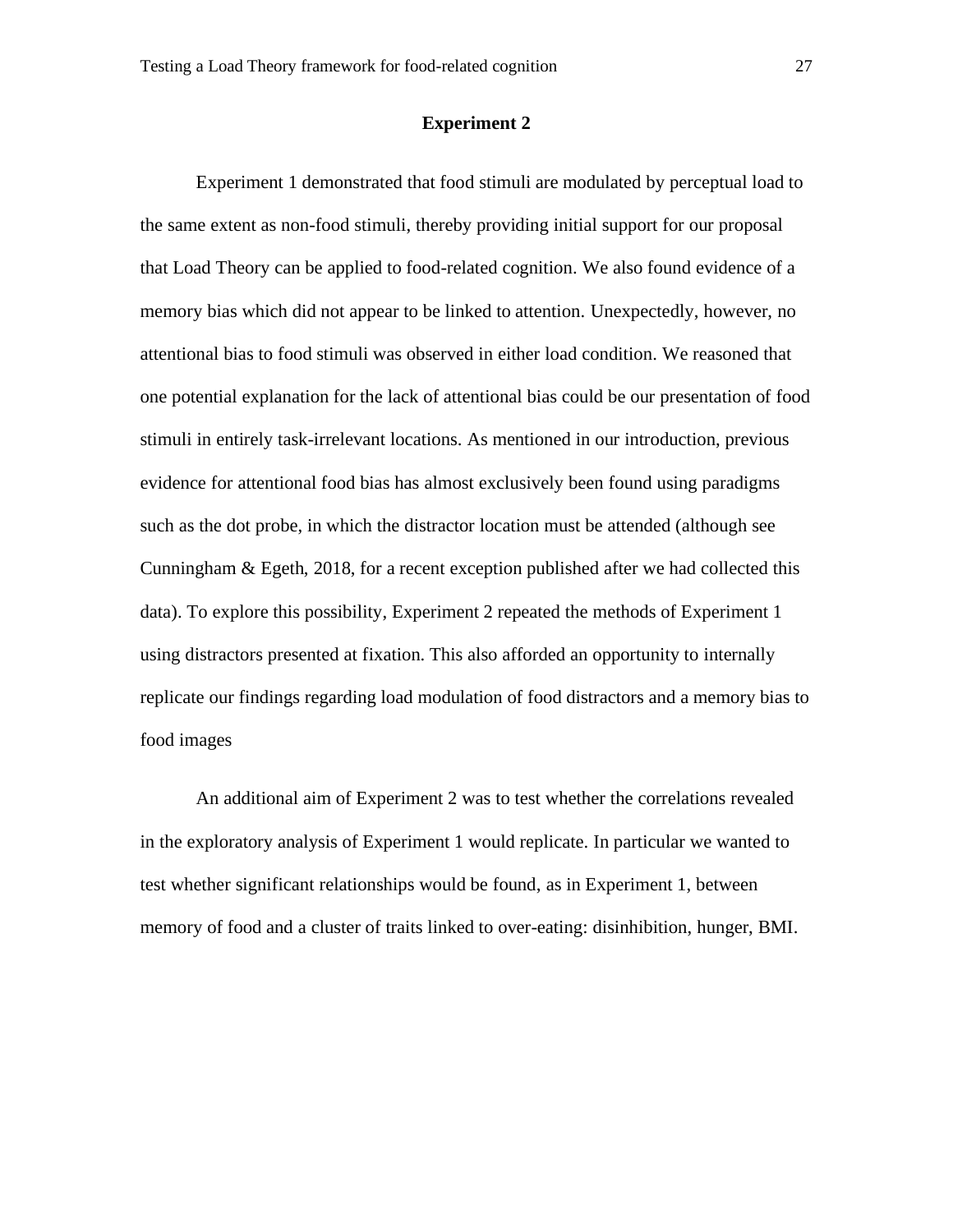# **Method**

**Participants.** One-hundred and two female participants aged between 18-35 years  $(M = 21.09, SD = 3.26)$ , all other participant details were identical to Experiment 1. For Experiment 2 and 3 we increased the sample size to one-hundred (two extra participants were recruited due to scheduling issues) to detect smaller correlations. According to G\*Power, this sample size allowed us to detect a correlation of .25 with 80% power (Faul, Erdfelder, lang & Buchner, 2007).

**Stimuli and Procedure.** All stimuli and procedure were identical to Experiment 1, except for the distractor stimuli location and size. All distractor stimuli were presented at fixation, at the centre of the letter circle. Due to better retinal acuity at central locations, the distractor images were reduced to ensure their cortical representation was equivalent to those in Experiment 1. We used the cortical magnification equation provided by Rousselet, Husk, Bennett & Sekuler (2005) to obtain a scaling factor of 2.43. After using the scaling factor to reduce the size of distractor stimuli, they subtended 1.4° to  $2^{\circ}$  vertically by  $1.3^{\circ}$  to  $2^{\circ}$  horizontally.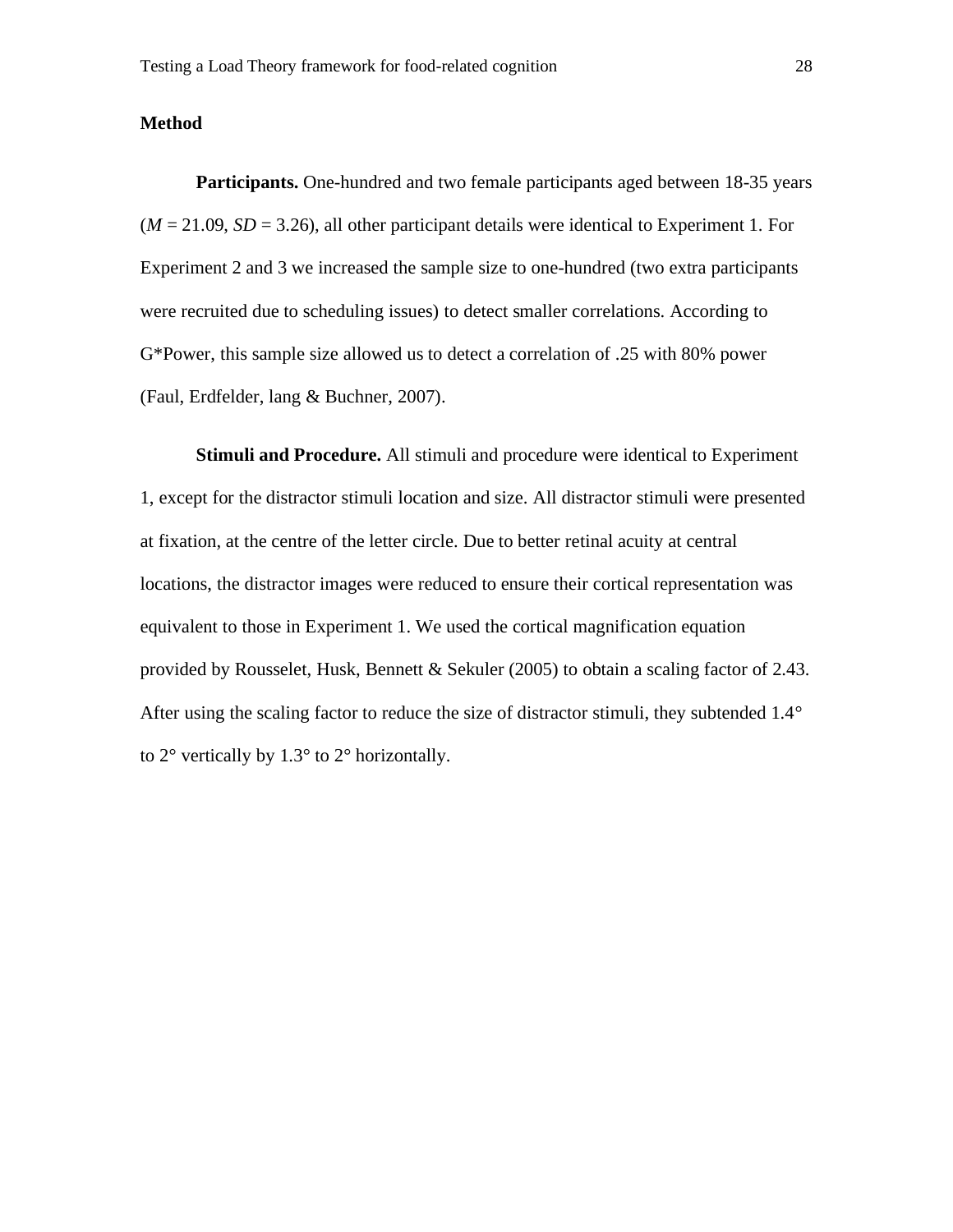# **Results**

**Reaction times.** As in Experiment 1, to test the primary hypothesis that load would modulate distraction by food stimuli, RTs (correct responses only) were entered into a 2 x 3 within-subject ANOVA, with the factors of load (low, high) and distractor type (food, non-food, absent). Table 2 presents mean RTs, accuracy and distractor costs across different conditions.

## Table 2

*Mean RTs (SE in parentheses) and percentage accuracy rates across different distractor conditions under low and high load in Experiment 2.*

|           | Distractor condition |           |           | Distractor costs |         |
|-----------|----------------------|-----------|-----------|------------------|---------|
|           | F                    | <b>NF</b> | <b>ND</b> | $F-ND$           | $NF-ND$ |
| Low load  |                      |           |           |                  |         |
| $RT$ (ms) | 560(8)               | 563(8)    | 528 $(7)$ | 31               | 35      |
| $%$ error | 12                   | 13        | 10        |                  |         |
| High load |                      |           |           |                  |         |
| $RT$ (ms) | 785 (12)             | 781 (12)  | 794 (12)  | $-10$            | $-14$   |
|           |                      |           |           |                  |         |
| % error   | 26                   | 27        | 22        |                  |         |

*Note.* F= food distractor, NF= non-food distractor, ND= no distractor, F-ND= food  $distraction cost$ ,  $NF-ND = non-food distraction cost$ .

The main effects of load, distractor and the load x distractor interaction were replicated from Experiment 1. The load x distractor type ANOVA showed a significant main effect of load,  $F(1, 101) = 587.99$ ,  $p < .001$ ,  $N_P^2 = .85$ : RTs were longer in the high load than in the low load conditions, confirming that the load manipulation increased the task difficulty. There was also a significant main effect of distractor type,  $F(2, 202) =$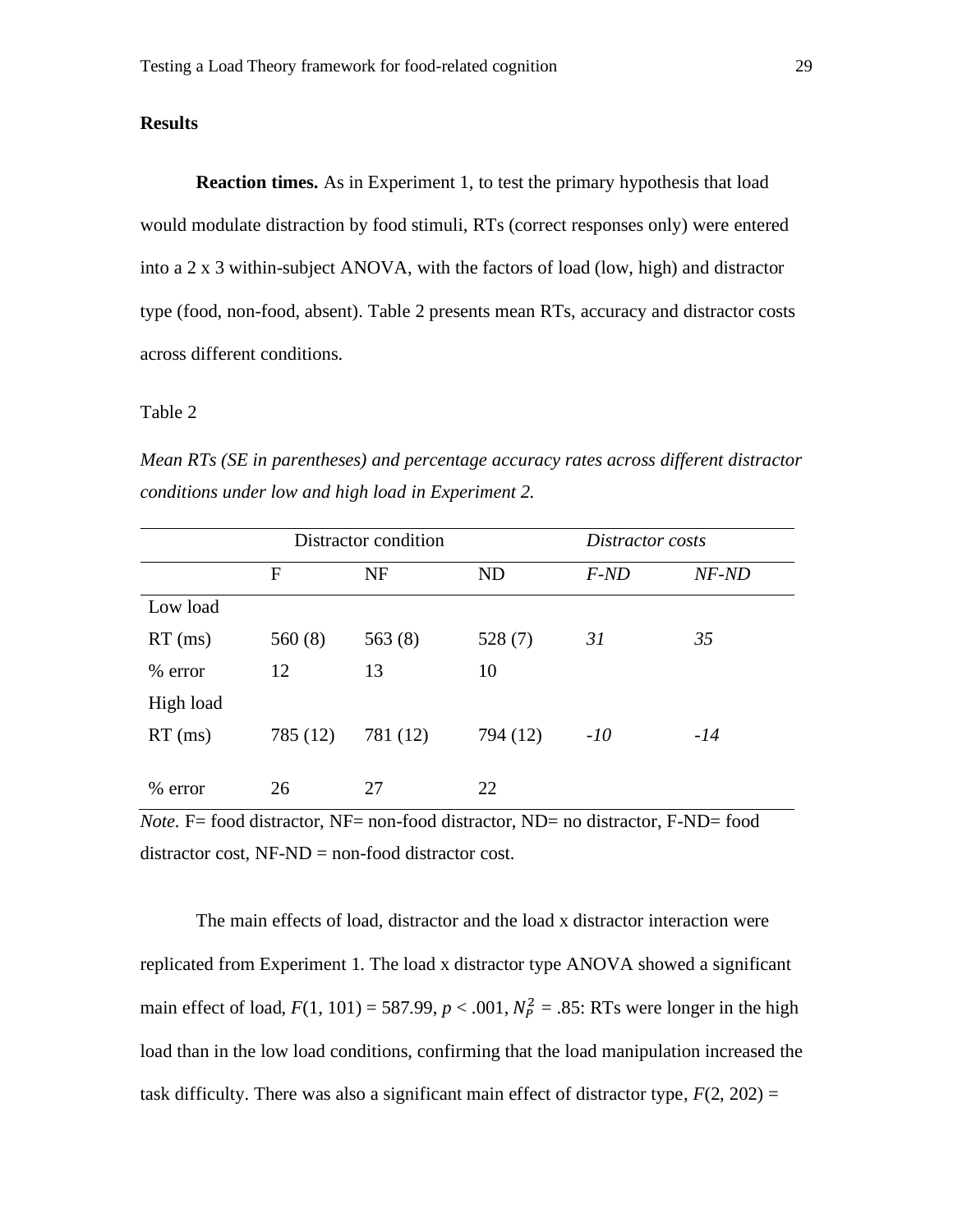5.10,  $p = .007$ ,  $N_P^2 = .05$ : RT's were slower for both food and non-food distractor present trials compared to no distractor trials. Finally, there was a significant load x distractor interaction,  $F(2, 202) = 24.00$ ,  $p < .001$ ,  $N_p^2 = .19$ . Greenhouse geisser correction was applied as Mauchly's test suggested sphericity was violated for this interaction,  $X^2(2)$  $=18.29, p < .001.$ 

As in Experiment 1, we investigated the significant interaction with planned contrasts on distractor type under each level of load. Under low load there was a significant effect of distractor,  $F(1, 101) = 33.27$ ,  $p < .001$ ,  $N_p^2 = .25$ , but not under high load,  $F(1,101) = 1.86, p = .175, N_P^2 = .02$ . This suggests that high load eliminated distractor interference.

Follow up *t*-tests suggest under low load RT's were significantly slower both when a food distractor was present,  $t(101) = 8.38$ ,  $p < .001$ ,  $d = .40$ , and when a non-food distractor was present,  $t(101) = 9.70$ ,  $p < .001$ ,  $d = .46$ , versus the no distractor baseline. However, critically, as in our previous experiment there was no significant difference on RT between food and non-food distractors,  $t(101) = .84$ ,  $p = .401$ ,  $d = .04$ . Hence, even when presented at fixation food distractors did not appear to differentially capture attention.

**Error rates.** A 2x3 within subject ANOVA was applied to the equivalent error data. There was a significant main effect of load,  $F(1,101) = 198.94$ ,  $p < .001$ .  $N_P^2 = .66$ , again showing higher error rates under high compared to low load. Unlike Experiment 1, there was also a significant main effect of distractor,  $F(2,202) = 14.89$ ,  $p < .001$ ,  $N_P^2 =$ .13, reflecting higher error rates on both food and control distractor present trials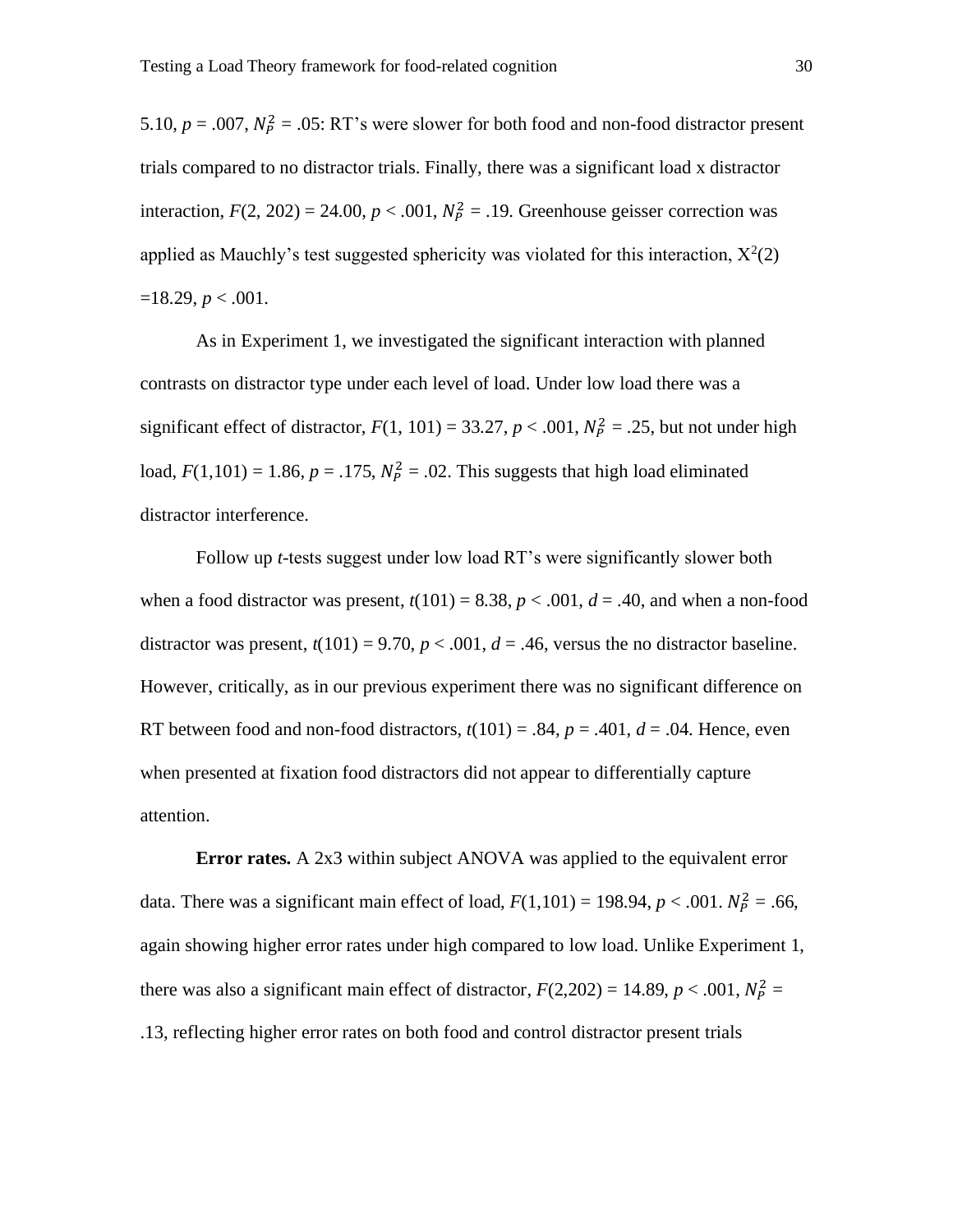compared to distractor absent trials. Greenhouse geisser applied due to violated sphericity  $X^2(2) = 18.96, p < .001$ . The interaction was not significant  $p > .2$ .

**Recognition accuracy for images.** Mean number of images recognised are presented in Figure 3. As in Experiment 1, a within subjects *t*-test showed that participants recognised significantly more food images than non-food images,  $t(101) =$ 7.50,  $p < .001$ ,  $d = .89$ . This finding suggests participants displayed a memory bias towards food stimuli.

**Individual differences in food-related attention and memory.** Increased recognition accuracy for the distractor stimuli was not associated with an increased distractor cost for the corresponding stimulus for both food,  $r(100) = -0.05$ ,  $p = 0.309$ , 95% CIs,  $[-.22, .11]$ , and non-food categories,  $r(100) = .15$ ,  $p = .068$ , 95% CIs,  $[-.04, .33]$ . In addition, the correlation between attentional and memory bias for food stimuli was not significant,  $r(100) = -.14$ ,  $p = .078$ , 95% CIs, [-.31, .03]. This is in line with the null findings from Experiment 1 and does not support any link between attention and memory biases in this context.

**The role of individual differences.** The full set of correlations between attention, memory and individual differences are presented in Table S3 of the Supplementary Materials. The correlations previously observed between recognition accuracy of food stimuli and disinhibition, hunger and BMI were replicated in Experiment 2: disinhibition, *r*(100) = .18, *p* = .036, 95% CIs, [-.02, .35]; hunger, *r*(100) = .20, *p* = .023, 95% CIs, [- .01, .40]; and BMI, *r*(100) = .24, *p* = .008, 95% CIs, [.06, .41]. Specifically, all three measures significantly and positively predicted the number of food images recognised in the memory test, but not the number of non-food images recognised, all *ps* > .17. In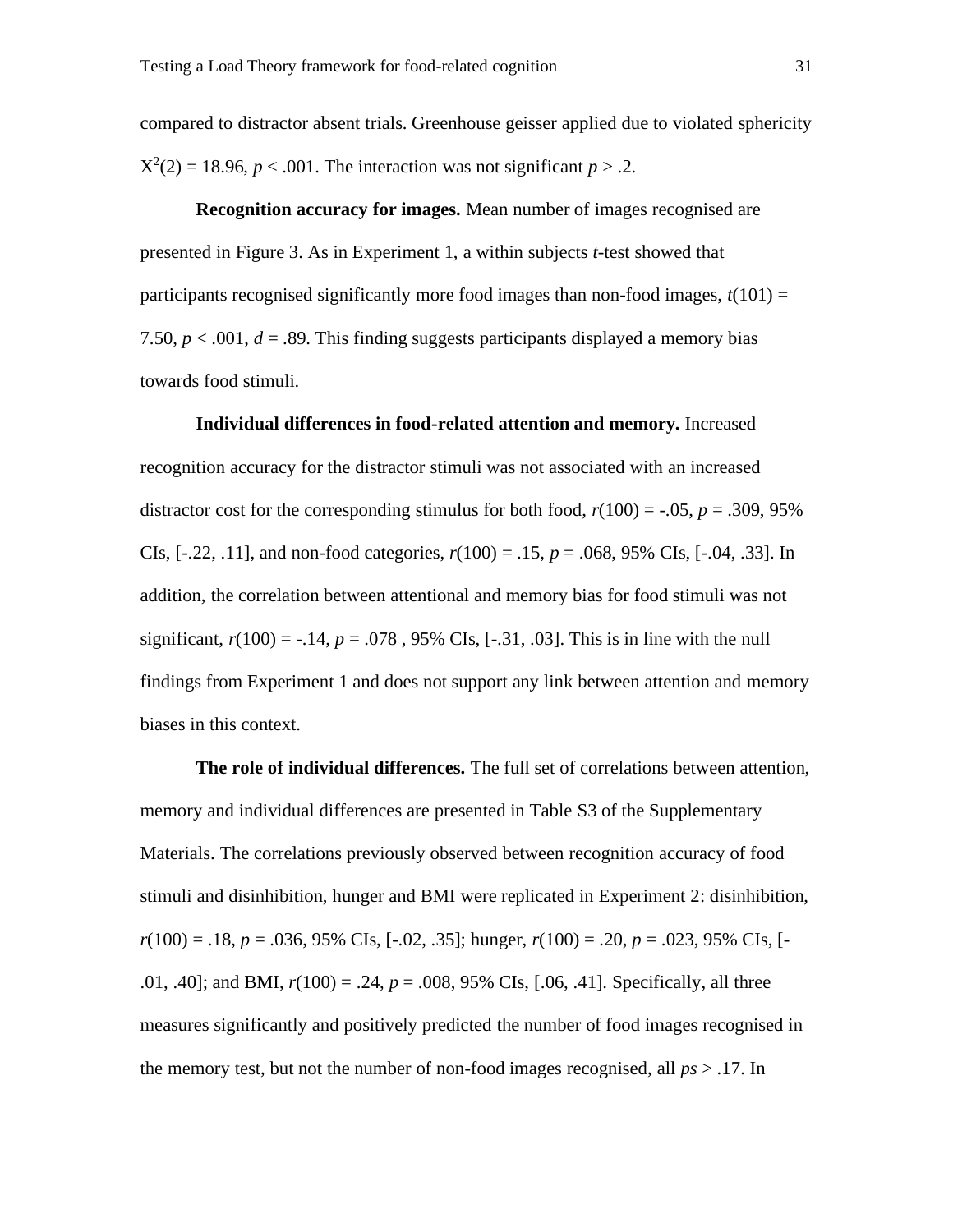Experiment 1, hunger was also associated with a memory bias for food, but this correlation did not reach significance in Experiment 2,  $r(100) = .11$ ,  $p = .127$ , 95% CIs, [-.08, .30].

The exploratory finding of a correlation between restraint and food-related distraction under low load did not replicate in Experiment 2,  $r(100) = .01$ ,  $p = .48,95%$ CIs [-.21, .21], suggesting that it may have been a false positive.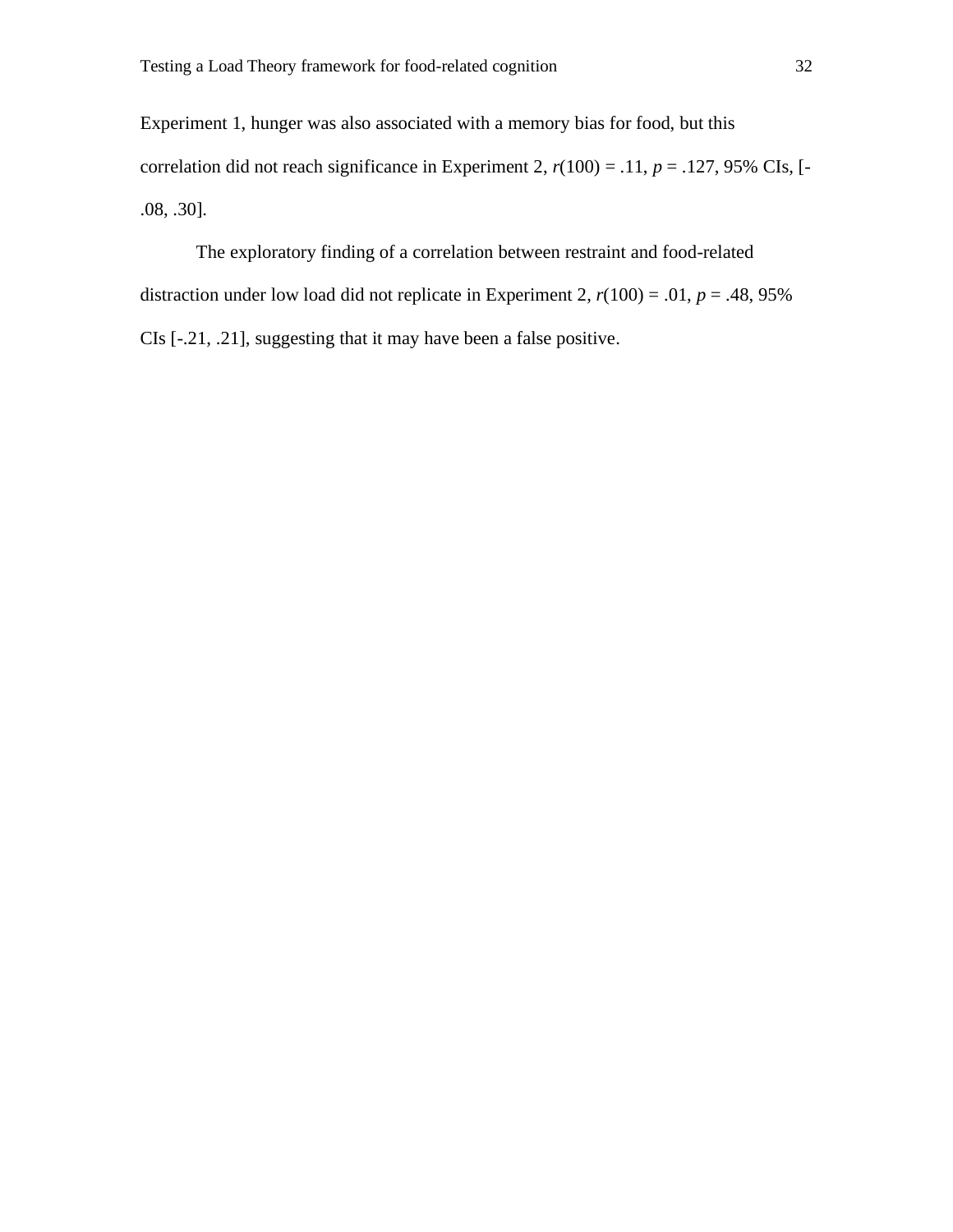# **Discussion**

Experiment 2 replicated our key finding that the processing of food cues can be modulated by perceptual load in the same manner as non-food stimuli. Indeed, it was striking that perceptual load completely eliminated any interference from food and nonfood distractors alike, even when these were presented at fixation. We also replicated the memory bias for food across participants, as well as our exploratory finding of enhanced memory for food among individuals with high levels of food disinhibition, hunger and BMI. However, as in Experiment 1, memory for food did not appear related to any attention measure.

Despite our presentation of the distractors at fixation, no attentional bias for food stimuli was observed—rather, food and non-food stimuli were equally distracting. In both Experiments 1 and 2 we used natural stimuli (flowers and leaves) as the non-food control category, they were matched to the food stimuli in both valence and arousal. We chose a positively valenced control category so that any potential 'special' attention grabbing properties of food could be attributed specifically to food and not to just positive stimuli in general. Previous attentional bias research, while controlling for low level visual differences, does not usually control for valence and arousal differences between their food and control stimulus sets. The lack of attentional bias in Experiments 1 and 2 might therefore be explained by our choice of control stimuli. For this reason, our final experiment used a neutral control category more consistent with prior literature; we chose office equipment as they have been frequently used as a control category in previous studies investigating cognitive processing (Hume, Howells, Rauch, Kroff & Lambert,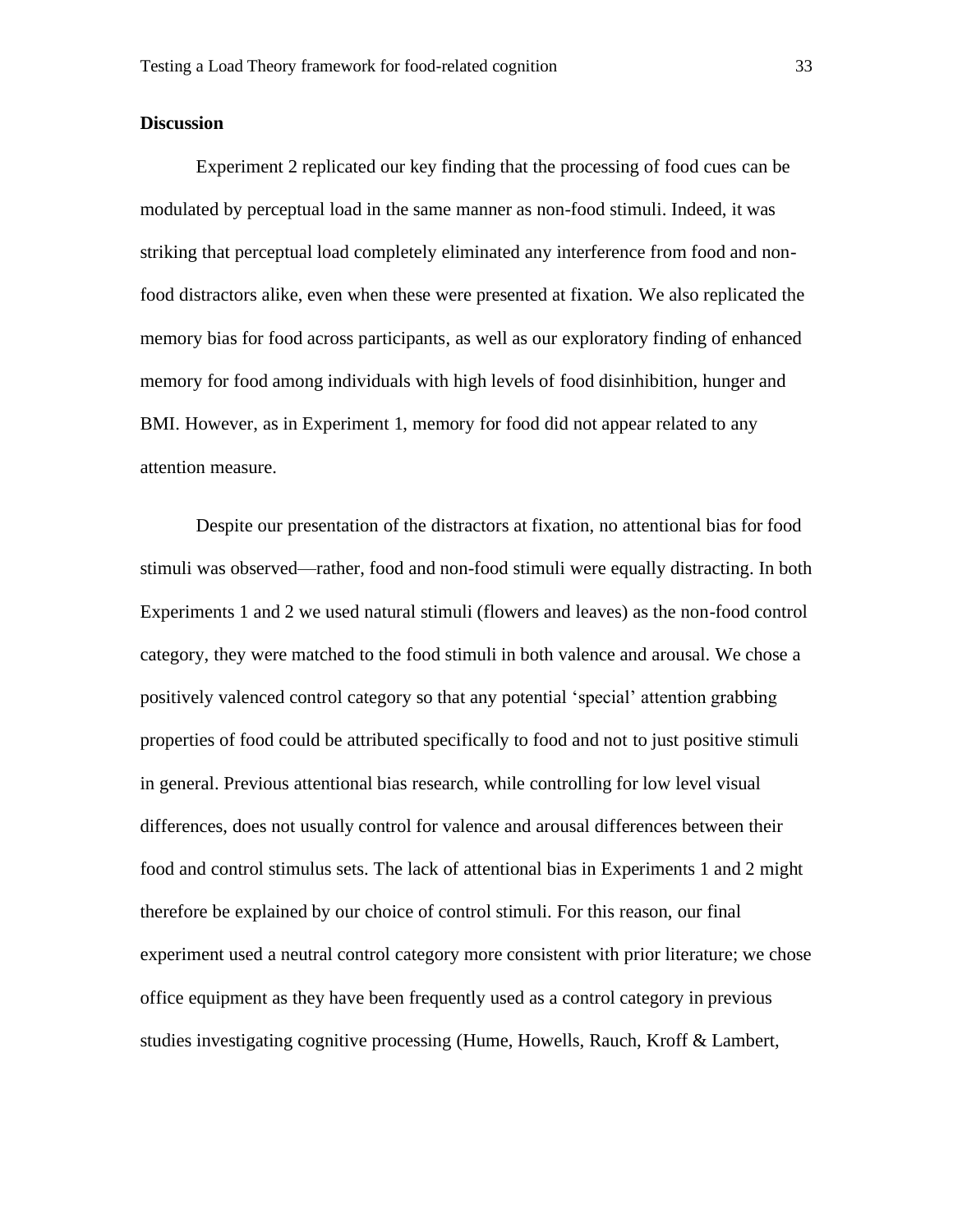2015; Nijs, Franken & Muris, 2008; Nijs et al., 2010; Svaldi et al., 2015; Velázquez-Martínez, Toscano-Zapién & Velázquez-López, 2013).

Using office equipment as distractors also allowed us to address an issue relating to the food memory bias revealed in Experiments 1 and 2. Our food and non-food distractor stimuli were matched on several variables (valence, arousal, brightness, contrast and complexity) and were selected to be visually distinctive from other distractors in the same condition (e.g., the flower stimuli consisted of a pink, yellow and a white flower). However, the food category consisted of six nameable stimuli, whereas the non-food category consisted of only two. It is not clear what effect this might have on memory. On one hand it could be argued that the ability to name all six food stimuli made them more distinctive. On the other hand, as the memory test involved identifying the distractor images among other items from same category (e.g., a doughnut among other doughnuts), the use of multiple exemplars from the same category might have highlighted within category visual differences and hence facilitated memory for the nonfood images. In order to rule out any potential influence of namability, the office stimuli chosen for Experiment 3 were distinct items that could be easily named.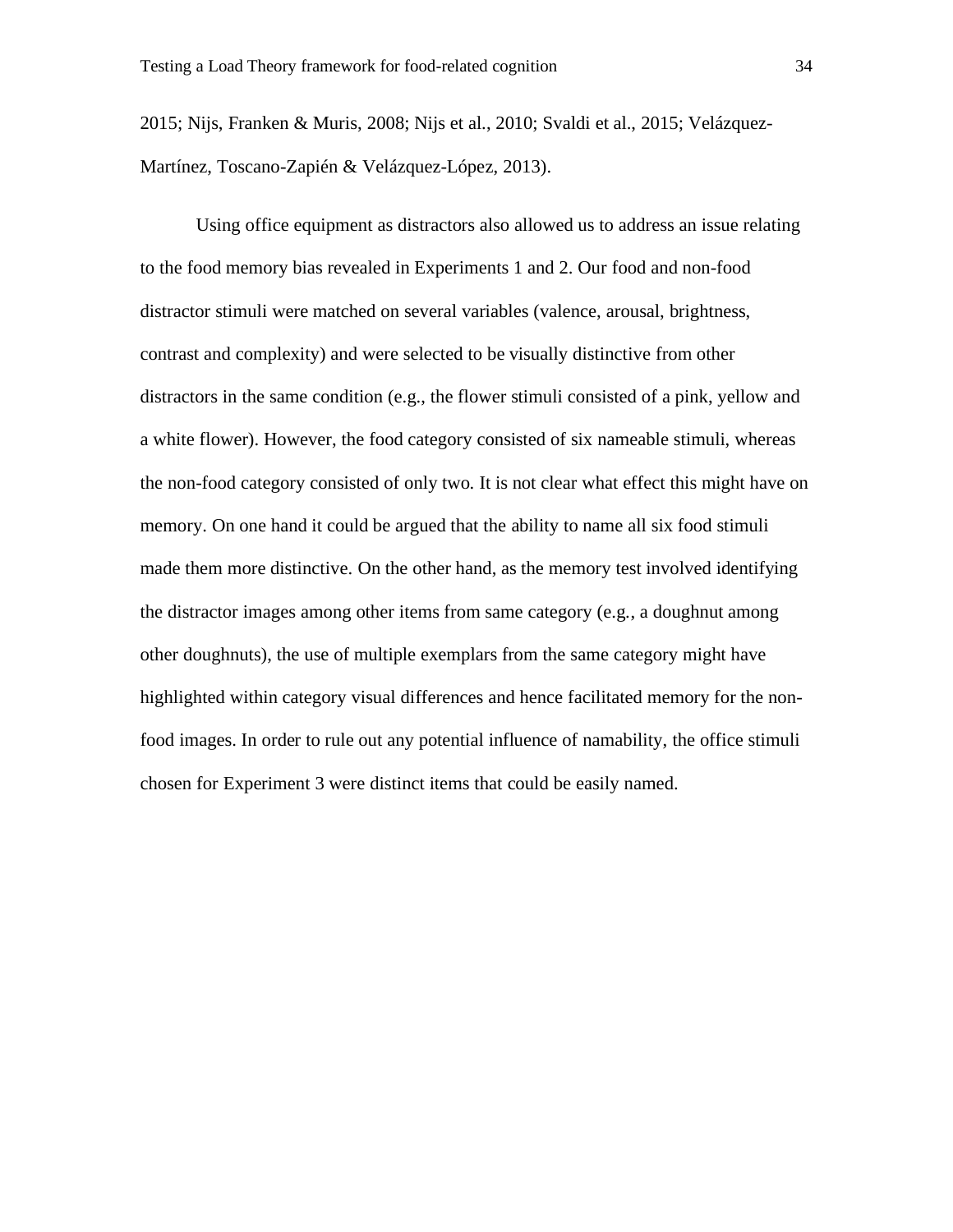#### **Experiment 3**

Experiments 1 and 2 provide strong evidence to suggest that perceptual load can modulate the extent to which food cues are processed, to the extent that they do not produce reaction time interference even when directly fixated. In this respect, the effects of perceptual load on food cues were similar to those observed for non-food cues. This evidence is compatible with our application of a Load Theory framework to food-related attentional processing. In our previous experiments, as the food images were presented in both load conditions, it was not possible to test for perceptual load effects on memory (this design decision was taken in order to remove the need for between-subject counterbalancing that might reduce sensitivity to find individual differences). To test whether the effects of perceptual load on food-related cognition also extend to memory, Experiment 3 repeated the paradigm of Experiment 2 with the change that different images were presented under low and high perceptual load. This also afforded the opportunity to test whether the enhanced food-related memory linked to food disinhibition, hunger and BMI, as observed across both Experiments 1 and 2, would be found in both load conditions. In addition, to correct for the possibility that our failure to detect food-related attentional biases in prior experiments was due to our use of affectively matched non-food distractors (flowers and leaves), these were replaced with neutral office stimuli. This change in stimulus category also allowed us to generalise the food memory bias beyond the specific non-food stimulus set used in Experiments 1 and 2.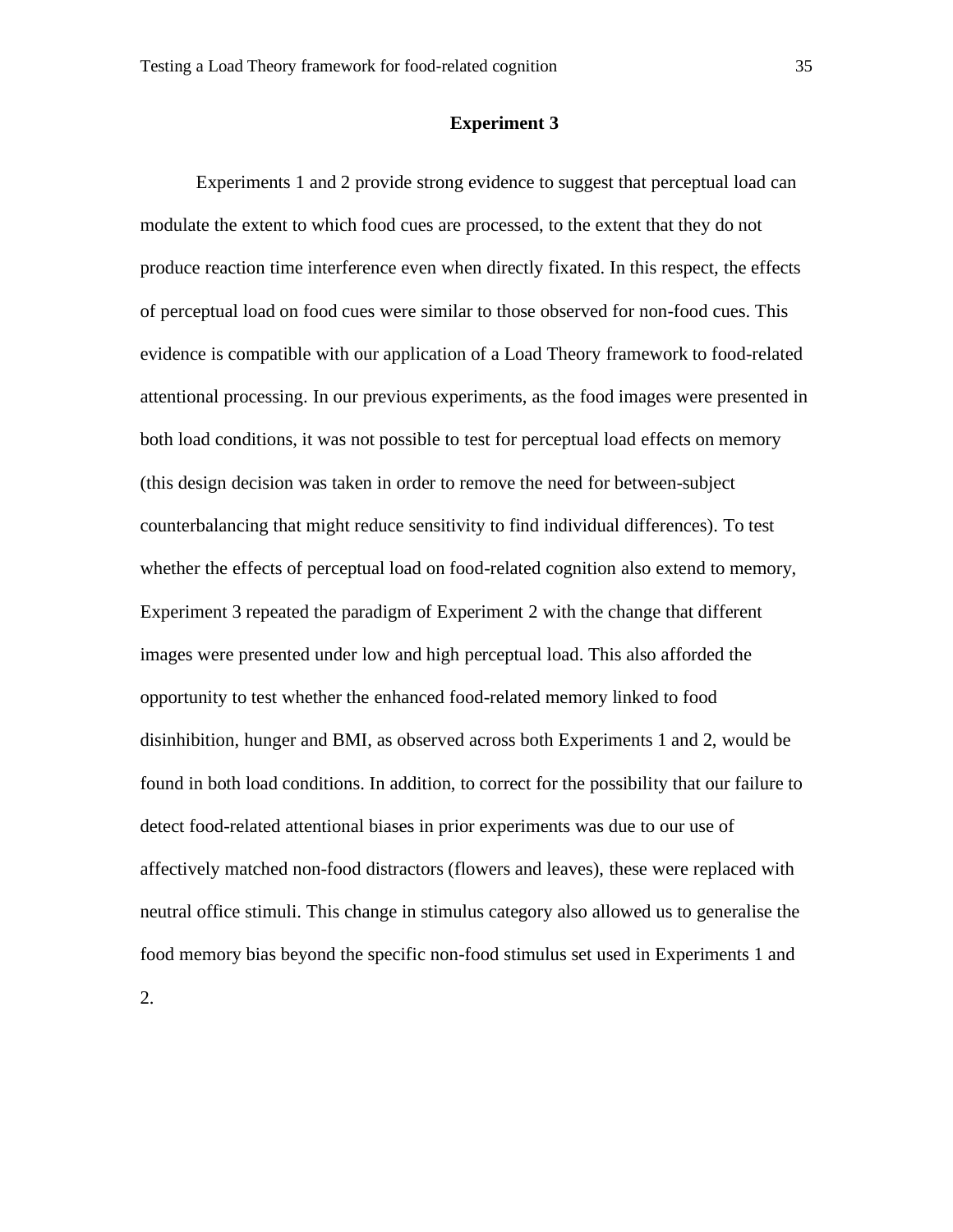#### **Method**

**Participants.** One hundred female participants aged between 18-35 years (*M* = 19.48, *SD* = .17). All other details were the same as in Experiment 1 and 2. One participant was excluded from the analysis due to incomplete data.

**Stimuli and procedure**. The stimuli and procedure were identical to Experiment 2, with the following exceptions. To correct for the possibility that the non-food distractors were too pleasant as a control category, they were changed to office stimuli (e.g., stapler, files and calculator). Twelve office stimuli and an additional six food stimuli (combined with the original six food stimuli used in Experiments 1 and 2) were selected from the Foodpics database. Images were matched on the key visual features of brightness, contrast and familiarity (all  $ps > 110$ , see table S1 for means). Food images were rated as significantly more positive in valence and higher in arousal than office images, as we wanted to maximise the possibility of observing attentional bias.

In order to test for load effects on memory, different distractor sets were presented in low and high load blocks. For example, food distractors  $1 - 6$  and non-food distractors 7 – 12 were presented in low load blocks; food distractors 13 – 18 and non-food distractors  $19 - 24$  were presented in high load blocks. We ran a pilot study ( $N = 12$ ) to obtain individual distractor costs for each stimulus and create sets that were equally distracting. In addition, distractor sets were counterbalanced between subjects so that each distractor image was equally represented in the high and low load conditions. Participants in the two counter-balancing groups did not differ in terms of disinhibition, hunger or BMI (all  $p's > .47$ ).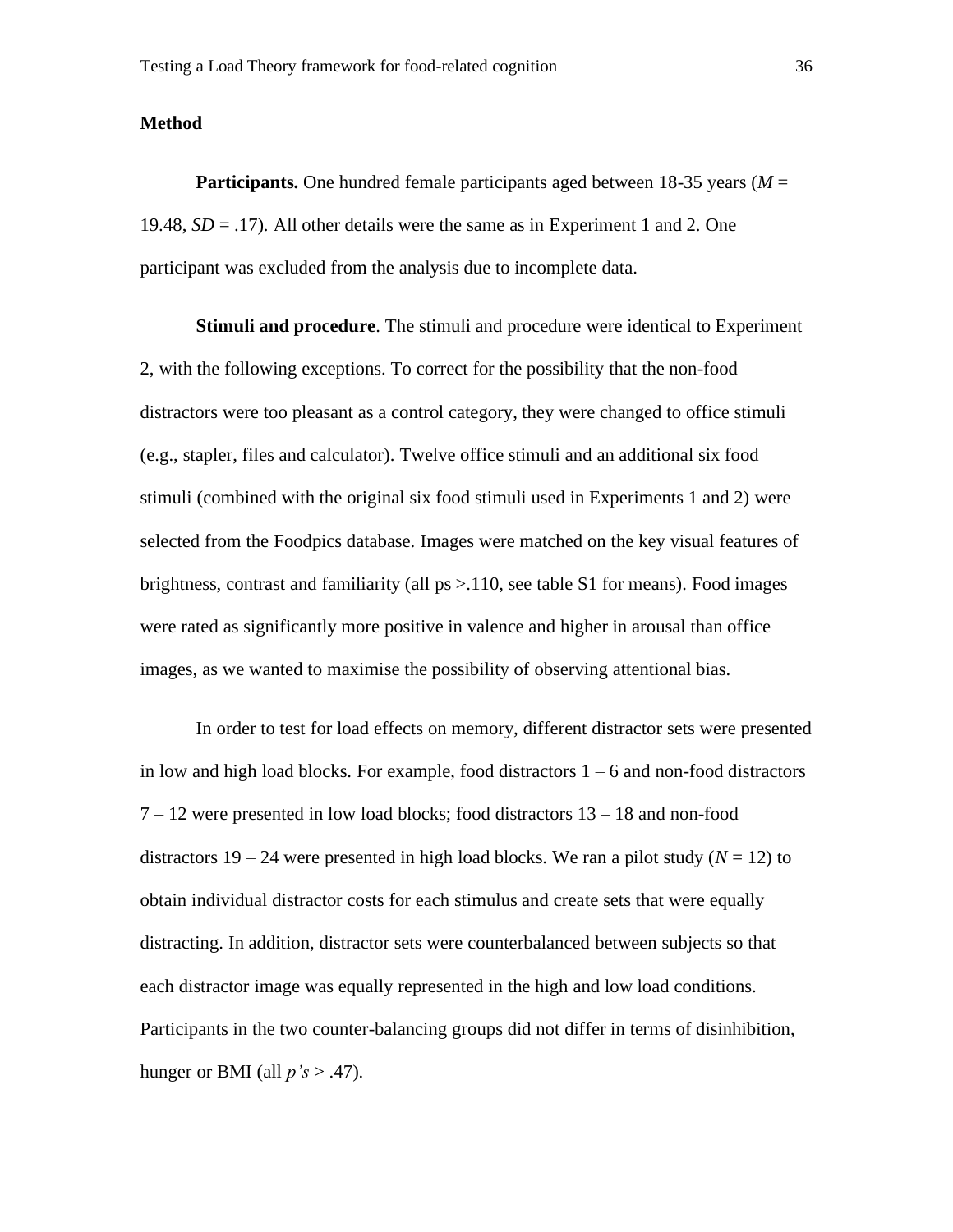The extra distractor images were added to the memory test, no other changes to the stimuli were made.

For practical reasons we changed to online rather than in person data collection. Experiment 3 was run as an online experiment using Inquisit 5 (2016) software. Several changes to the task and procedure were made to adapt the experiment for online use. Firstly, as lighting and screen brightness could not be controlled for, the screen background was changed to grey and the letter stimuli changed to black. This was because the grey screen was less susceptible to glare and the black letter stimuli less affected by brightness.

Secondly, the size and locations were kept constant across different screens by using a calibration procedure. Participants were required to change the length of a line on the screen to match the length of a standard sized bank card. This was then used to calibrate the pixels to millimetre ratio on that screen and generate stimuli in the same sizes and locations as in Experiment 2.

Finally, to ensure participants had understood the instructions without the experimenter being present, they had to correctly answer an example trial to show their understanding. The number of practice trials was increased to 24 under both levels of load and they had to achieve 60% accuracy under both low and high load. Any participants who attempted the practice blocks more than 5 times were not allowed to complete the rest of the experiment.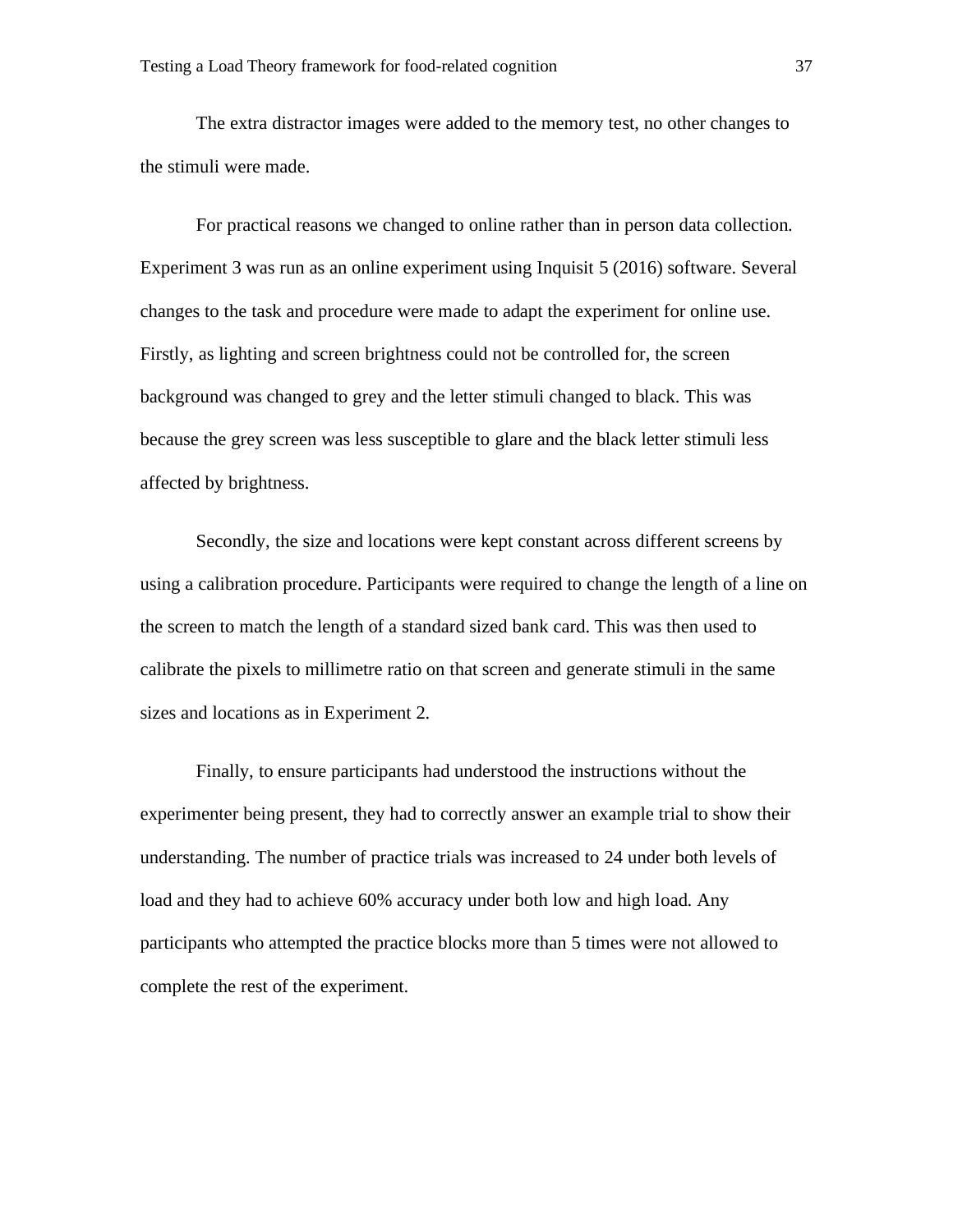#### **Results**

**Reaction times**. The effect of load on distraction by food stimuli was tested using an ANOVA as in Experiments 1 and 2. RTs (correct responses only) were entered into a 2 x 3 within subject ANOVA, with the factors of load (low, high) and distractor type (food, office, absent). Table 3 presents mean RTs, accuracy and distractor costs across different conditions.

#### Table 3

*Mean RTs (SE in parentheses) and percentage accuracy rates across different distractor conditions under low and high load in Experiment 3.*

|           | Distractor condition |           |          | Distractor costs |         |
|-----------|----------------------|-----------|----------|------------------|---------|
|           | F                    | <b>NF</b> | ND       | $F-ND$           | $NF-ND$ |
| Low load  |                      |           |          |                  |         |
| $RT$ (ms) | 532(6)               | 534 $(7)$ | 501(5)   | 31               | 33      |
| % error   | 14                   | 14        | 12       |                  |         |
| High load |                      |           |          |                  |         |
| $RT$ (ms) | 704 (14)             | 699 (12)  | 711 (13) | $-7$             | $-12$   |
| % error   | 28                   | 30        | 25       |                  |         |

*Note.* F= food distractor, NF= non-food distractor, ND= no distractor, F-ND= food  $distraction cost$ ,  $NF-ND = non-food distraction cost$ .

The main effects of load, distractor and the load x distractor interaction were replicated from the previous two experiments. The load x distractor type ANOVA showed a significant main effect of load,  $F(1, 98) = 359.66$ ,  $p < .001$ .  $N_P^2 = .79$ . RTs were longer in the high load than in the low load conditions, again confirming that the load manipulation was effective in increasing the task difficulty. There was a significant main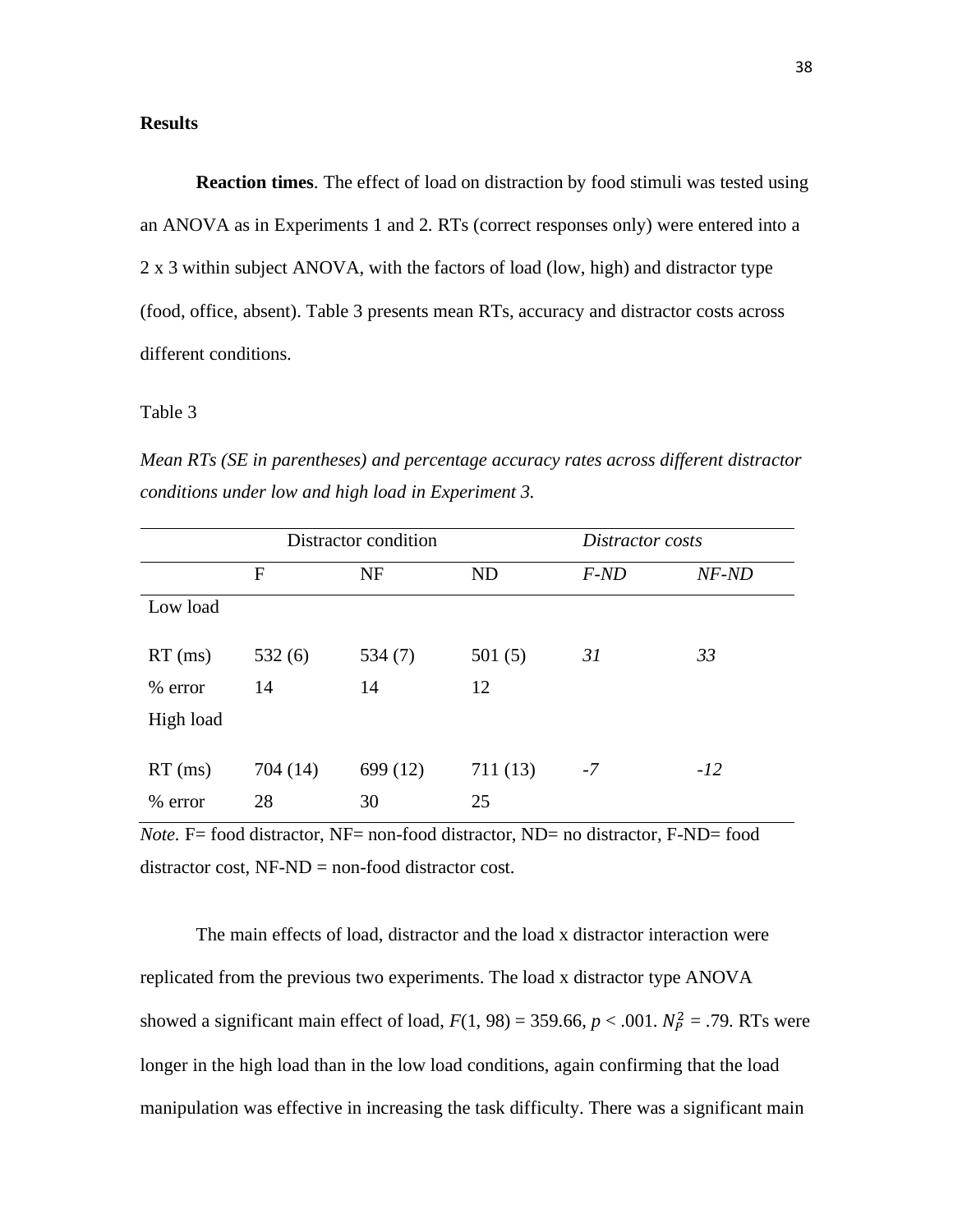effect of distractor type,  $F(2, 98) = 5.28$ ,  $p = .009$ ,  $N_P^2 = .05$ , with greenhouse geisser correction applied as Mauchly's test suggests sphericity was violated,  $X^2(2) = 22.05$ , *p*  $\leq$ .001,. The interaction between load x distractor was also significant,  $F(2, 98) = 17.76$ , *p*  $< .001$ ,  $N_P^2 = .15$ , greenhouse geisser correction applied as Mauchly's test suggests sphericity was violated for the interaction,  $X^2(2) = 11.06$ ,  $p = .004$ .

Planned contrasts were conducted on distractor costs under low and high load, to investigate the significant interaction. Under low load there was a significant effect of distractor,  $F(1,98) = 14.54$ ,  $p < .001$ ,  $N_P^2 = .13$ , but not under high load,  $F(1,98) = 1.69$ ,  $p$  $= .197, N_P^2 = .02$ . This once again replicates the finding that distractor interference was eliminated by high load.

Follow up *t*-tests suggest that under low load RT's were significantly slowed when a food distractor was present,  $t(98) = 9.06$ ,  $p < .001$ ,  $d = .54$ , and when a non-food distractor was present,  $t(98)= 7.44$ ,  $p < .001$ ,  $d = .55$ , However, there was no significant difference on RT between food and non-food distractors,  $t(98) = .35$ ,  $p = .730$ ,  $d = .03$ . Hence, there is no evidence for attentional bias even after changing the non-food category to neutral office stimuli.

As our final experiment again found no evidence of attentional bias, we conducted Bayesian analyses in order to establish the extent to which the data provided evidence for the null hypotheses. We calculated Bayes factors for non-significant results important to our interpretation: the difference between food and non-food distraction under low load; and both food and non-food distraction under high load. Using the benchmarks provided by Dienes (2014) a Bayes factor of less than a third is evidence for the null hypothesis, more than three is evidence for the alternative hypothesis and any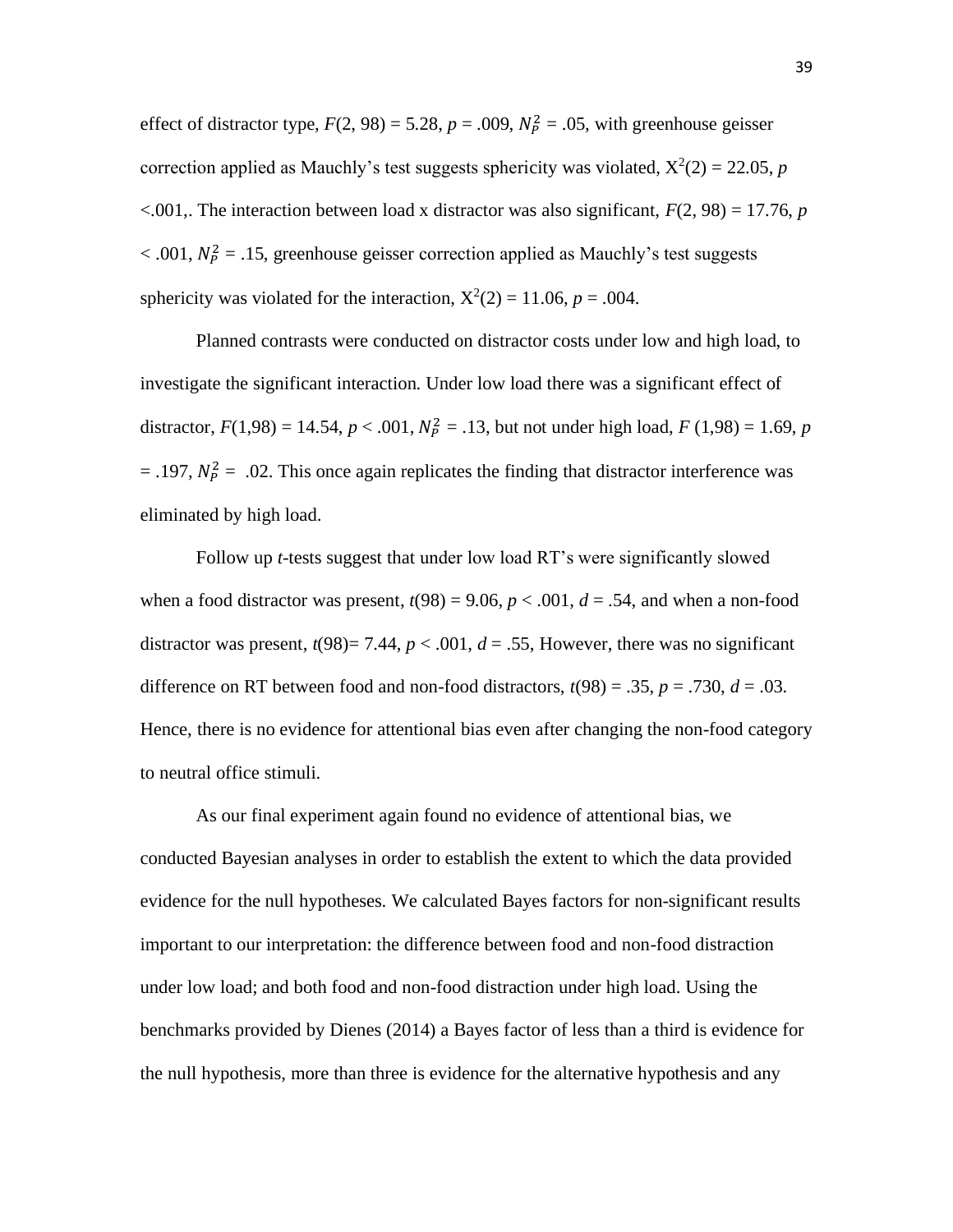value in between reflects insensitivity. A half normal distribution was used, as all predictions were directional. Bayesian analyses were conducted using the Dienes (2008) online Bayes calculator.

To calculate a Bayes factor (B) for the difference between food and non-food distractor RT under low load (our measure of food-related attentional bias), a prior of 10.5 was obtained from averaging previous research that found a significant food related RT bias across participants (Ahern, Field, Yokum, Bohon & Stice, 2010; Werthmann, Jansen & Roefs 2016; Kakoschke, Kemps & Tiggemann, 2015; Deluchi, Costa, Friedman, Goncalves & Bizarro, 2017). The resulting Bayes factors were: Experiment 1,  $B = .43$ ; Experiment 2,  $B = .25$ ; Experiment 3,  $B = .38$ . Therefore, in Experiments 1 and 3, the Bayes factors narrowly missed the .3 threshold for sensitivity. In Experiment 2, we obtained a sensitive Bayes factor, suggesting that food did not preferentially capture attention in this Experiment.

To calculate the Bayes factors for the non-significant effect of distraction by food and non-food stimuli under high load in Experiment 1, a prior of 60 was used from Forster & Lavie's (2008) previous research. As we obtained significant effects of distraction by food and non-food stimuli in Experiment 1, we were able to use these as priors for the Bayesian analyses in Experiment 2. It was preferable to use priors from Experiment 1 over previous perceptual load experiments as Experiment 1 specifically tested the research questions of interest in an almost identical design to Experiment 2, therefore, the priors were more informative. Furthermore, as the distractor effects were smaller than those from Forster & Lavie's study  $(2008)$ , using these as priors gave a more conservative estimate of sensitivity. To calculate the Bayes factors for the non-significant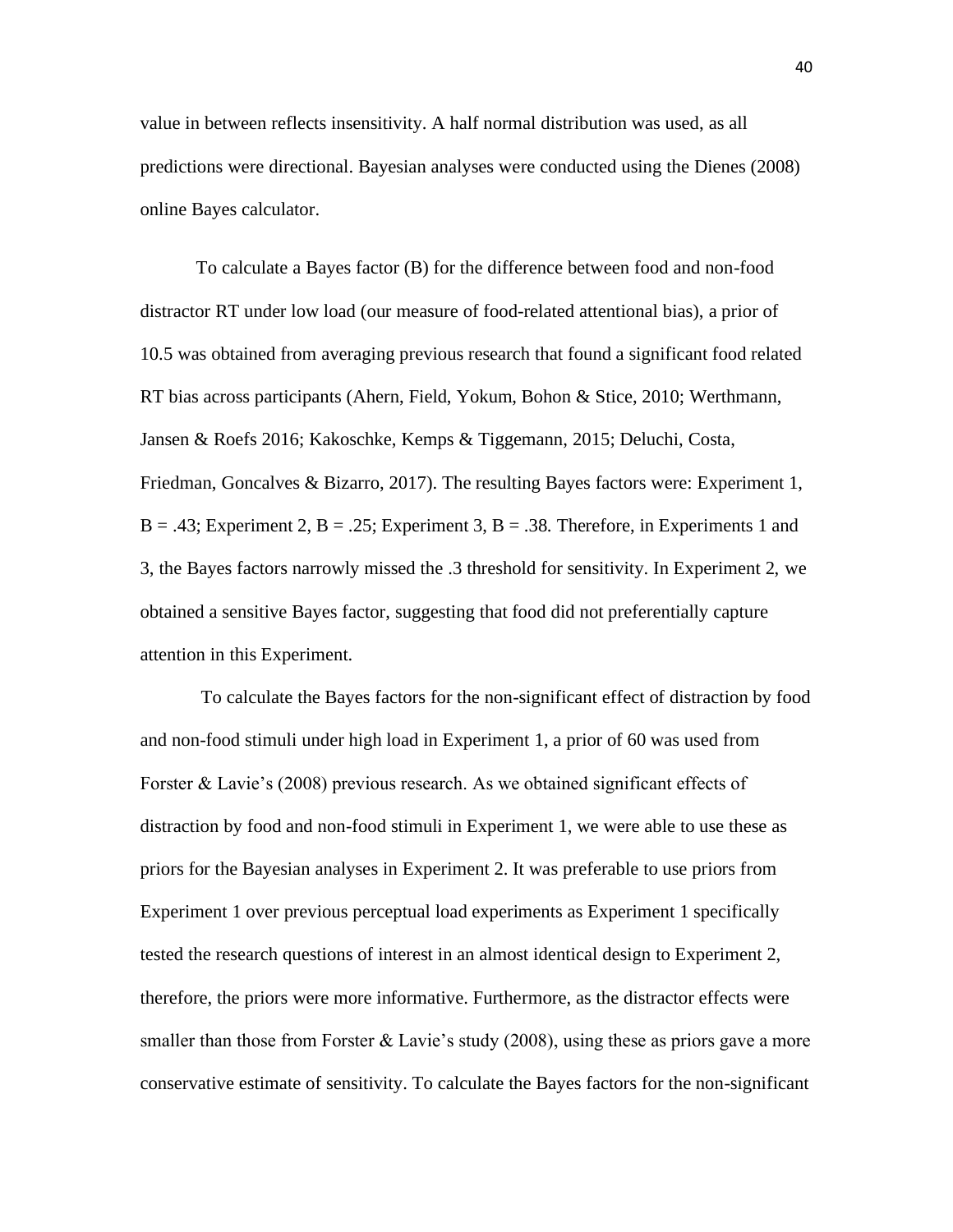effect of distraction by food and non-food stimuli under high load in Experiment 2, priors of 17 and 20 (respectively) were used from Experiment 1. Lastly, in Experiment 3, a prior of 31 was used for food, and a prior of 35 was used for non-food from Experiment 2.

Bayes factors for distraction by food and non-food under high load are reported in their respective order (i.e., food then non-food): Experiment 1,  $B = .05$  and  $B = .15$ ; Experiment 2,  $B = .12$  and  $B = .11$ ; Experiment 3,  $B = .08$  and  $B = .07$ . Therefore, Bayesian analyses suggested a sensitive null effect of distraction from both food and nonfood stimuli under high load across all three experiments.

**Error rates.** There was a significant main effect of load,  $F(1,98) = 213.19$ ,  $p <$ .001,  $N_P^2$  = .69, error rates were higher under high load than low load. There was also a significant main effect of distractor,  $F(2,198) = 10.36$ ,  $p < .001$ ,  $N_P^2 = .10$ , again this reflected slightly higher error rates on food and control distractor present trials compared to distractor absent, greenhouse geisser correction was used,  $X^2$  (2) = 34.36,  $p < .001$ . Finally, there was a non-significant interaction,  $p > 3$ .

**Recognition accuracy for images.** The mean percentage of food and non-food images recognised in each load condition are presented in Figure 4. To test the effect of load on memory for food and non-food images, recognition accuracy rates were entered into a within subjects 2 x 2 ANOVA, with the factors of load (low, high) and image type (food, office).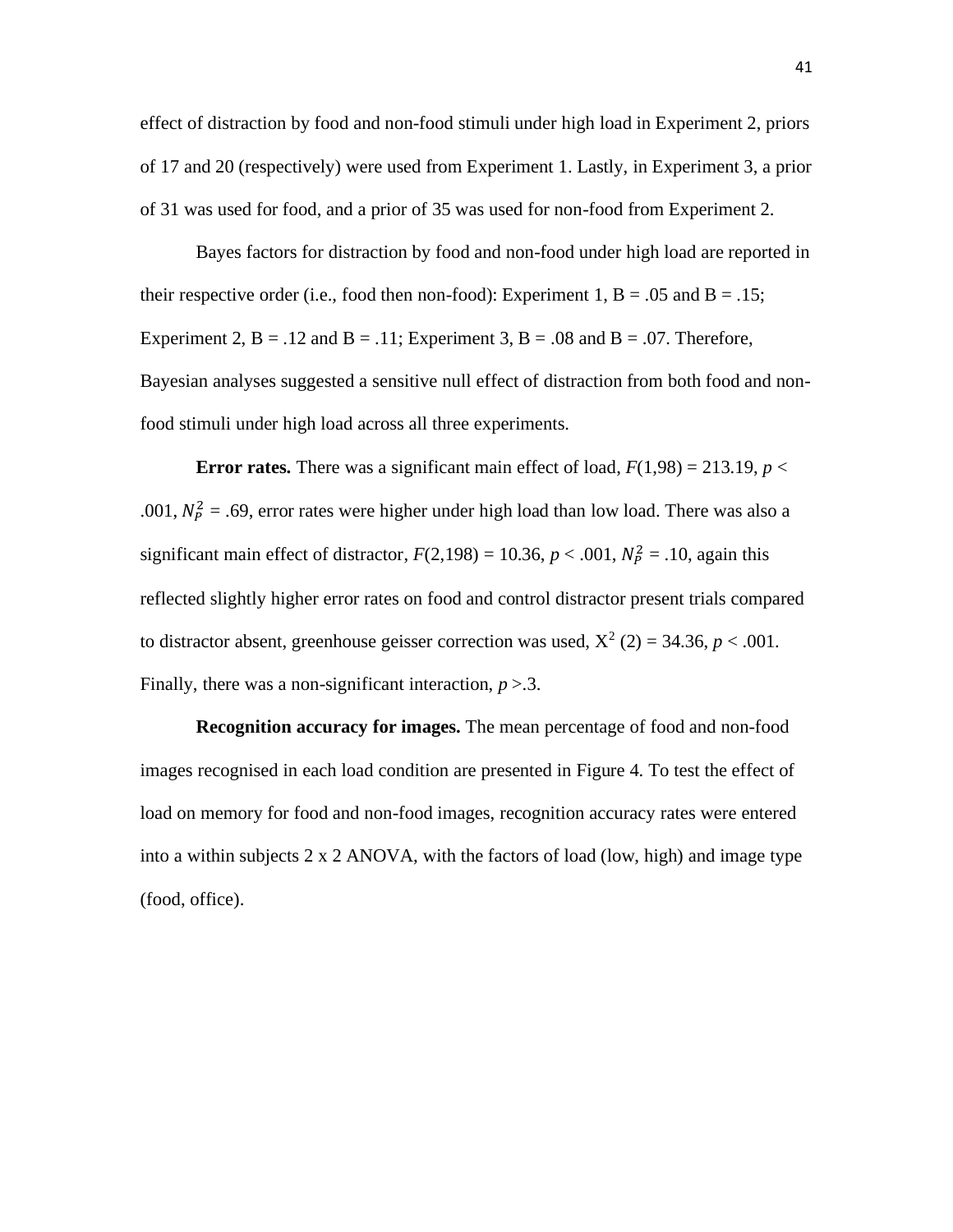

*Figure 4.* Mean recognition accuracy of food and office images presented under low and high perceptual load

The ANOVA revealed a main effect of load,  $F(1,98) = 5.29$ ,  $p = .024$ ,  $N_P^2 = .05$ . Recognition accuracy was higher for images presented under low load than high load. In addition, there was a highly significant main effect of distractor,  $F(1,98) = 19.30$ ,  $p <$ .001,  $N_P^2 = 0.17$ . As in previous experiments, recognition accuracy was higher for food images than for non-food images. There was a non-significant load x memory stimulus interaction,  $F(1,98) = .56$ ,  $p = .455$ ,  $N_p^2 = .01$ , implying a similar food memory bias regardless of load. To confirm the presence of a food memory bias under both levels of load, follow up within subject *t*-tests were conducted comparing the difference in recognition accuracy between food and non-food images under low and then high load. The *t*-tests showed that participants recognised significantly more food images than non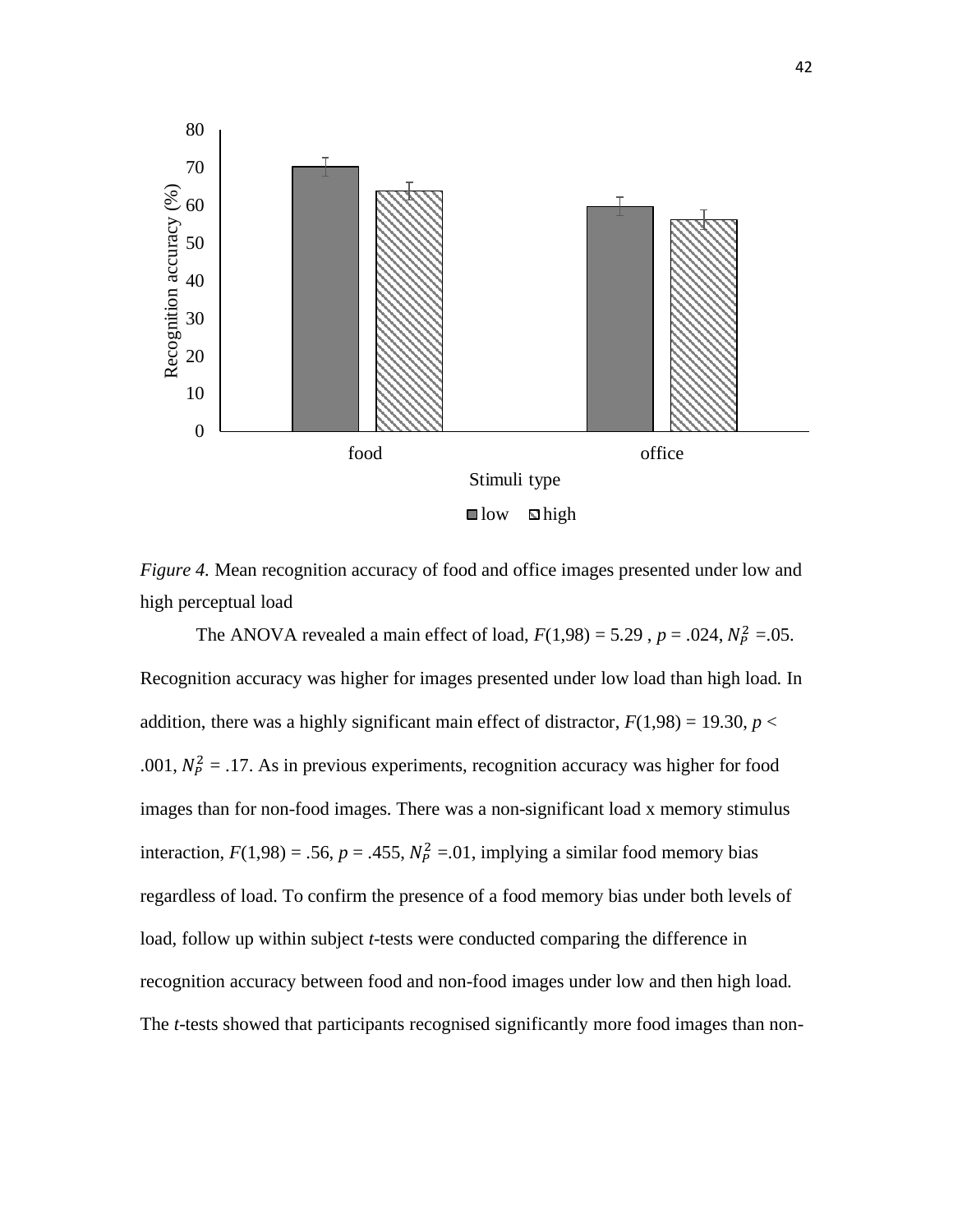food images under both low load,  $t(98) = 3.57$ ,  $p = .001$ ,  $d = .42$ , and high load,  $t(98) =$ 2.84,  $p = .005$ ,  $d = .31$ .

**Individual differences in food-related attention and memory.** Correlations between food and non-food distractor costs and their corresponding memory recognition accuracy, split by load, are presented in Table 4. Like in Experiments 1 and 2, the correlations between attention and memory were not significant, meaning that increased distraction by food and non-food stimuli was not associated with better recognition accuracy for those images. Attention and memory biases for food were not associated under low load, as in Experiment 1 and 2. However, under high load, a positive correlation between attention and memory bias narrowly missed significance, *p =* .054*.* The extent to which load modulated distraction by food images was unrelated to the extent to which it modulated recognition accuracy of those food images,  $r(98) = .11$ ,  $p =$ .132, 95% CIs [-.08, .30].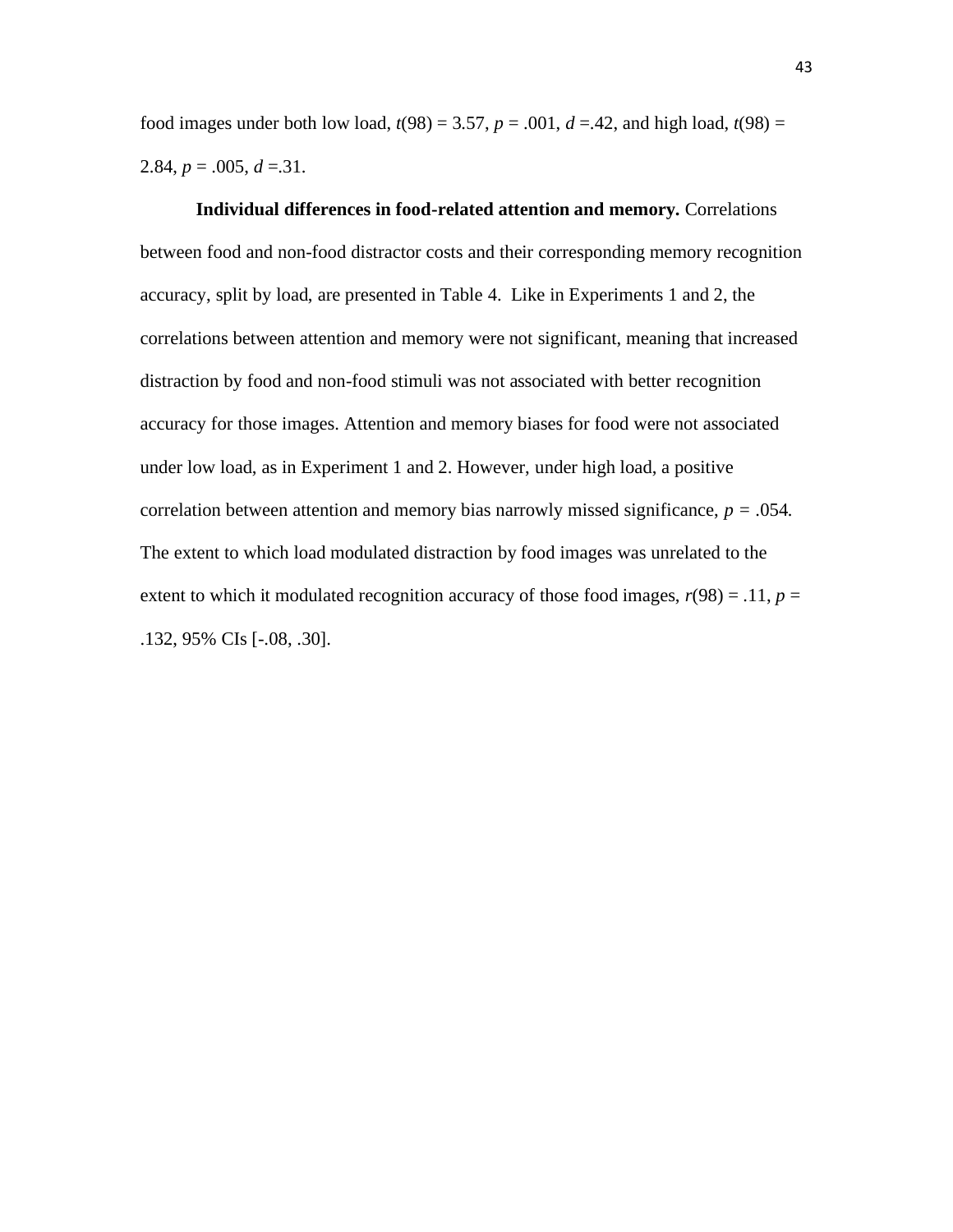# Table 4

|                             | Distractor cost (ms)     |               |                  | Bias scores (food- non food) |                  |                  |
|-----------------------------|--------------------------|---------------|------------------|------------------------------|------------------|------------------|
|                             | Low load                 |               | <b>High Load</b> |                              | Low load         | <b>High load</b> |
| <b>Recognition accuracy</b> | Food                     | <b>Office</b> | Food             | <b>Office</b>                | attentional bias | attentional bias |
| Low load Food               | .03                      |               |                  |                              |                  |                  |
| recognition accuracy        | $[-.18, .25]$            |               |                  |                              |                  |                  |
| Low load Non-food           | $\overline{\phantom{a}}$ | 0.16          |                  |                              |                  |                  |
| recognition accuracy        |                          | $[-.02, .32]$ |                  |                              |                  |                  |
| High load Food              |                          |               | .02              |                              |                  |                  |
| recognition accuracy        |                          |               | $[-.16, .19]$    |                              |                  |                  |
| High load Non-Food          |                          |               |                  | .01                          |                  |                  |
| recognition accuracy        |                          |               |                  | $[-.18, .20]$                |                  |                  |
| Low load memory bias        |                          |               |                  | $\overline{\phantom{a}}$     | .02              |                  |
|                             |                          |               |                  |                              | $[-.16, .21]$    |                  |
| High load memory bias       | $\overline{\phantom{a}}$ |               |                  |                              |                  | .16              |
|                             |                          |               |                  |                              |                  | $[-.08, .38]$    |

*One tailed Pearson R correlations and confidence intervals between attention and memory measures in Experiment 3.*

\*correlation is significant at the .05 level \*\* correlation is significant at the .001 level

*Note.* Memory bias = number of food images recognised – number of non-food images recognised.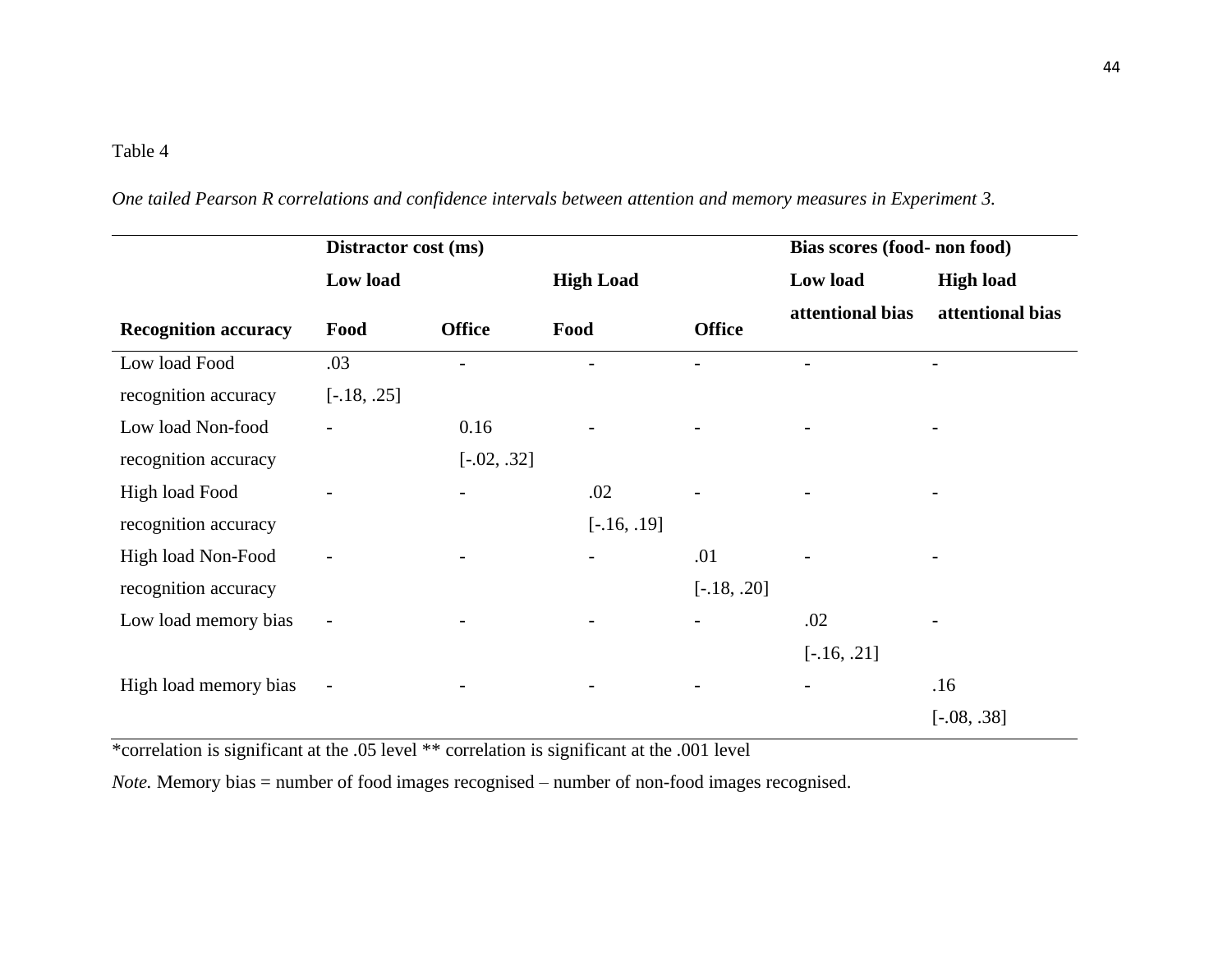**The role of individual differences.** The full set of correlations between attention, memory and individual difference traits are presented in Table S4 and S5 of the Supplementary materials. As in both of our previous experiments, disinhibition positively predicted the number of food images recognised in the memory test—however, this relationship was confined to the high load condition,  $r(97) = .18$ ,  $p = .034$ , 95% CIs [-.01, .35]. There was no relationship between disinhibition and recognition accuracy under low load, *r*(97) = .06, *p* = .268 , 95% CIs [-.15, .25]. Disinhibition was, as in previous experiments, not associated with the number of non-food images recognised under low,  $r(97) = .05$ ,  $p = .325$ ,  $95\%$  CIs [-.16, .25], or high load,  $r(97) = .09$ ,  $p = .183$ ,  $95\%$  CIs [-.11, .29]. Hunger again correlated with recognition accuracy of food images, both under low, *r*(97) = .25, *p* = .006, 95% CIs [.03, .46], and high load, *r*(97) = .22, p = .016, 95% CIs [.02, .42]. However, in contrast to previous experiments, hunger also predicted improved recognition accuracy of the non-food images under both low,  $r(97) = .18$ ,  $p =$ .021, 95% CIs [-.01, .36], and high load, *r*(97) = .20, *p* = .037, 95% CIs [-.03, .42]. There was no relationship between BMI and recognition accuracy of food images presented under low load,  $r(97) = .03$ ,  $p = .379$ , 95% CIs [-.24, .17], however, for food images presented under high load there was a trend in keeping with previous experiments, but this did not reach significance,  $r(97) = .14$ ,  $p = .087$ , 95% CIs [-.03, .29]. There was no evidence of correlations between BMI and recognition accuracy of non-food images under low,  $r(97) = .00$ ,  $p = .482$ , 95% CIs [-.16, .15], or high load,  $r(97) = .02$ ,  $p = .409$ , 95% CIs [-.14, .18].

Our finding linking hunger to enhanced memory for food replicates two prior findings (Morris & Dolan, 2001; Talmi et al., 2013). We further examined whether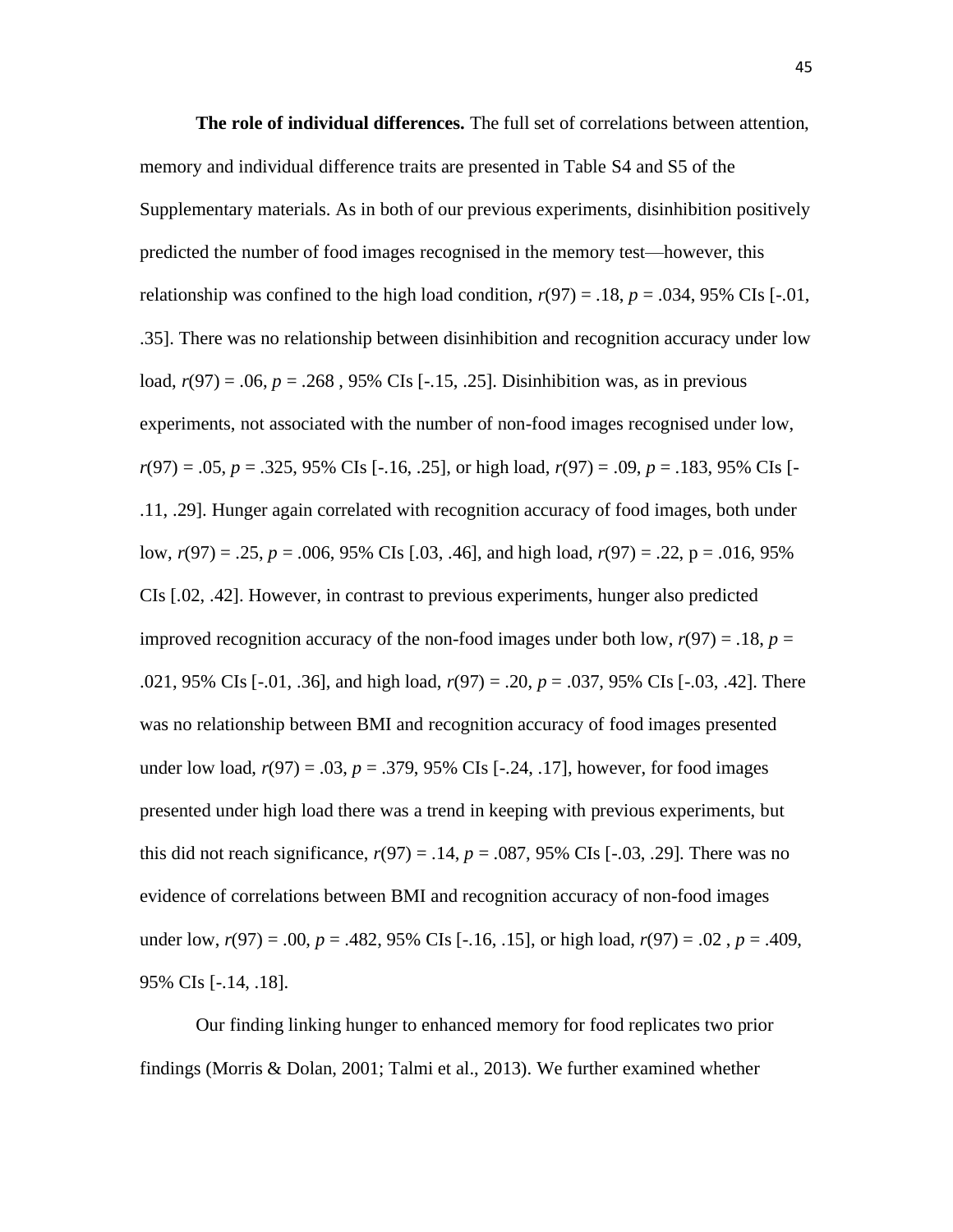hunger might play an underlying role in the observed new correlations between recognition accuracy and both disinhibition and BMI, which were observed in each of our three experiments, with the exception of BMI and recognition accuracy in Experiment 3. This did not appear to be the case. Neither disinhibition nor BMI correlated with hunger in any of the three experiments, all *ps* > .177. Furthermore, correlations between disinhibition, BMI and recognition accuracy of food stimuli remained significant after controlling for hunger, across all experiments. Experiment 1: disinhibition,  $r(55) = .23$ , *p* = .044, 95% CIs [-.054, .499], and BMI, *r*(55) = .31, *p* =.009, 95% CIs [.126, .515]. Experiment 2: disinhibition,  $r(100) = .18$ ,  $p = .036$ , 95% CIs [-.03, .38], and BMI,  $r(100)$  $= .25, p = .005, 95\% \text{ CIs } [-.09, .41].$  Experiment 3: disinhibition and recognition accuracy for food stimuli under high load only, *r*(97) = .18, *p* = .036, 95% CIs, [-.01, .36].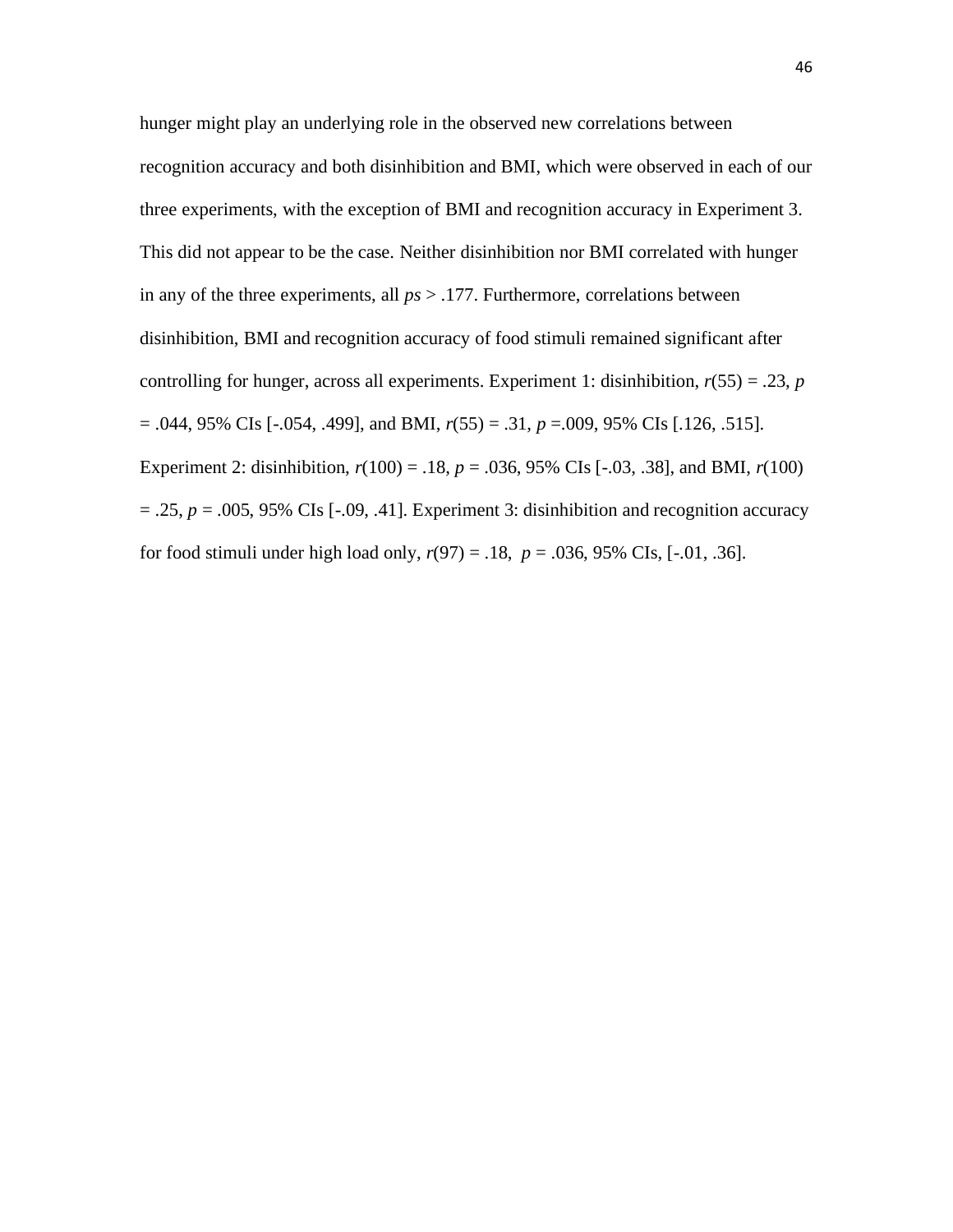#### **Discussion**

Experiment 3 once again replicated our key finding that perceptual load eliminates distraction from both food and non-food stimuli alike. As in our previous experiments, but in contrast to prior evience, food stimuli did not cause any distraction above and beyond non-food stimuli (i.e., attentional bias). Most importantly, Experiment 3 also demonstrated that the effects of perceptual load on food-related cognition extend to memory: Recognition accuracy for both food and non-food images was reduced under high perceptual load. To our knowledge this is the first experiment to simultaneously examine load effects on both distraction and recognition memory for the same stimuli. An intriguing feature of our results is that despite distractor interference being eliminated in the high load condition, participants were able to recognise the distractor images used in this condition with accuracy well above chance<sup>1</sup>. This implies that processing of the images was attenuated rather than entirely eliminated in the high load condition (cf. Triesman, 1969). This attenuated processing appears to have been sufficient to allow above chance recognition of the distractor images, although as we did not include confidence ratings it is unclear whether this memory performance reflected explicit recognition as opposed to more implicit familiarity judgements. On the other hand, the attenuated processing was not of sufficient strength to cause distractor interference.

Finally, Experiment 3 replicated the previous experiments' finding of a memory bias, which was observed here in both load conditions, as well as the relationship of disinhibition and hunger to food recognition accuracy. As in Experiments 1 and 2, disinhibition was still correlated with food recognition accuracy even when controlling

<sup>&</sup>lt;sup>1</sup> We thank Juan Lupiáñez for bringing this important point to our attention.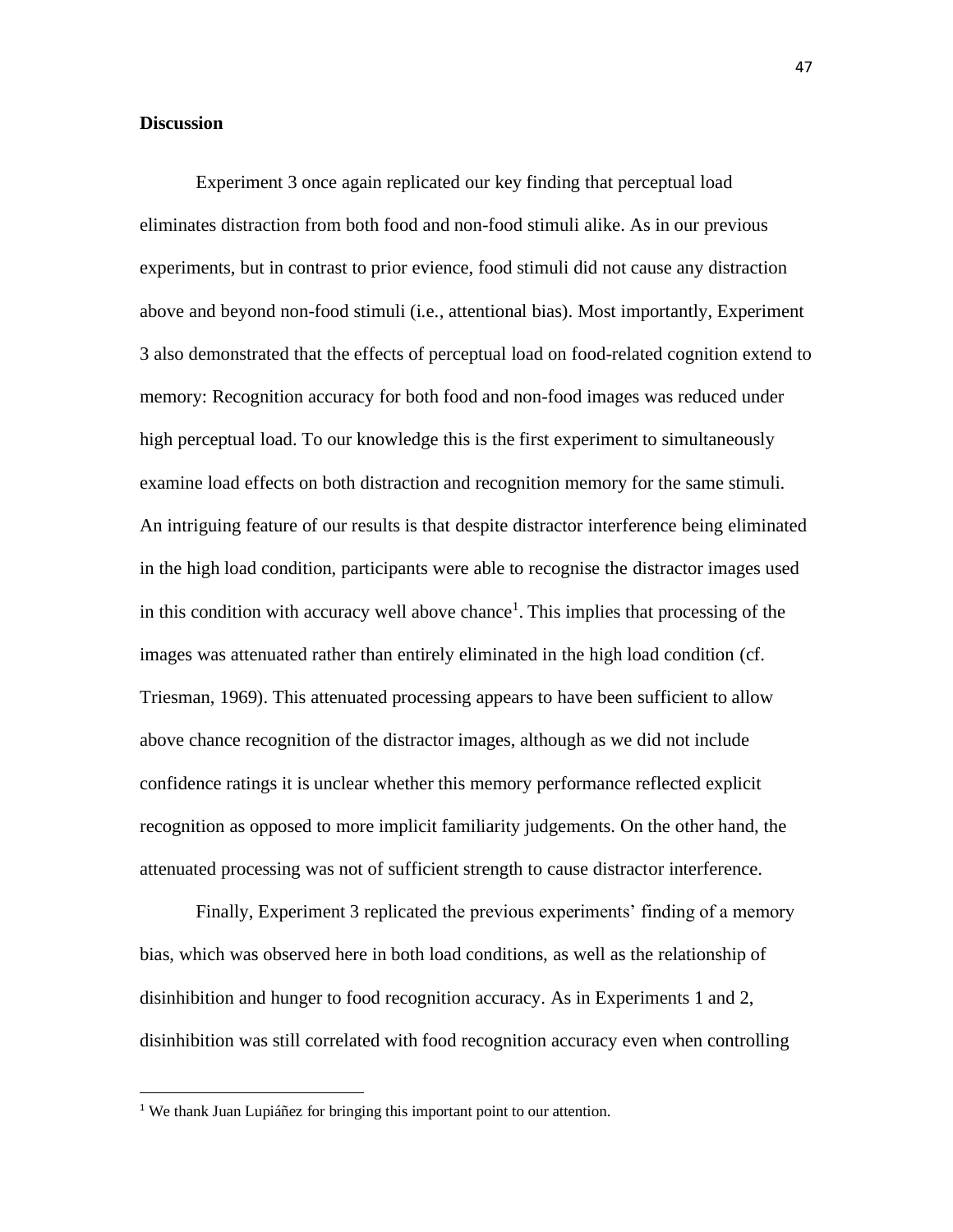for hunger. Overall the pattern of results was very similar to previous experiments despite the change to online testing—to our knowledge this is the first online replication of perceptual load effects on any form of distractor interference. The one way in which the online presentation appeared to reduce sensitivity was with respect to BMI, which was measured with a stadiometer with an integrated height measure in previous experiments but based on self-report here; this change appears likely to explain the reduction in the strength of the correlation between BMI and food recognition accuracy.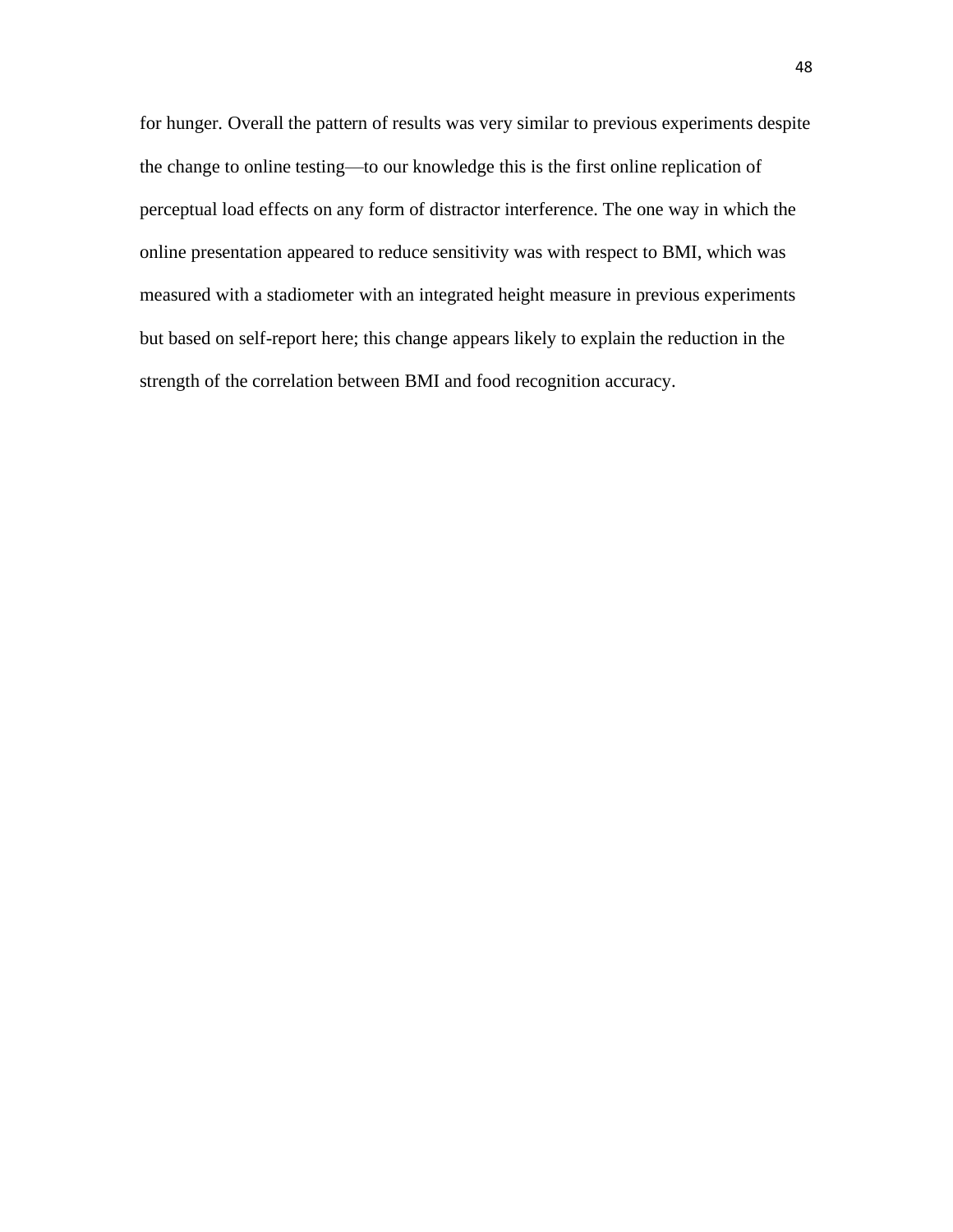#### **General Discussion**

Across our three highly powered experiments, our findings establish for the first time that two key aspects of cognitive processing of food stimuli—attention and memory—can be powerfully modulated by perceptual load. The ability of food images to cause distractor interference was consistently eliminated under high load, and recognition accuracy for food images was also reduced in the high load condition. Indeed, our results imply that food stimuli are subject to perceptual load modulation to the same degree as non-food stimuli: each of our experiments revealed a similar magnitude of load effects for food versus non-food.

Prior research has demonstrated that although perceptual load modulates the overwhelming majority of stimuli, a small number of 'special' stimulus categories, such as faces, have been highlighted as having immunity to perceptual load effects (e.g., Murphy, Groeger & Greene, 2016, for review). Interestingly, one prior study, by Gupta and colleagues (2016), found that several classes of rewarding stimuli (erotic photographs, happy faces and stimuli that had been experimentally associated with financial reward) were unaffected by perceptual load. Our research clarifies that, despite their association with reward, food cues do not hold any special attentional status with respect to perceptual load modulation.

Our findings hence support our proposal that Load Theory can be usefully applied as a framework from which to understand the role of attention and memory in eating behaviours, accommodating prior findings with respect to both cognitive bias research and inattentive eating. To recap, under low perceptual load attentional capacity is

49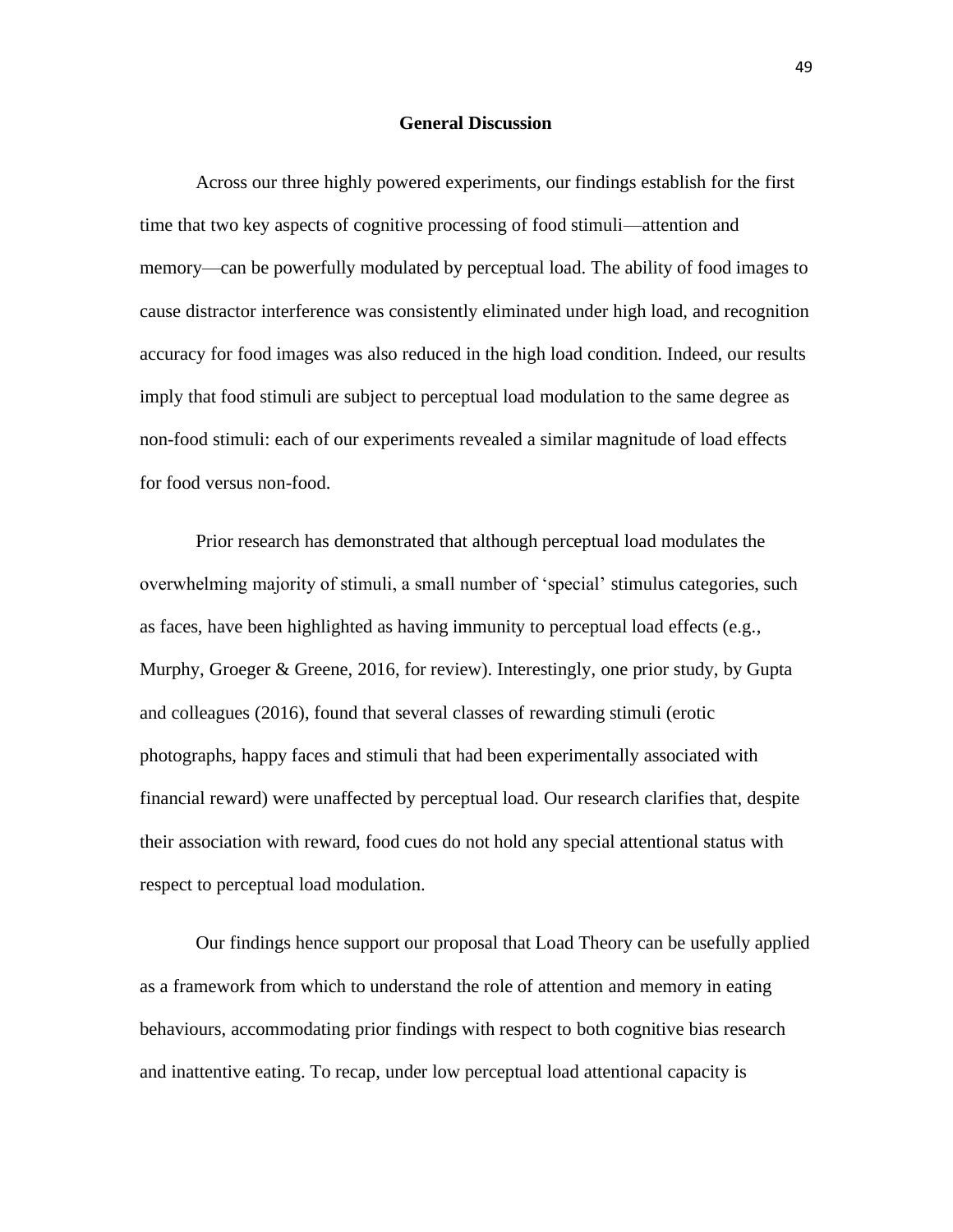available to process irrelevant stimuli, with the result that irrelevant food cues may attract attention, potentially triggering food cravings (and, ultimately, consumption). However, under high perceptual load attentional capacity is fully exhausted by the task, meaning that irrelevant food cues cannot attract attention.

Our results demonstrate that high perceptual load not only reduces attentional capture by food cues during the task, but also reduces subsequent memory for these food cues. While the direct link between food memory bias and consumption has not yet been tested, the pathway between attention to food cues and later consumption necessarily depends on memory processes (May et al., 2012; Werthmann et al., 2014). As such, our findings suggest that engaging in high perceptual load tasks could not only reduce temptation from external food cues during the task but may also reduce cravings associated with these cues even after the task is completed.

One useful direction for future research would be to directly test the effect of perceptual load on cravings. In keeping with our proposed application of Load Theory, prior research has demonstrated that cravings can be reduced by real world tasks which are high in perceptual load. For example, the visually demanding game Tetris has been shown to reduce craving for food (Skorka-Brown, Andrade, & May, 2014). However, as these prior studies compare to a no task baseline, rather than using a controlled manipulation of perceptual load, it remains to be clarified whether these prior demonstrations can be attributed to perceptual load effects as opposed to other task demands (e.g., motor demands).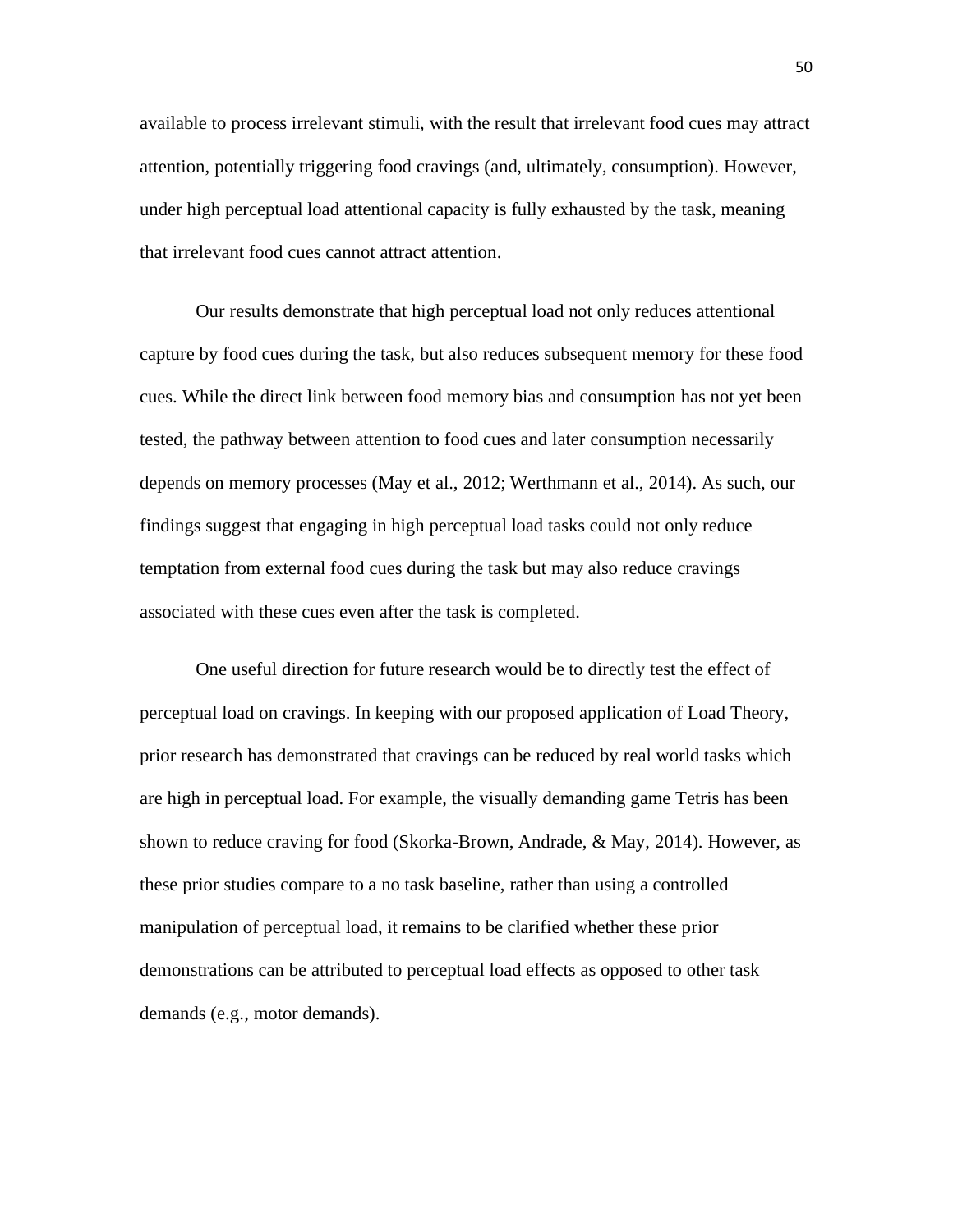We have highlighted above some potentially beneficial effects of perceptual load in preventing external food cues from producing unwanted cravings. On the other hand, our suggested application of Load Theory predicts that high perceptual load tasks may have a negative (in contexts where increased consumption is undesirable to the individual) impact once eating commences. In this context, perceptual load would theoretically reduce processing of the food being consumed, with the potential consequences of reducing awareness of important satiety signals and disrupting memory of intake.

Such effects would depend on the perceptual load effects established here applying not only to visual food cues, as in the present study, but to olfactory and gustatory food cues and interoceptive satiety cues. Two sources of existing evidence support this possibility. First, the effects of perceptual load (typically operationalised as visual load) have already been established to extend cross-modally to the auditory, olfactory and tactile domains (Dalton, Lavie & Spence, 2009; Forster & Spence, 2018; Macdonald & Lavie, 2011), as well as to internally generated stimuli (task-unrelated thoughts, Forster & Lavie, 2009). Second, prior demonstrations of inattentive eating effects (in terms of both immediate effects and subsequent memory-mediated effects on intake) have tended to use tasks that are high in perceptual load, such as television or computer games (Higgs, 2015; Robinson et al., 2013). An important next step in applying Load Theory to food-related cognition would be to integrate controlled manipulations of perceptual load, as used in the present study, into investigations of inattentive eating and memory. Such work is currently being conducted in our lab.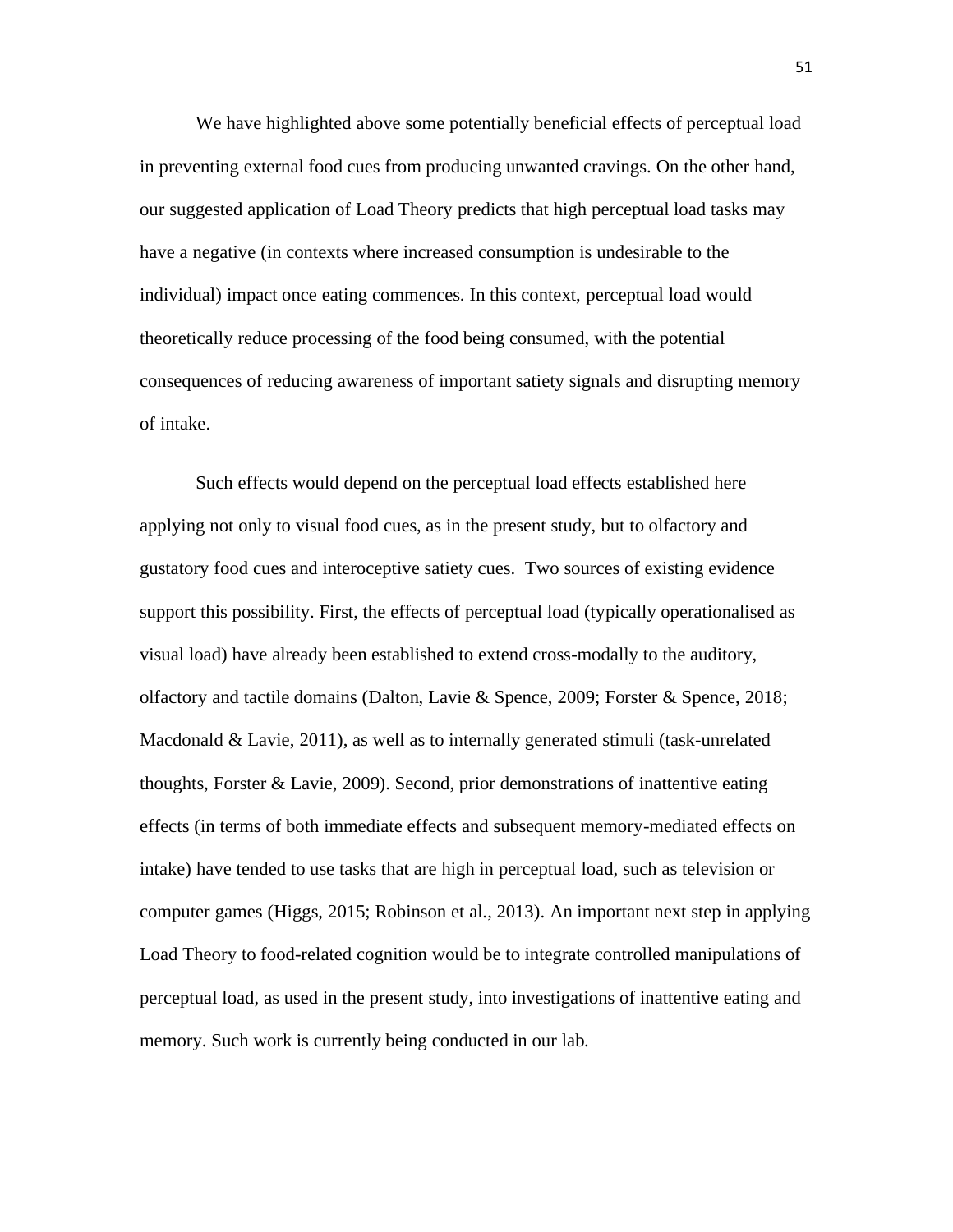Our proposed application of Load Theory to food-related cognition has focused on the role of perceptual load. However, Load Theory also discusses another type of load: load on cognitive control processes such as working memory (WM). Contrary to the effect of perceptual load, high WM load in a task is argued to increase vulnerability to distraction by taxing the executive resources necessary for efficient distractor rejection (Lavie, 2005; 2010). In contrast to the effect of perceptual load, high working memory load should therefore increase unwanted distraction by irrelevant food stimuli. This carries the real world implication that while perceptual load may help people to avoid attention to tempting food cues, high levels of WM load might be especially problematic for people attempting to ignore food (i.e., if they are on a diet) and may counterproductively increase the risk of noticing the food stimulus.

An exciting recent line of research by van Dillen and colleagues might initially seem to conflict with these latter predictions of Load Theory. Van Dillen, Papies & Hofmann (2013), found reduced rather than increased attentional bias to food under high WM load. More recently, van Dillen and van Steenbergen demonstrated a reduced neural response to food images under high, versus low, WM load. These results are compelling in suggesting that higher level processes also play a key role in processing the rewarding value of food stimuli, yet might initially seem at odds with the predictions of Load Theory regarding WM load. However, it is important to note that neither of these studies presented food cues as irrelevant distractors. Rather, the food cues appeared as targets requiring some task response, meaning that not only was it necessary to attend to the food cues in order to perform the task (e.g., to identify their location or classify them as edible or non-edible), but doing so quickly would in fact benefit, rather than disrupt,

52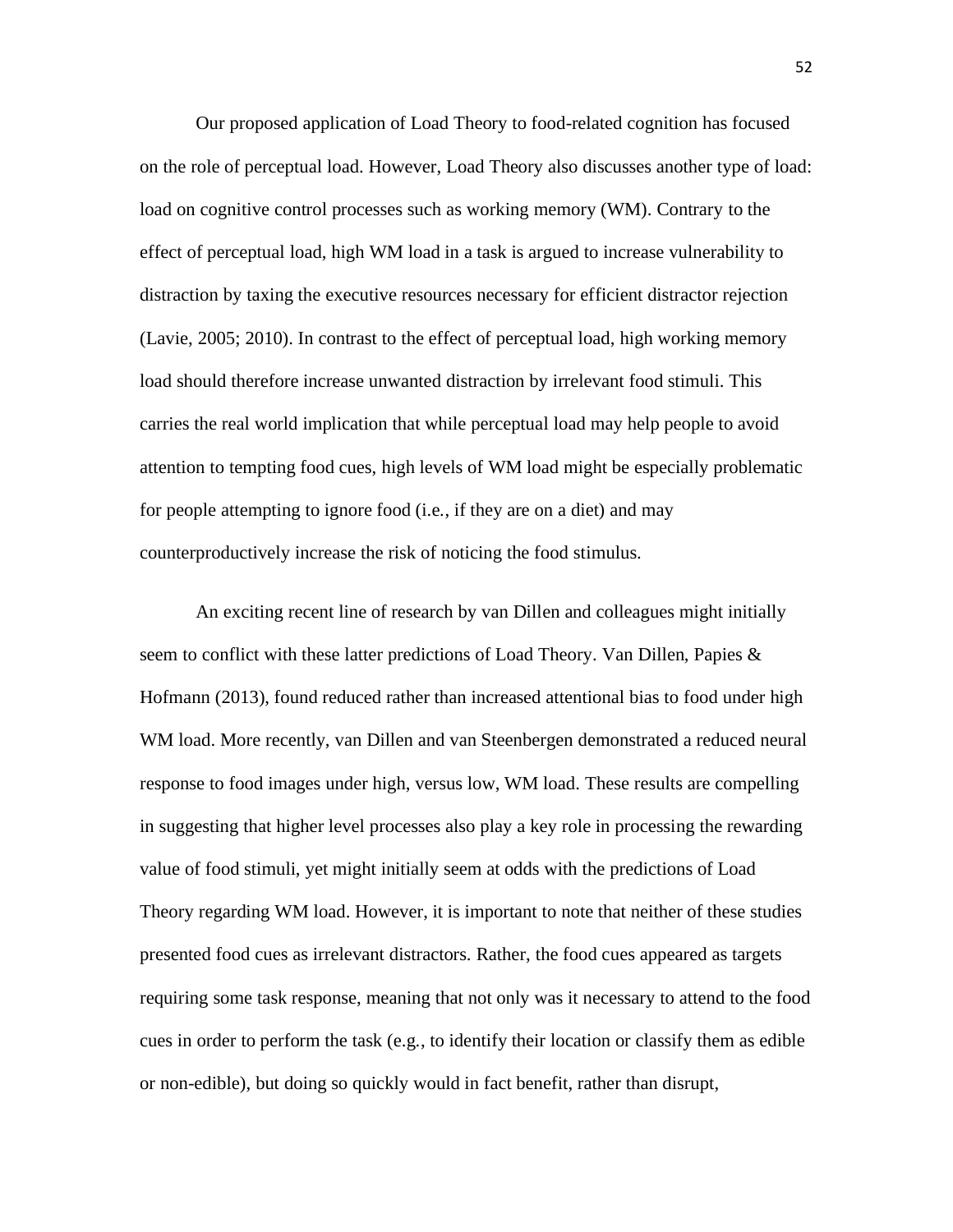performance. As there was no reason for participants to recruit executive resources to suppress attention to the food, this study does not directly test the predications of Load Theory regarding WM load, and differs somewhat from real world situations in which people may wish to ignore entirely irrelevant food cues as they go about their daily tasks. Establishing the effects of WM load on the ability to ignore entirely irrelevant food cues is hence an important direction for future research. In particular, clarifying whether WM load may in some cases increase attention to food will enable more accurate recommendations regarding task-based management of eating behaviour.

Moving away from Load Theory, an unexpected yet striking result of our study was the lack of any clear evidence for biased attention towards food versus non-food stimuli, either across participants or in relation to any of a range of traits previously implicated in food-related cognition. In all three experiments food images captured attention to the same extent as non-food images despite being high-fat, high-sugar, rated highly on VAS measures of palatability and craving in the FoodPics database (Blechert et al., 2014). Attentional bias was not observed even in Experiment 3 where we used officebased control stimuli pre-rated to be less positive and lower in arousal than the food stimuli. This finding conflicts with some previous studies that have found attentional bias for food (Werthmann, Jansen & Roefs, 2015), including one study using a similar task and food stimuli from the same database (Cunningham and Egeth, 2018). On the other hand, as noted in our introduction, there is inconsistency in the existing evidence for attentional bias in regard to individual differences. In addition, several reviews have highlighted contradictory study evidence for the presence of a general attentional bias (for reviews see Doolan et al., 2015; Nijs & Franken, 2012; and Werthmann et al., 2015).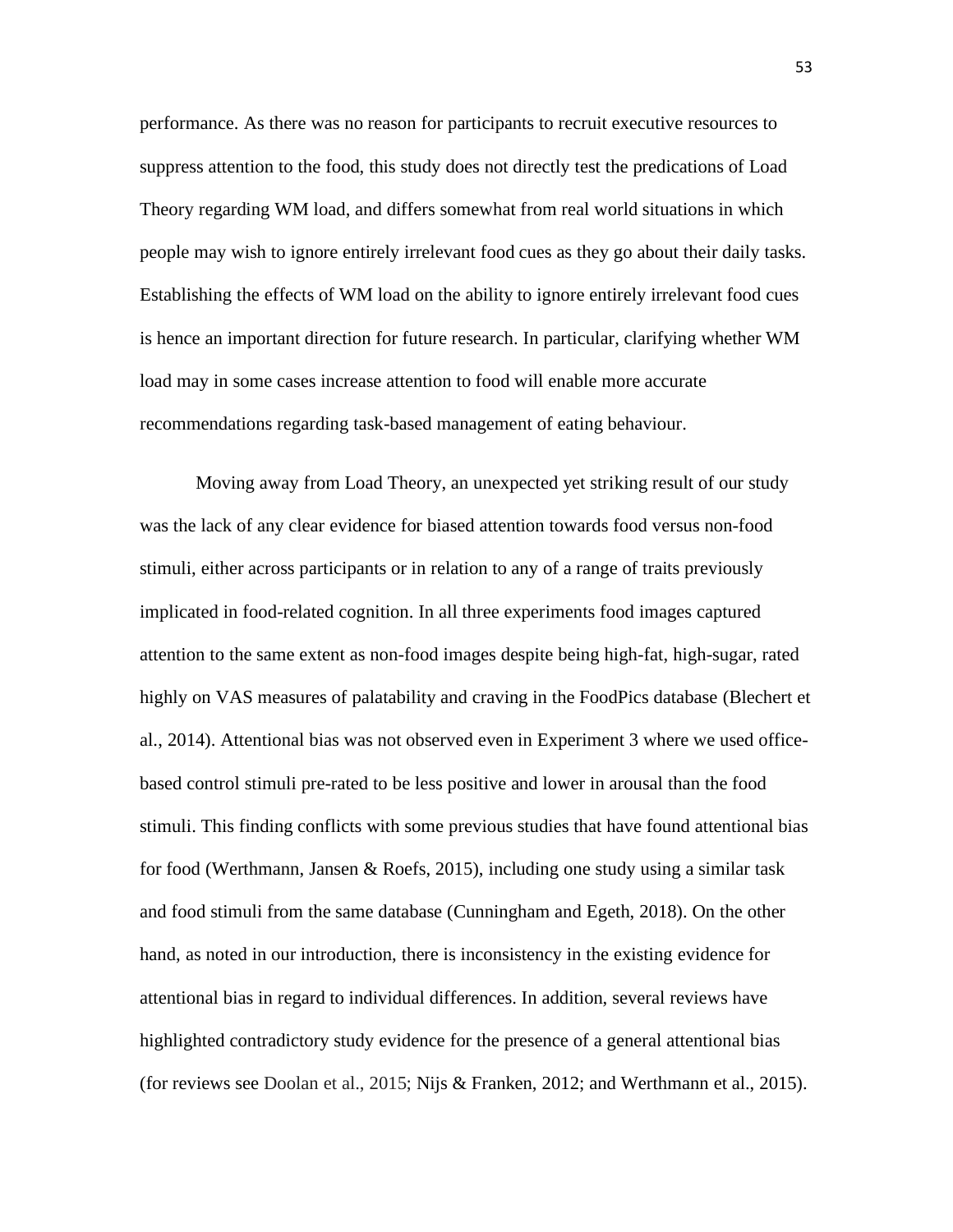Taking these prior inconsistencies together with the complete absence of any bias effects across our three experiments, we speculate that attentional bias for food cues may be either less robust than sometimes assumed, or dependent upon some hidden moderator. Understanding of attentional bias, and in particular trait differences in food-related cognition, would benefit from future research including more internal replication and preregistered replication of existing findings.

The lack of attentional bias is all the more striking in the light of our finding of a consistent and robust memory bias for food, across all three experiments. In contrast to previous memory bias studies (Morris & Dolan, 2001; Soetens et al., 2014; Talmi et al, 2013), a general memory bias for food was found across individuals, with participants recognising on average approximately 20% more food versus non-food images across experiments. Across all three experiments recognition accuracy for food was also consistently enhanced among individuals reporting high levels of hunger, as well as those high in trait tendency towards uncontrolled eating (disinhibition). Objectively measured BMI also significantly predicted food recognition accuracy in both Experiments 1 and 2 (with Experiment 3, which used the less reliable self-report measure of BMI, showing a similar trend).

The relation of hunger to food recognition accuracy replicates the prior findings of Morris and Dolan (2001) and Talmi and colleagues (2013). Interestingly, our novel findings of enhanced memory in individuals high in disinhibition and BMI were not simply driven by hunger: hunger was unrelated to disinhibition and BMI in all three experiments, and all correlations between disinhibition, BMI and recognition accuracy of food images were maintained even when controlling for hunger. In other words,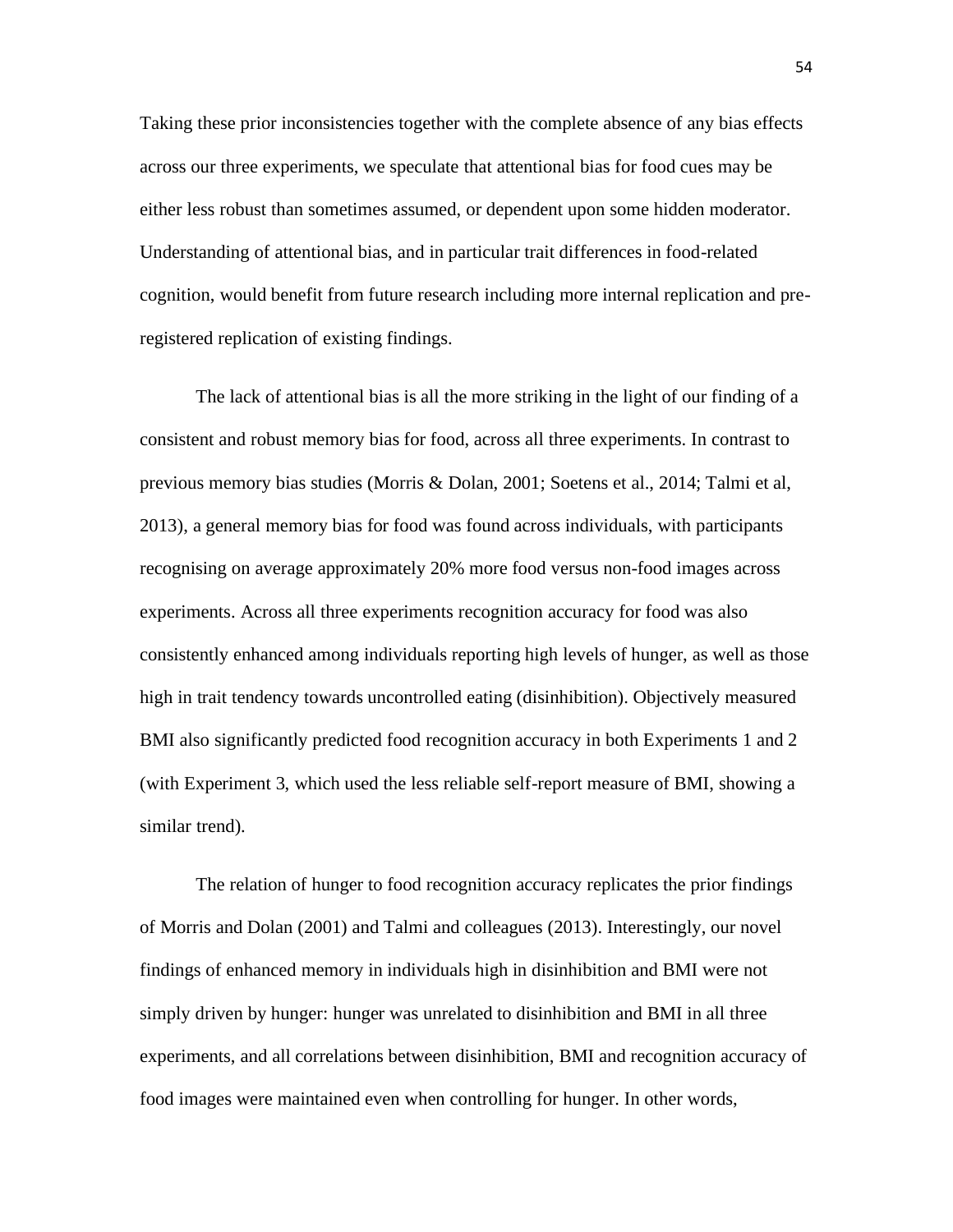individuals with a high BMI or a tendency towards uncontrolled eating had improved memory for food regardless of their level of hunger. A promising direction for future research would be to clarify whether these intriguing individual differences relationships reflect a role of memory in conferring vulnerability to overeating, or conversely might reflect an effect of habitual over-eating on memory (e.g., perhaps driven by enhanced familiarity or reward associations for the food stimuli).

Another key question for further research is at what stage the enhanced processing underlying the food memory bias occurred. For example, it could be that food stimuli receive enhanced processing during encoding, that food-related memories are more easily consolidated, or that food-related memories are more accessible to be retrieved. For now we note one clue: the fact that the bias itself (i.e., the difference between food versus nonfood recognition accuracy, rather than recognition accuracy per se) did not appear to be modulated by perceptual load, along with the lack of correlation between any attention and memory biases, is clearly inconsistent with any view of memory biases as being simply a consequence of increased attention to the food cues. Rather, these biases appear to reflect an aspect of memory independent of attention.

Returning to our key aim of applying Load Theory to food-related cognition, it is important to note that regardless whether a bias was observed (as in the case of memory) or not (as in the case of attention), perceptual load nevertheless modulated cognitive processing of food and non-food stimuli alike. Hence, the lack of attentional bias in our dataset does not undermine our key conclusions regarding the ability of perceptual load to modulate attention to food cues. Nevertheless, it should be noted that the magnitude of the food memory bias itself (i.e., difference in accuracy for food versus non-food) was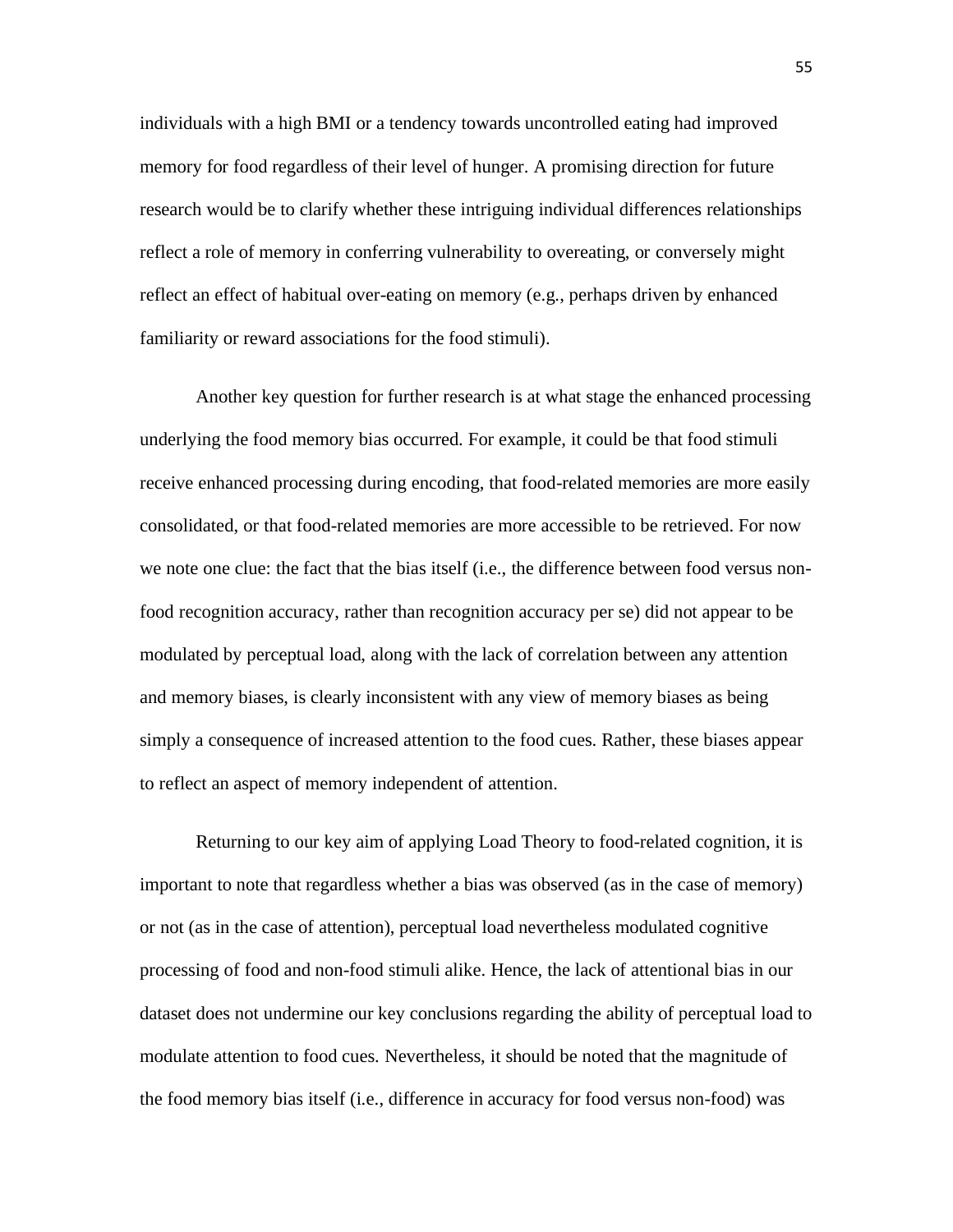not altered by load. Given this, it remains unclear how a food attentional bias, where observed, would be influenced by load. In cases where attentional effects are fully eliminated as in the present study, floor effects make any attentional bias appear unlikely. On the other hand, in cases where food-related attentional effects were reduced rather than eliminated, biased attention to food-versus non-food might still be observed, following the pattern seen in the memory biases. Future research should clarify this issue. For now we conclude that, critically, the impact of any such attentional biases would be substantially mitigated by the general load-related reduction in attention to food (as well as non-food) stimuli. In other words, a chocolate bar stuffed vending machine is far less likely to catch our eye, potentially leading to temptation, in situations of high versus low load.

To summarise, across our three experiments we demonstrate that perceptual load modulates both attention (Experiments 1-3) and memory (Experiment 3) of food cues. In real world terms, our findings imply that vulnerability to the multitude of food cues in our obesogenic environment (e.g., posters and billboards) would be greatest when attention is engaged in a perceptually simple task. More broadly, our findings provide initial support for the use of Load Theory as a framework for understanding food-related cognition. The unexpected lack of evidence for attentional bias and consistent individual differences questions the generalisability of these biases. Our research also highlights the overlooked area of memory biases for food, which may prove to be an interesting avenue for further study, particularly the bidirectional relationship between attention and memory and the influence of individual differences.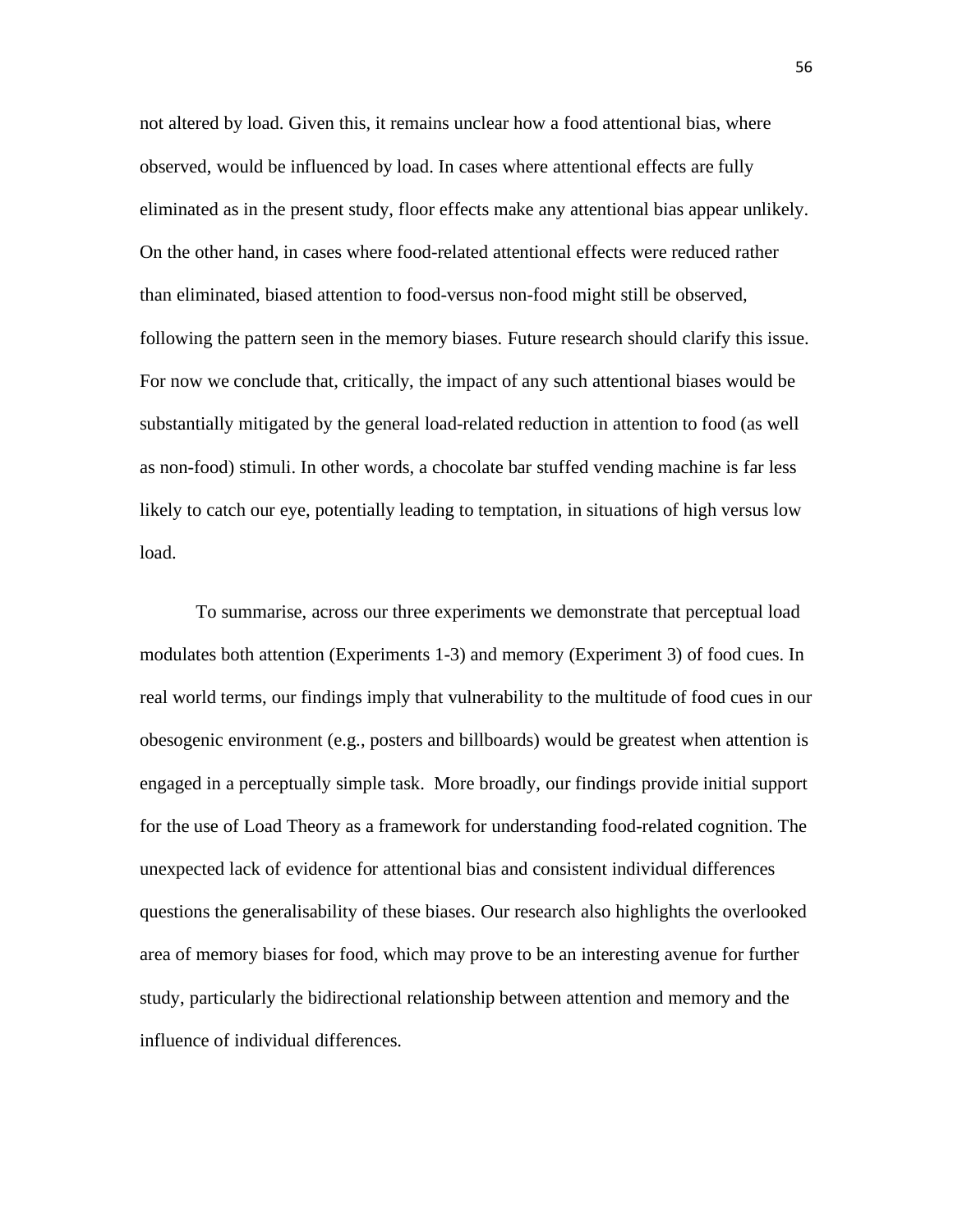### **Context of the research:**

This research was conducted as part of the PhD research of J.M., and represents the first step in an application of Lavie's Load Theory, drawn from the field of selective attention, to the field of eating behaviour. The findings will be used to further inform a Load Theory framework of both food-related cognition and consumption. Several further manuscripts are currently in preparation that build on the present research by testing Load Theory's predictions in relation to appetitive thoughts and consumption.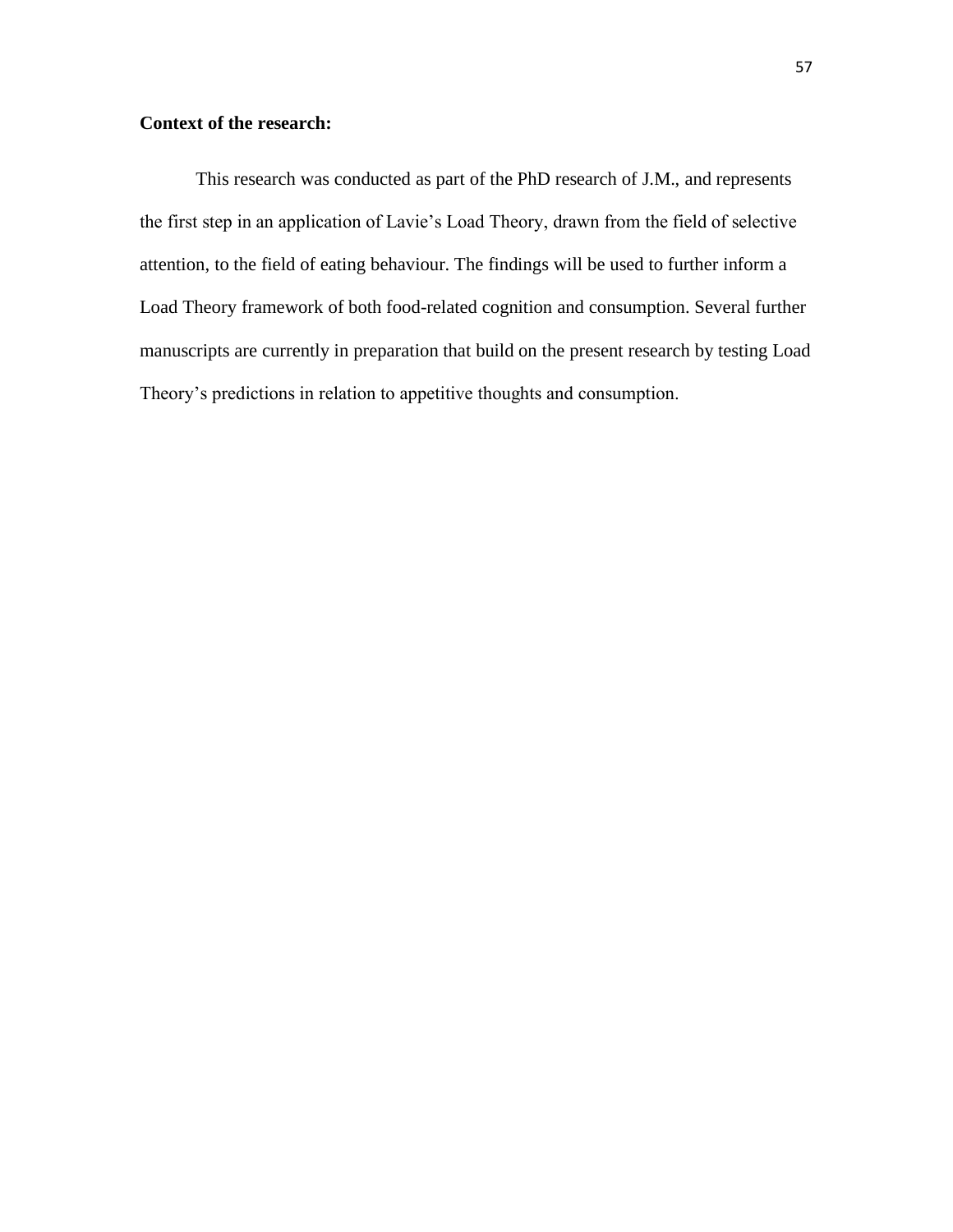#### **References**

- Ahern, A. L., Field, M., Yokum, S., Bohon, C., & Stice, E. (2010). Relation of dietary restraint scores to cognitive biases and reward sensitivity. *Appetite*, *55*(1), 61-68. doi: 10.1016/j.appet.2010.04.001
- Anderson, B. A., Laurent, P. A., & Yantis, S. (2013). Reward predictions bias attentional selection. *Frontiers in Human Neuroscience*, 7, 262. doi: 10.3389/fnhum.2013.00262
- Anderson, C. M. B., & Craik, F. I. M. (1974). *Journal of Verbal Learning and Verbal Behavior*. doi: 10.1016/S0022-5371(74)80035-6
- Baddeley, A., Lewis, V., Eldridge, M., & Thomson, N. (1984). Attention and retrieval from long-term memory. *Journal of Experimental Psychology: General*, *113*(4), 518. doi: 10.1037/0096-3445.113.4.518
- Blechert, J., Meule, A., Busch, N. A., & Ohla, K. (2014). Food-pics: an image database for experimental research on eating and appetite. *Frontiers in psychology*, *5*, 617. doi: 10.3389/fpsyg.2014.00617
- Boon, B., Vogelzang, L., & Jansen, A. (2000). Do restrained eaters show attention toward or away from food, shape and weight stimuli? European Eating Disorders Review, 8, 51–58. doi:10.1002/(SICI)1099-0968(200002)8:1b51::AID-ERV306>3.0.CO;2-E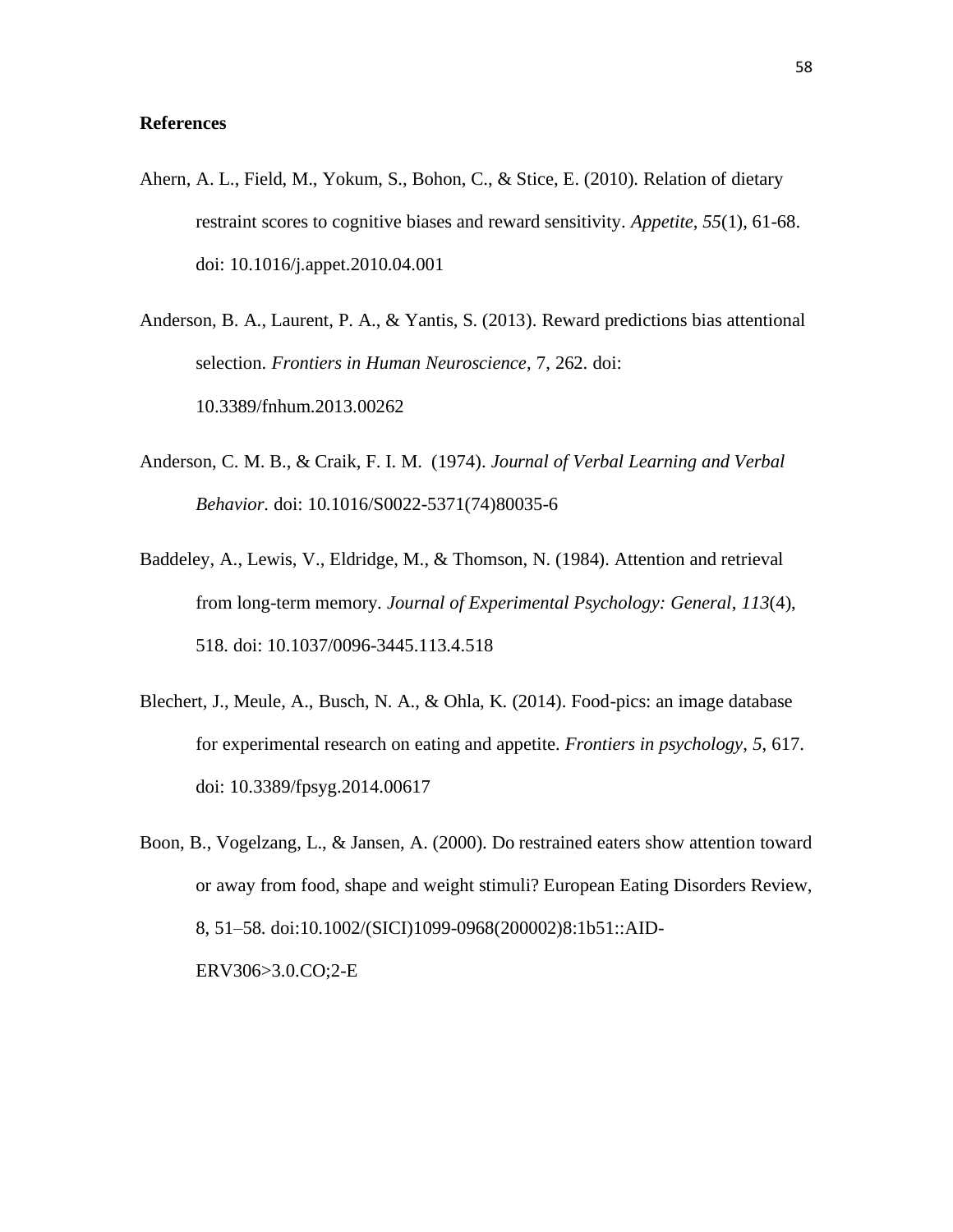- Braude, L., & Stevenson, R. J. (2014). Watching television while eating increases energy intake. Examining the mechanisms in female participants. *Appetite,* 76, 9-16. doi: 10.1016/j.appet.2014.01.005
- Brignell, C., Griffiths, T., Bradley, B. P., & Mogg, K. (2009). Attentional and approach biases for pictorial food cues. Influence of external eating. *Appetite,* 52(2), 299- 306. doi: 10.1016/j.appet.2008.10.007
- Castellanos, E. H., Charboneau, E., Dietrich, M. S., Park, S., Bradley, B. P., Mogg, K., & Cowan, R. L. (2009). Obese adults have visual attention bias for food cue images: evidence for altered reward system function. International journal of obesity, 33(9), 1063. doi: 10.1038/ijo.2009.138
- Cunningham, C. A., & Egeth, H. E. (2018). The capture of attention by entirely irrelevant pictures of calorie-dense foods. Psychonomic bulletin & review, 25(2), 586-595. doi: 10.3758/s13423-017-1375-8
- Dalton, P., Lavie, N., & Spence, C. (2009). Short article: The role of working memory in tactile selective attention. Quarterly journal of experimental psychology, 62(4), 635-644. doi: 10.1080/17470210802483503
- Deluchi, M., Costa, F. S., Friedman, R., Gonçalves, R., & Bizarro, L. (2017). Attentional bias to unhealthy food in individuals with severe obesity and binge eating. Appetite, 108, 471-476. doi: 10.1016/j.appet.2016.11.012
- di Pellegrino, G., Magarelli, S., & Mengarelli, F. (2011). Food pleasantness affects visual selective attention. Quarterly journal of experimental psychology, 64(3), 560-571. doi: 10.1080/17470218.2010.504031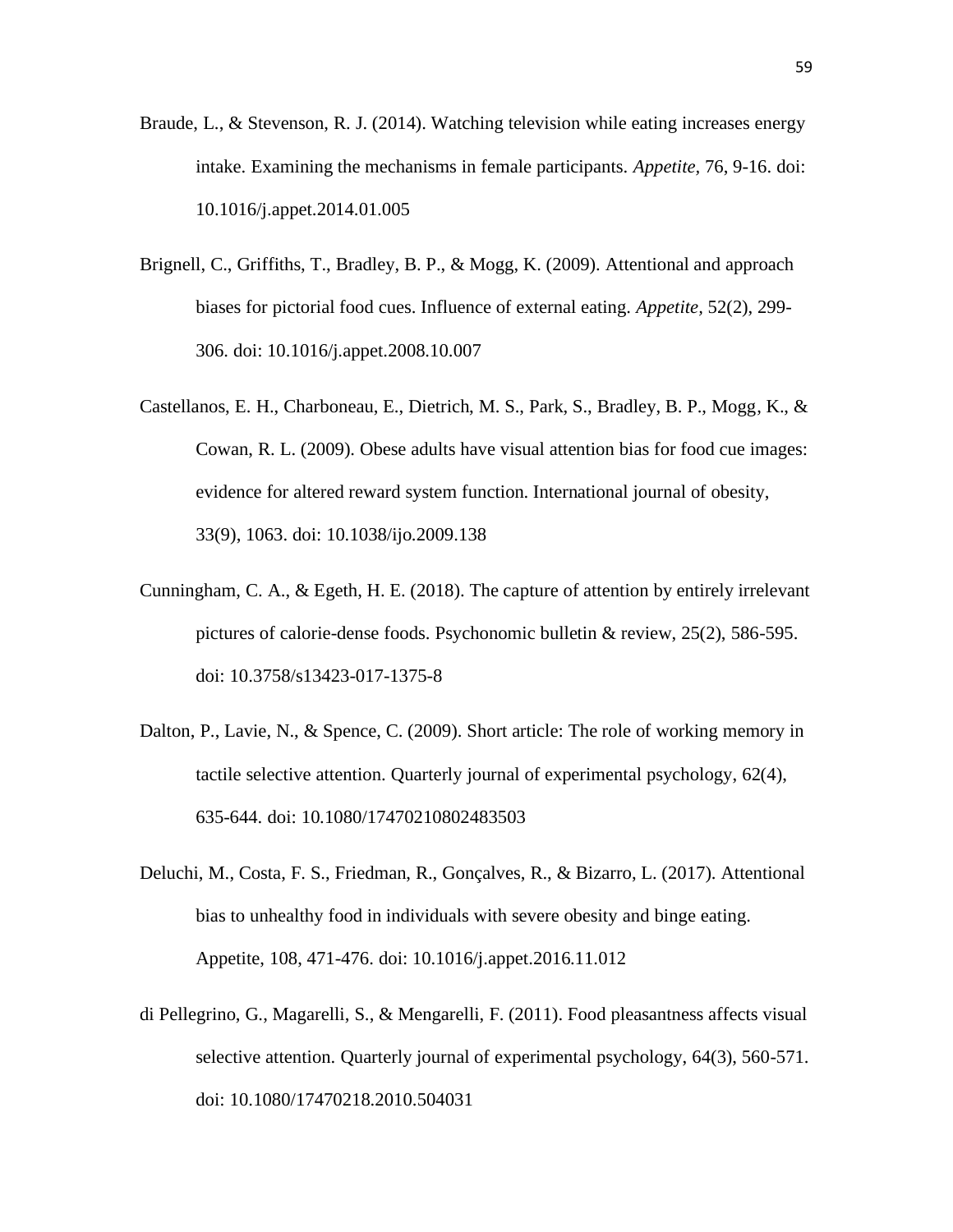Dienes, Z. (2008). *Understanding psychology as a science: An introduction to scientific and statistical inference.* Palgrave Macmillan. Website for associated online Bayes factor calculator:

[http://www.lifesci.sussex.ac.uk/home/Zoltan\\_Dienes/inference/Bayes.htm](http://www.lifesci.sussex.ac.uk/home/Zoltan_Dienes/inference/Bayes.htm)

- Dienes, Z. (2014). Using Bayes to get the most out of non-significant results. *Frontiers in psychology*, *5*, 781. doi: 10.3389/fpsyg.2014.00781
- Doolan, K. J., Breslin, G., Hanna, D., & Gallagher, A. M. (2015). Attentional bias to food-related visual cues: is there a role in obesity?. *Proceedings of the Nutrition Society*, *74*(1), 37-45. doi: 10.1017/S002966511400144X
- Faul, F., Erdfelder, E., Lang, A. G., & Buchner, A. (2007). G\* Power 3: A flexible statistical power analysis program for the social, behavioral, and biomedical sciences. *Behavior research methods*, *39*(2), 175-191. doi: 10.3758/BF03193146
- Field, A. (2012, April 25) Bonferroni correcting lots of correlations [web log post]. Retrieved from [https://www.methodspace.com/bonferroni-correcting-lots-of](https://www.methodspace.com/bonferroni-correcting-lots-of-correlations/)[correlations/](https://www.methodspace.com/bonferroni-correcting-lots-of-correlations/)
- Field, M., Werthmann, J., Franken, I., Hofmann, W., Hogarth, L., & Roefs, A. (2016). The role of attentional bias in obesity and addiction. Health Psychology, 35(8), 767. doi: 10.1037/hea0000405
- Forster, S., & Lavie, N. (2008). Failures to ignore entirely irrelevant distractors: the role of load. Journal of Experimental Psychology: Applied, 14(1), 73. doi: 10.1080/02699931.2010.500566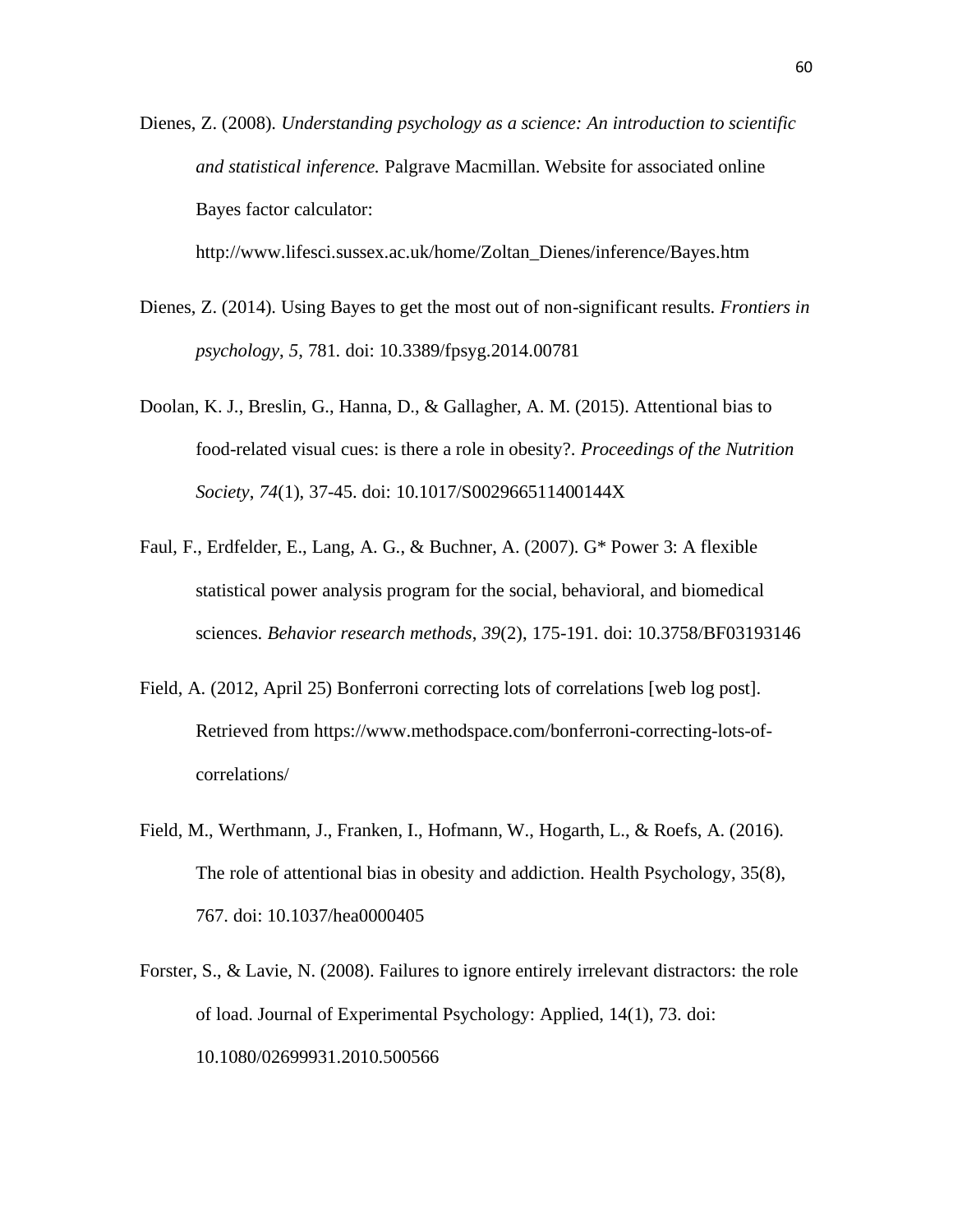- Forster, S., & Lavie, N. (2009). Harnessing the wandering mind: The role of perceptual load. *Cognition*, *111*(3), 345-355. doi: 10.1016/j.cognition.2009.02.006
- Forster, S., & Spence, C. (2018). "What smell?" Temporarily loading visual attention induces a prolonged loss of olfactory awareness. Psychological Science. doi: 10.1177/0956797618781325
- Freijy, T., Mullan, B., & Sharpe, L. (2014). Food-related attentional bias. Word versus pictorial stimuli and the importance of stimuli calorific value in the dot probe task. Appetite, 83, 202-208. doi: 10.1016/j.appet.2014.08.037
- Garcia, J., & Koelling, R. A. (1966). Relation of cue to consequence in avoidance learning. Psychonomic science, 4(1), 123-124. doi: 10.3758/BF03342209
- Gupta, R., Hur, Y. J., & Lavie, N. (2016). Distracted by pleasure: Effects of positive versus negative valence on emotional capture under load. Emotion, 16(3), 328. doi: 10.1037/emo0000112
- Hebben, N., Corkin, S., Eichenbaum, H., & Shedlack, K. (1985). Diminished ability to interpret and report internal states after bilateral medial temporal resection: case HM. Behavioral neuroscience, 99(6), 1031. doi: 10.1037/0735-7044.99.6.1031
- Hendrikse, J. J., Cachia, R. L., Kothe, E. J., McPhie, S., Skouteris, H., & Hayden, M. J. (2015). Attentional biases for food cues in overweight and individuals with obesity: a systematic review of the literature. *Obesity reviews*, *16*(5), 424-432. doi: abs/10.1111/obr.12265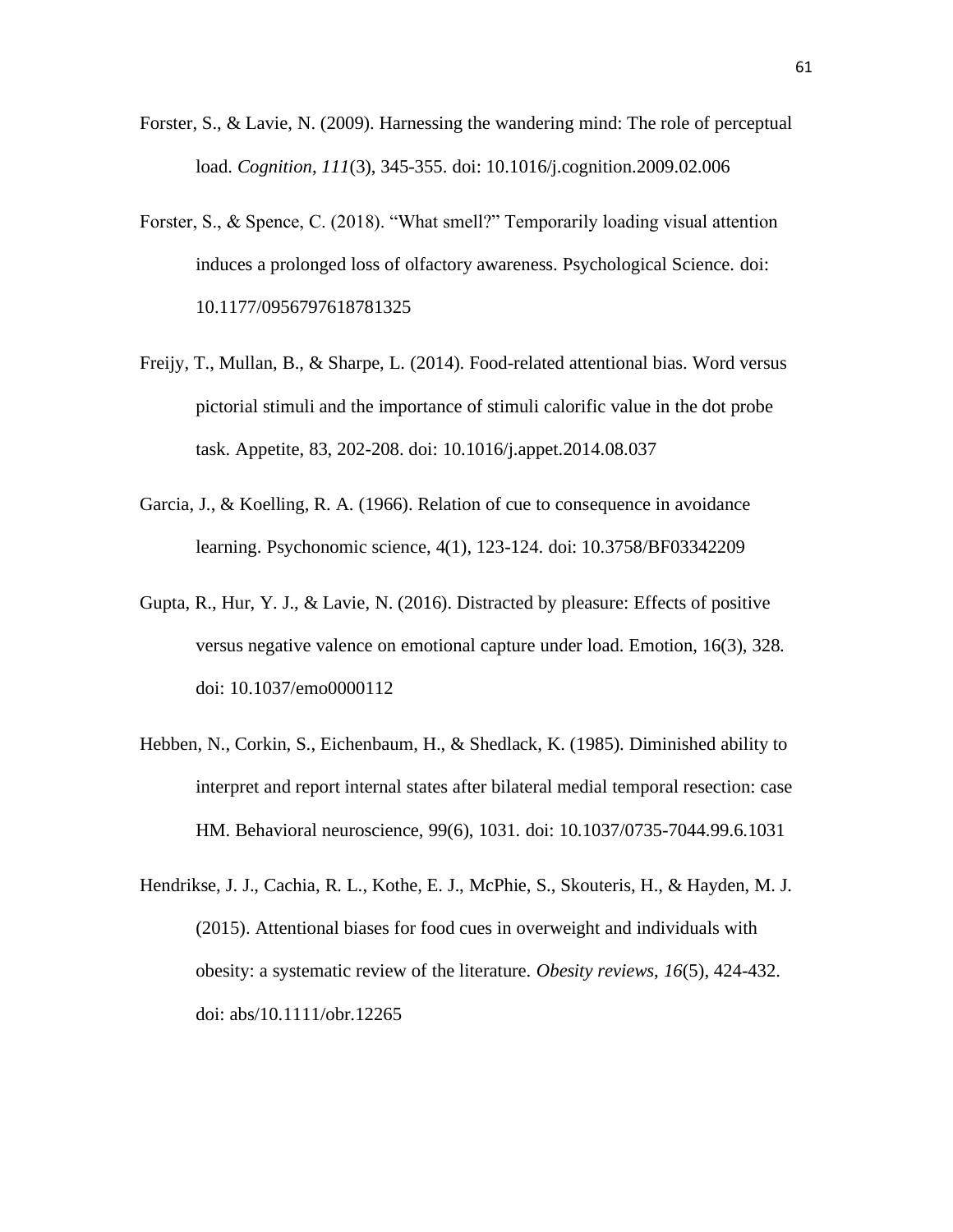- Hennegan, J. M., Loxton, N. J., & Mattar, A. (2013). Great expectations. Eating expectancies as mediators of reinforcement sensitivity and eating. *Appetite*, *71*, 81-88. doi: 10.1016/j.appet.2013.07.013
- Higgs, S. (2015). Manipulations of attention during eating and their effects on later snack intake. *Appetite*, *92*, 287-294. doi: 10.1016/j.appet.2015.05.033
- Higgs, S. (2016). Cognitive processing of food rewards. Appetite, 104, 10-17. doi: 10.1016/j.appet.2015.10.003
- Higgs, S., Rutters, F., Thomas, J. M., Naish, K., & Humphreys, G. W. (2012). Top down modulation of attention to food cues via working memory. Appetite, 59(1), 71-75. doi: 10.3389/fpsyg.2015.00427
- Hollitt, S., Kemps, E., Tiggemann, M., Smeets, E., & Mills, J. S. (2010). Components of attentional bias for food cues among restrained eaters. Appetite, 54(2), 309-313. doi: 10.1016/j.appet.2009.12.005
- Hou, R., Mogg, K., Bradley, B. P., Moss-Morris, R., Peveler, R., & Roefs, A. (2011). External eating, impulsivity and attentional bias to food cues. Appetite, 56(2), 424-427. doi: 10.1016/j.appet.2011.01.019
- Hume, D. J., Howells, F. M., Rauch, H. L., Kroff, J., & Lambert, E. V. (2015). Electrophysiological indices of visual food cue-reactivity. Differences in obese, overweight and normal weight women. *Appetite*, *85*, 126-137. doi: 10.1016/j.appet.2014.11.012

Inquisit 5 [Computer software]. (2016). Retrieved from https://www.millisecond.com.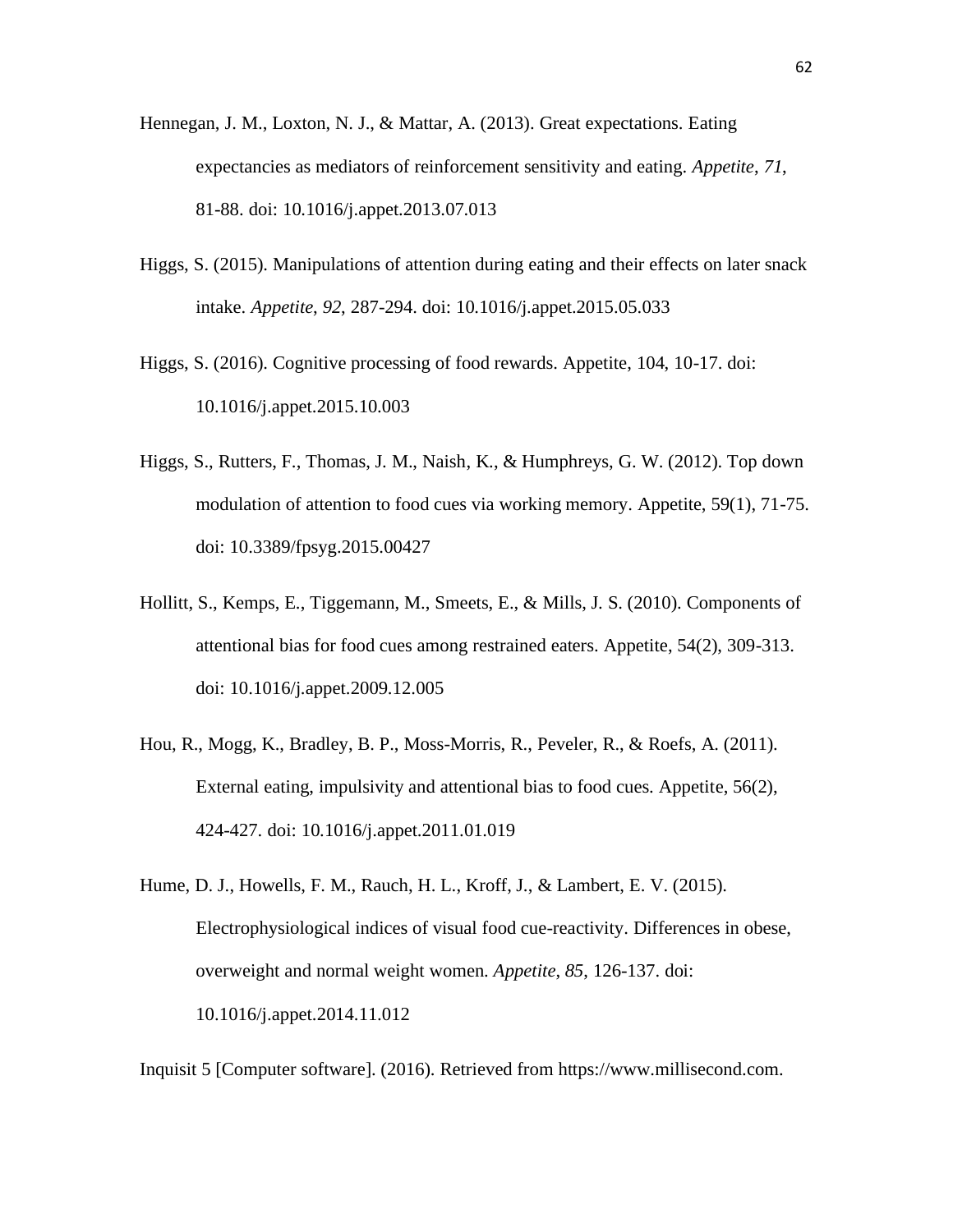- Jenkins, R., Lavie, N., & Driver, J. (2005). Recognition memory for distractor faces depends on attentional load at exposure. *Psychonomic Bulletin & Review*, *12*(2), 314-320. doi: 10.3758/BF03196378
- Kakoschke, N., Kemps, E., & Tiggemann, M. (2015). Combined effects of cognitive bias for food cues and poor inhibitory control on unhealthy food intake. Appetite, 87, 358-364. doi: 10.1016/j.appet.2015.01.004
- Lancaster, C., Forster, S., Tabet, N., & Rusted, J. (2017). Putting attention in the spotlight: The influence of APOE genotype on visual search in mid adulthood. *Behavioural brain research*, *334*, 97-104. doi: 10.1016/j.bbr.2017.07.015
- Lattimore, P., & Mead, B. R. (2015). See it, grab it, or STOP! Relationships between trait impulsivity, attentional bias for pictorial food cues and associated response inhibition following in-vivo food cue exposure. *Appetite*, *90*, 248-253. doi: 10.1016/j.appet.2015.02.020
- Lavie, N. (2005). Distracted and confused?: Selective attention under load. *Trends in cognitive sciences*, *9*(2), 75-82. doi: 10.1016/j.tics.2004.12.004
- Lavie, N. (2010). Attention, distraction, and cognitive control under load. *Current directions in psychological science*, *19*(3), 143-148. doi: 10.1177/0963721410370295
- Lavie, N., Ro, T., & Russell, C. (2003). The role of perceptual load in processing distractor faces. *Psychological science*, *14*(5), 510-515. doi: 10.1111/1467- 9280.03453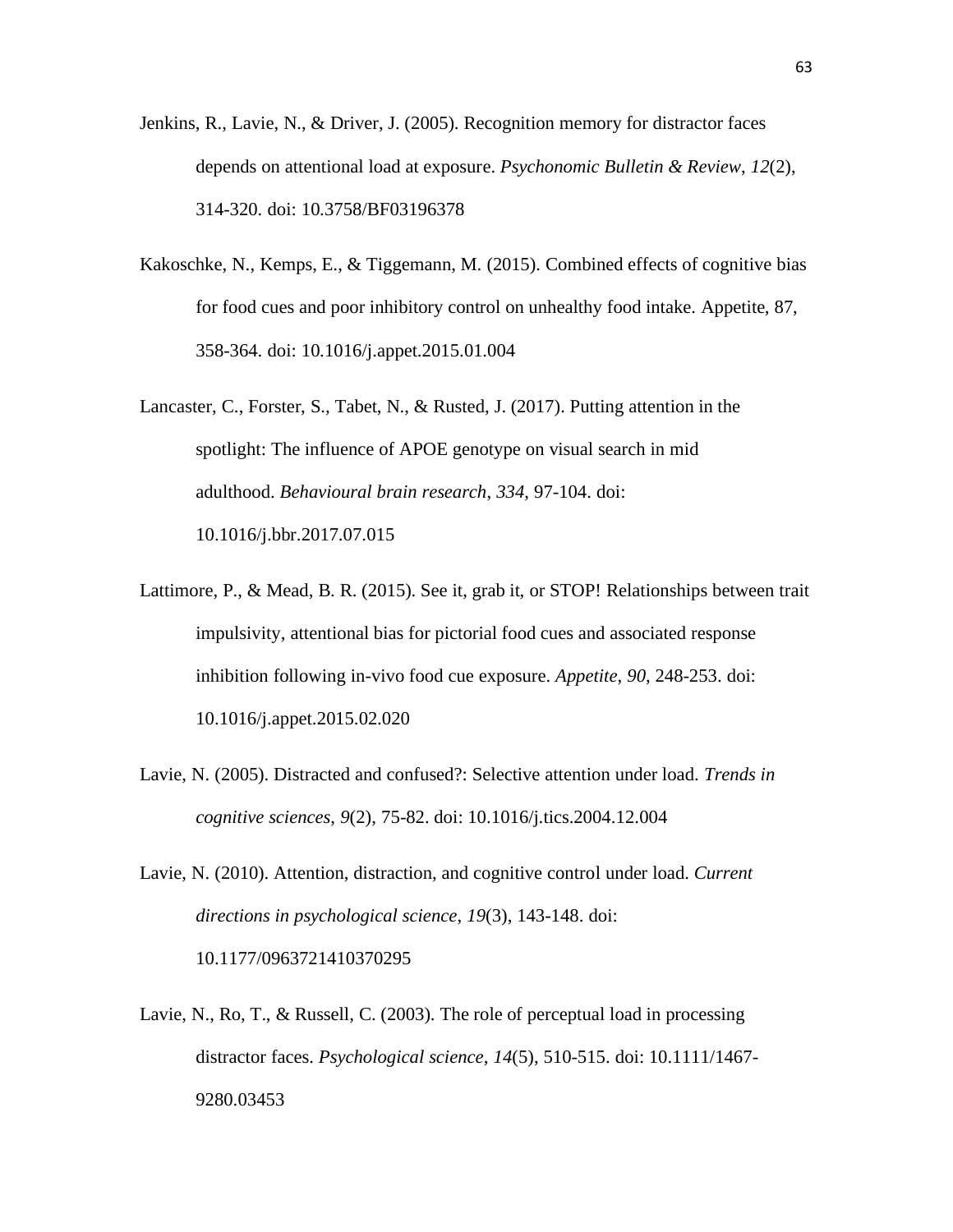- Lichtenstein-Vidne, L., Henik, A., & Safadi, Z. (2007). Task-relevance modulates the effects of peripheral distractors. *The Quarterly Journal of Experimental Psychology*, *60*(9), 1216-1226. doi: 10.1080/17470210600917892
- Loeber, S., Grosshans, M., Korucuoglu, O., Vollmert, C., Vollstädt-Klein, S., Schneider, S., & Kiefer, F. (2012). Impairment of inhibitory control in response to foodassociated cues and attentional bias of obese participants and normal-weight controls. *International journal of obesity*, *36*(10), 1334. doi: 10.1038/ijo.2011.184
- Lunn, J., Sjoblom, A., Ward, J., Soto-Faraco, S., & Forster, S. (2019). Multisensory enhancement of attention depends on whether you are already paying attention. *Cognition*, *187*, 38-49. doi: 10.1016/j.cognition.2019.02.008
- Macdonald, J. S., & Lavie, N. (2011). Visual perceptual load induces inattentional deafness. Attention, Perception, & Psychophysics, 73(6), 1780-1789. doi: 10.3758/s13414-011-0144-4
- May, J., Andrade, J., Kavanagh, D. J., & Hetherington, M. (2012). Elaborated Intrusion theory: A cognitive-emotional theory of food craving. Current Obesity Reports, 1(2), 114-121. doi: 10.1007/s13679-012-0010-2
- Meule, A., & Platte, P. (2016). Attentional bias toward high-calorie food-cues and trait motor impulsivity interactively predict weight gain. *Health psychology open*, *3*(1), 2055102916649585. doi: 10.1177/2055102916649585
- Meule, A., Vögele, C., & Kübler, A. (2012). Restrained eating is related to accelerated reaction to high caloric foods and cardiac autonomic dysregulation. Appetite, 58(2), 638-644. doi: 10.1016/j.appet.2011.11.023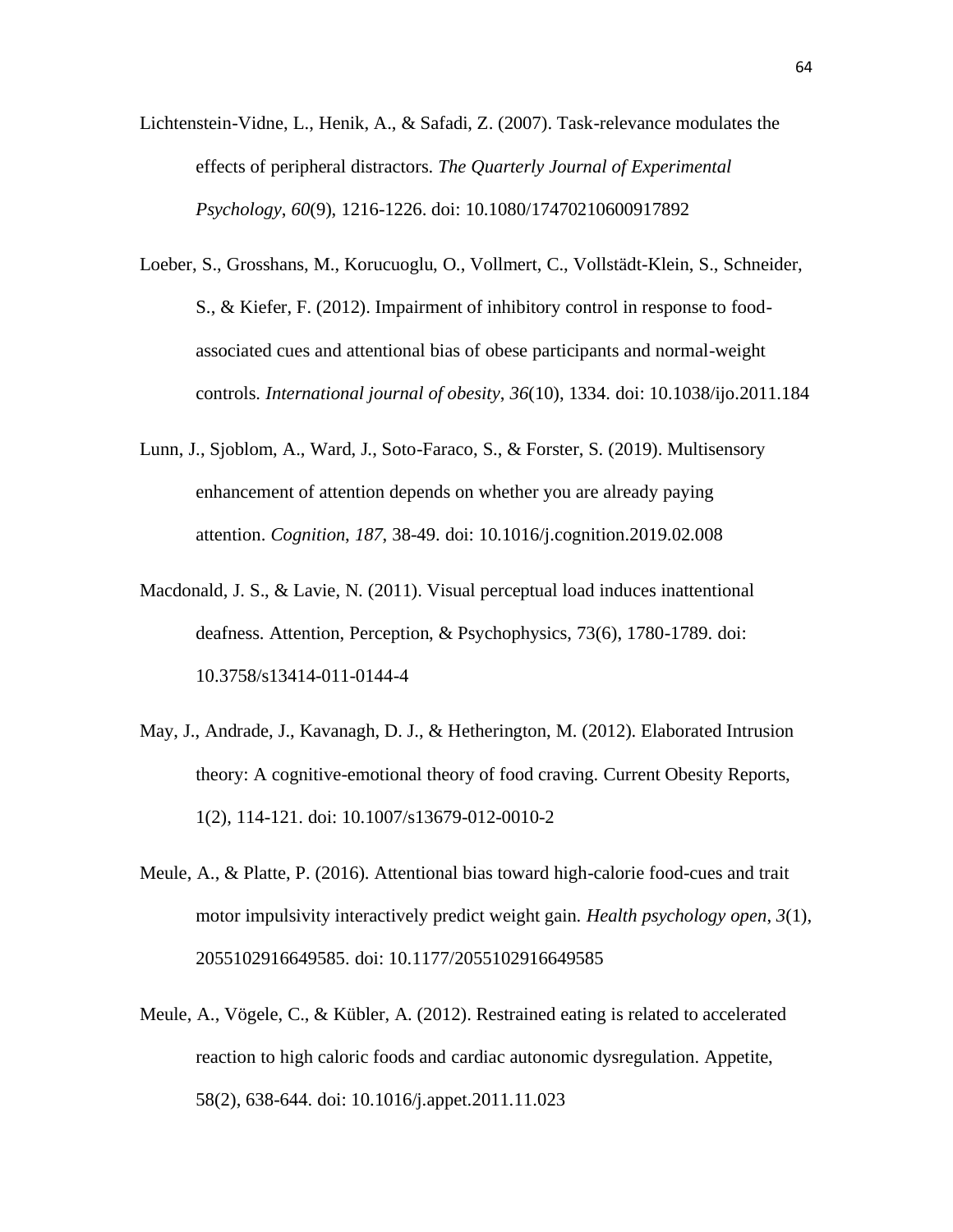- Mittal, D., Stevenson, R. J., Oaten, M. J., & Miller, L. A. (2011). Snacking while watching TV impairs food recall and promotes food intake on a later TV free test meal. *Applied Cognitive Psychology*, *25*(6), 871-877. doi: 10.1002/acp.1760
- Moray, J., Fu, A., Brill, K., & Mayoral, M. S. (2007). Viewing television while eating impairs the ability to accurately estimate total amount of food consumed. *Bariatric Nursing and Surgical Patient Care*, *2*(1), 71-76. doi: 10.1089/bar.2006.9991
- Morris, J. S., & Dolan, R. J. (2001). Involvement of human amygdala and orbitofrontal cortex in hunger-enhanced memory for food stimuli. Journal of Neuroscience, 21(14), 5304-5310. doi: 10.1523/JNEUROSCI.21-14-05304.2001
- Murphy, G., Groeger, J. A., & Greene, C. M. (2016). Twenty years of load theory— Where are we now, and where should we go next? *Psychonomic bulletin & review*, *23*(5), 1316-1340. doi: 10.3758/s13423-015-0982-5
- Neimeijer, R. A., de Jong, P. J., & Roefs, A. (2013). Temporal attention for visual food stimuli in restrained eaters. Appetite, 64, 5-11. doi: 10.1016/j.appet.2012.12.013
- Nijs, I. M., & Franken, I. H. (2012). Attentional processing of food cues in overweight and obese individuals. *Current obesity reports*, *1*(2), 106-113. doi: 10.1007/s13679-012-0011-1
- Nijs, I. M., Franken, I. H., & Muris, P. (2008). Food cue-elicited brain potentials in obese and healthy-weight individuals. *Eating behaviors*, *9*(4), 462-470. doi: 10.1016/j.eatbeh.2008.07.009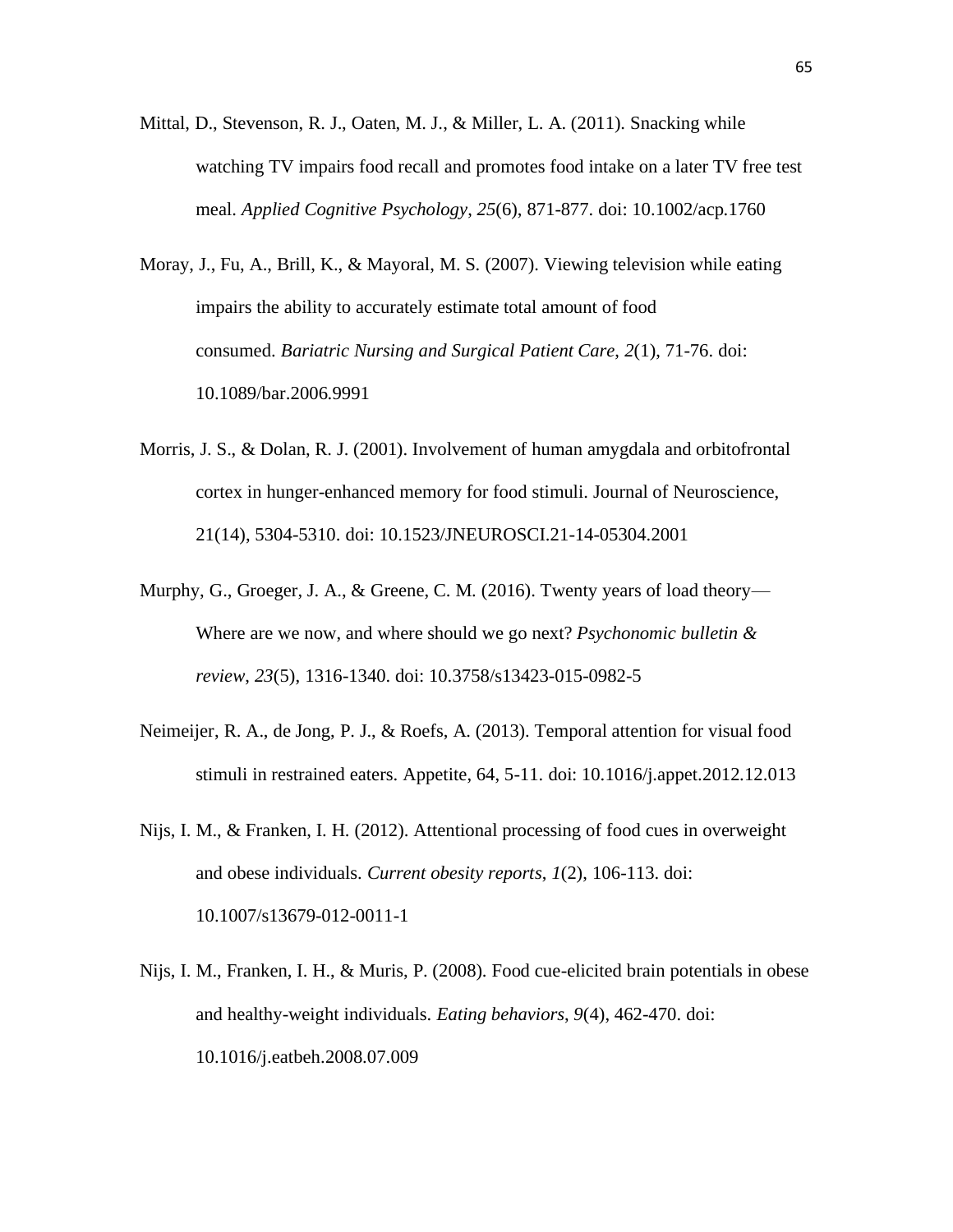- Nijs, I. M., Muris, P., Euser, A. S., & Franken, I. H. (2010). Differences in attention to food and food intake between overweight/obese and normal-weight females under conditions of hunger and satiety. Appetite, 54(2), 243-254. doi: 10.1016/j.appet.2009.11.004
- Oldham-Cooper, R. E., Hardman, C. A., Nicoll, C. E., Rogers, P. J., & Brunstrom, J. M. (2010). Playing a computer game during lunch affects fullness, memory for lunch, and later snack intake. *The American journal of clinical nutrition*, *93*(2), 308-313. doi: 10.3945/ajcn.110.004580
- Patton, J. H., Stanford, M. S., & Barratt, E. S. (1995). Factor structure of the Barratt impulsiveness scale. *Journal of clinical psychology*, *51*(6), 768-774. doi: 10.1002/1097-4679(199511)51:6<768::AID-JCLP2270510607>3.0.CO;2-1
- Pothos, E. M., Tapper, K., & Calitri, R. (2009). Cognitive and behavioral correlates of BMI among male and female undergraduate students. *Appetite*, *52*(3), 797-800. doi: 10.1016/j.appet.2009.03.002
- Robinson, E., Aveyard, P., Daley, A., Jolly, K., Lewis, A., Lycett, D., & Higgs, S. (2013). Eating attentively: a systematic review and meta-analysis of the effect of food intake memory and awareness on eating. The American journal of clinical nutrition, 97(4), 728-742. doi: 10.3945/ajcn.112.045245
- Rousselet, G. A., Husk, J. S., Bennett, P. J., & Sekuler, A. B. (2005). Spatial scaling factors explain eccentricity effects on face ERPs. *Journal of vision*, *5*(10), 1-1. doi: 10.1167/5.10.1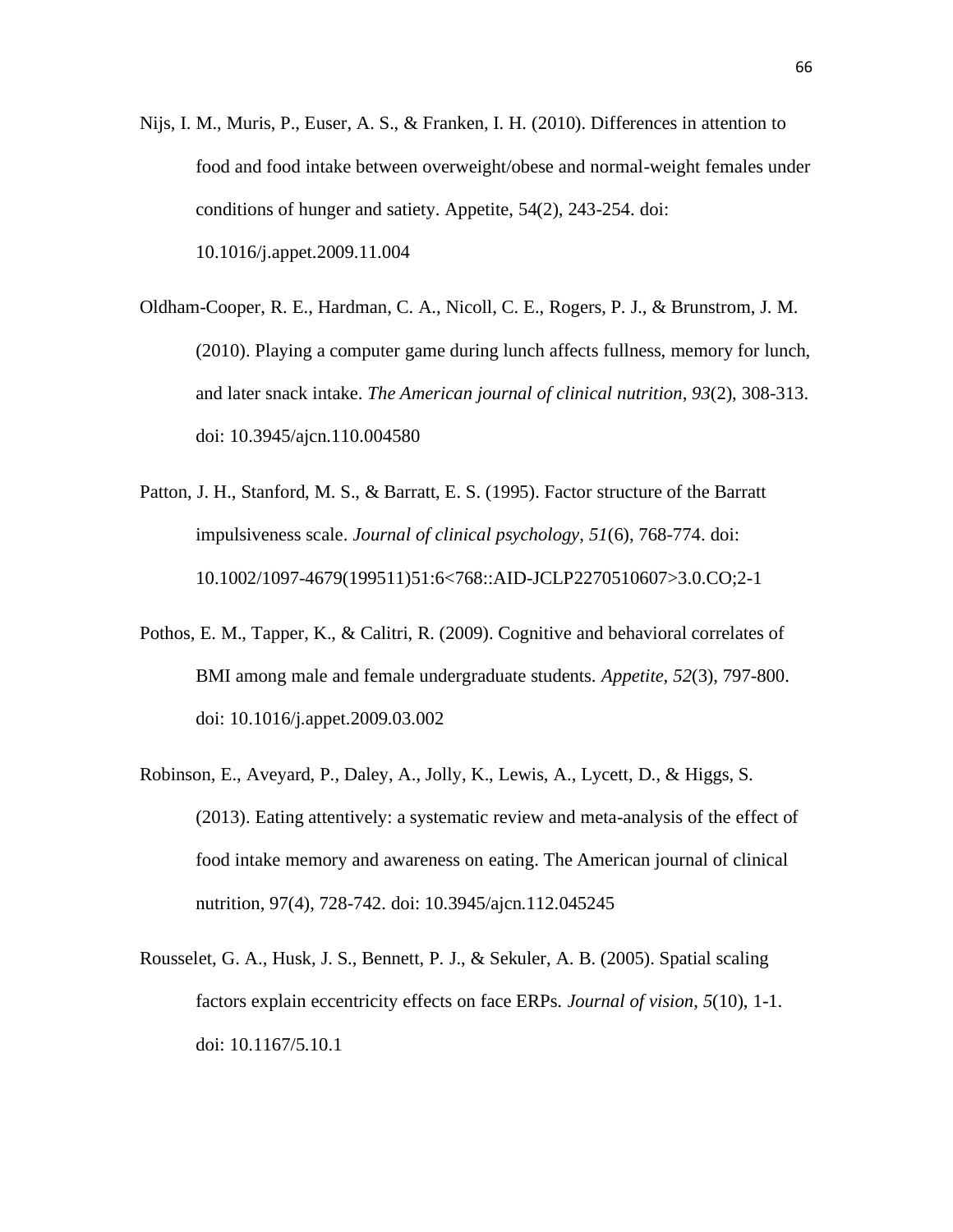- Rozin, P., Dow, S., Moscovitch, M., & Rajaram, S. (1998). What causes humans to begin and end a meal? A role for memory for what has been eaten, as evidenced by a study of multiple meal eating in amnesic patients. *Psychological Science*, *9*(5), 392-396. doi: 10.1111/1467-9280.00073
- Rutters, F., Kumar, S., Higgs, S., & Humphreys, G. W. (2015). Electrophysiological evidence for enhanced representation of food stimuli in working memory. Experimental brain research, 233(2), 519-528. doi:10.1007/s00221-014-4132-5
- Schneider, W., Eschman, A., & Zuccolotto, A. (2002). EPrime user's guide. *Pittsburgh, PA: Psychology Software Tools Inc*.
- Sclafani, A. (1997). Learned controls of ingestive behaviour. *Appetite*, *29*(2), 153-158. doi: 10.1006/appe.1997.0120
- Seage, C. H., & Lee, M. (2017). Do disinhibited eaters pay increased attention to food cues?. *Appetite*, 108, 151-155. doi: 10.1016/j.appet.2016.09.031
- Skorka-Brown, J., Andrade, J., & May, J. (2014). Playing 'Tetris' reduces the strength, frequency and vividness of naturally occurring cravings. *Appetite,* 76, 161-165. doi: 10.1016/j.appet.2014.01.073
- Smith, J. C., & Roll, D. L. (1967). Trace conditioning with X-rays as an aversive stimulus. *Psychonomic Science*, *9*(1), 11-12. doi: 10.3758/BF03330734
- Soetens, B., Roets, A., & Raes, F. (2014). "Food for Memory": Pictorial Food-Related Memory Bias and the Role of Thought Suppression in High and Low Restrained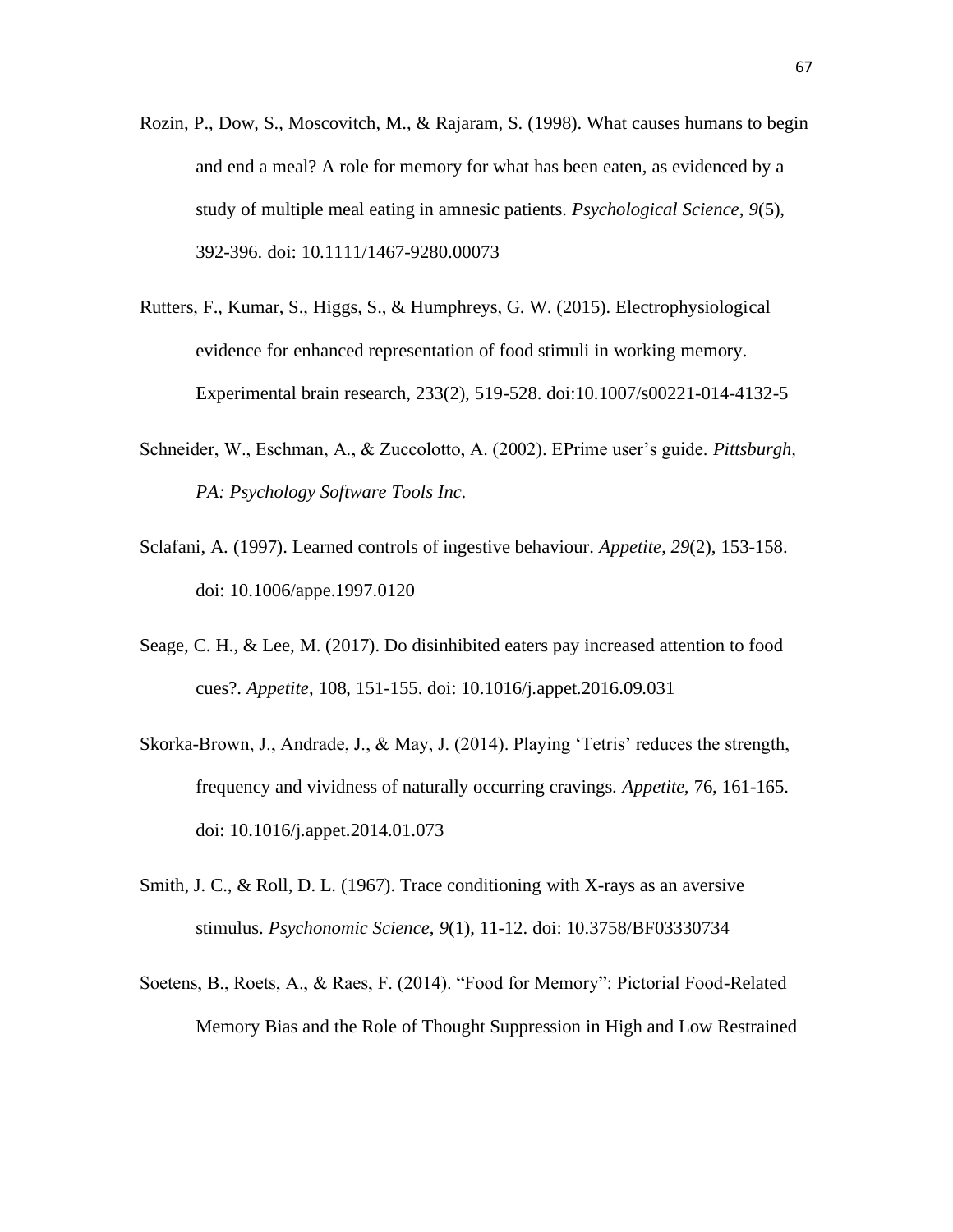Eaters. *The Psychological Record,* 64(1), 105-114. doi: 10.1007/s40732-014- 0016-0

- Stunkard, A. J., & Messick, S. (1985). The three-factor eating questionnaire to measure dietary restraint, disinhibition and hunger. *Journal of psychosomatic research*, *29*(1), 71-83. doi: 10.1016/0022-3999(85)90010-8
- Svaldi, J., Tuschen-Caffier, B., Biehl, S. C., Gschwendtner, K., Wolz, I., & Naumann, E. (2015). Effects of two cognitive regulation strategies on the processing of food cues in high restrained eaters. An event-related potential study. Appetite, 92, 269- 277. doi: 10.1016/j.appet.2015.05.026
- Talmi, D., Ziegler, M., Hawksworth, J., Lalani, S., Herman, C. P., & Moscovitch, M. (2013). Emotional stimuli exert parallel effects on attention and memory. Cognition & emotion. doi: 10.1080/02699931.2012.722527
- Tapper, K., Pothos, E. M., & Lawrence, A. D. (2010). Feast your eyes: hunger and trait reward drive predict attentional bias for food cues. Emotion, 10(6), 949. doi: 10.1037/a0020305
- Torrubia, R., Avila, C., Moltó, J., & Caseras, X. (2001). The Sensitivity to Punishment and Sensitivity to Reward Questionnaire (SPSRQ) as a measure of Gray's anxiety and impulsivity dimensions. *Personality and individual differences*, *31*(6), 837- 862. doi: 10.1016/S0191-8869(00)00183-5
- Treisman, A. M. (1969). Strategies and models of selective attention. *Psychological review*, *76*(3), 282. doi: 10.1037/h0027242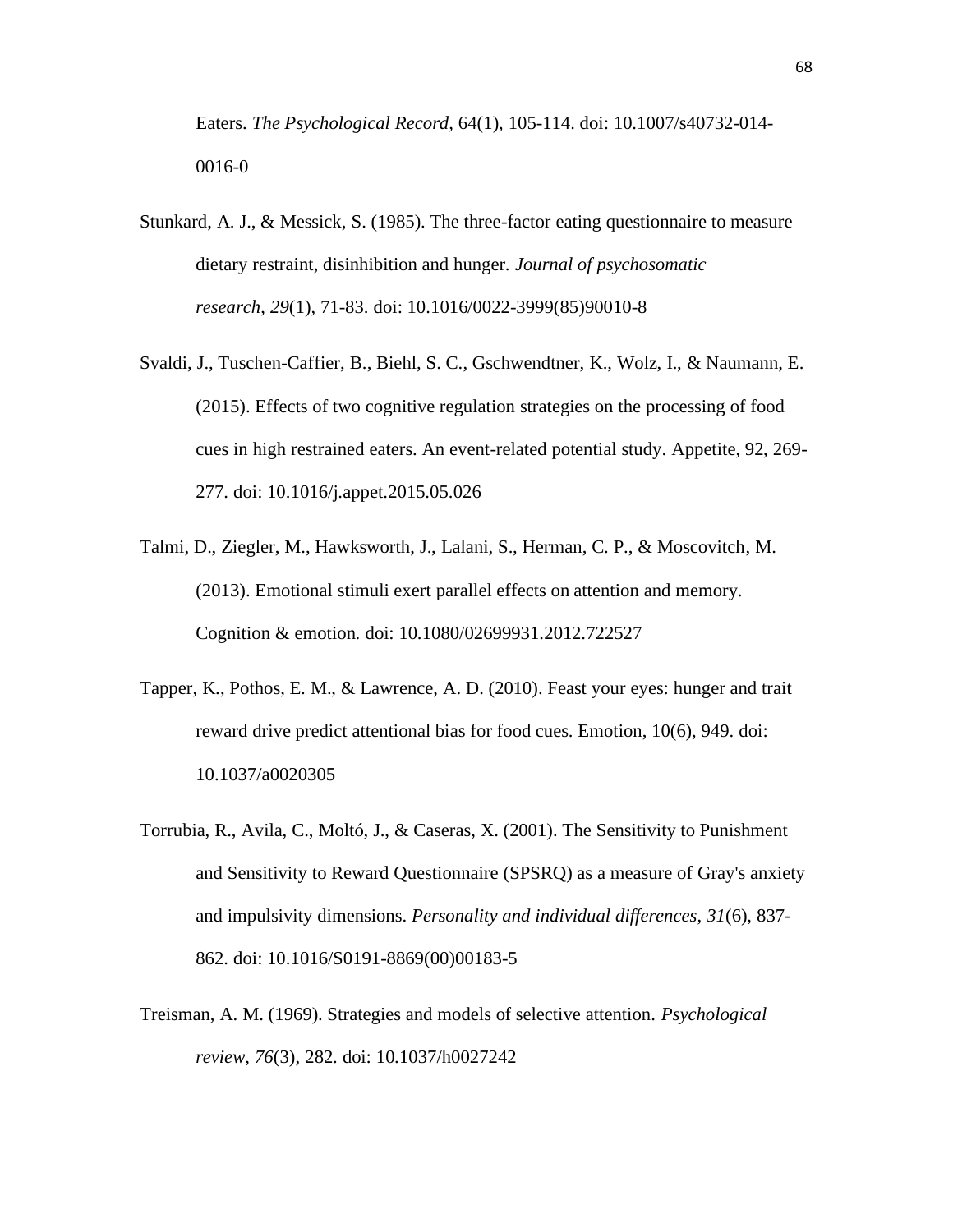- van Dillen, L. F., & van Steenbergen, H. (2018). Tuning down the hedonic brain: Cognitive load reduces neural responses to high-calorie food pictures in the nucleus accumbens. *Cognitive, Affective, & Behavioral Neuroscience*, *18*(3), 447- 459. doi: 10.3758/s13415-018-0579-3
- van Dillen, L. F., Papies, E. K., & Hofmann, W. (2013). Turning a blind eye to temptation: How cognitive load can facilitate self-regulation. *Journal of Personality and Social Psychology*, *104*(3), 427. doi: 10.1037%2Fa0031262
- Van Strien, T., Frijters, J. E., Bergers, G. P., & Defares, P. B. (1986). The Dutch Eating Behavior Questionnaire (DEBQ) for assessment of restrained, emotional, and external eating behavior. *International journal of eating disorders*, *5*(2), 295-315. doi: 10.1002/1098-108X(198602)5:2<295::AID-EAT2260050209>3.0.CO;2-T
- Velázquez-Martínez, D. N., Toscano-Zapién, A. L., & Velázquez-López, D. (2013). Differential attention to food images in sated and deprived subjects. doi:10.5176/ 2251-1865\_CBP13.48
- Ward, A., & Mann, T. (2000). Don't mind if I do: disinhibited eating under cognitive load. Journal of personality and social psychology, 78(4), 753. doi: 10.1037/0022- 3514.78.4.753
- Werthmann, J., Field, M., Roefs, A., Nederkoorn, C., & Jansen, A. (2014). Attention bias for chocolate increases chocolate consumption–an attention bias modification study. Journal of Behavior Therapy and Experimental Psychiatry, 45(1), 136-143. doi: 10.1016/j.jbtep.2013.09.009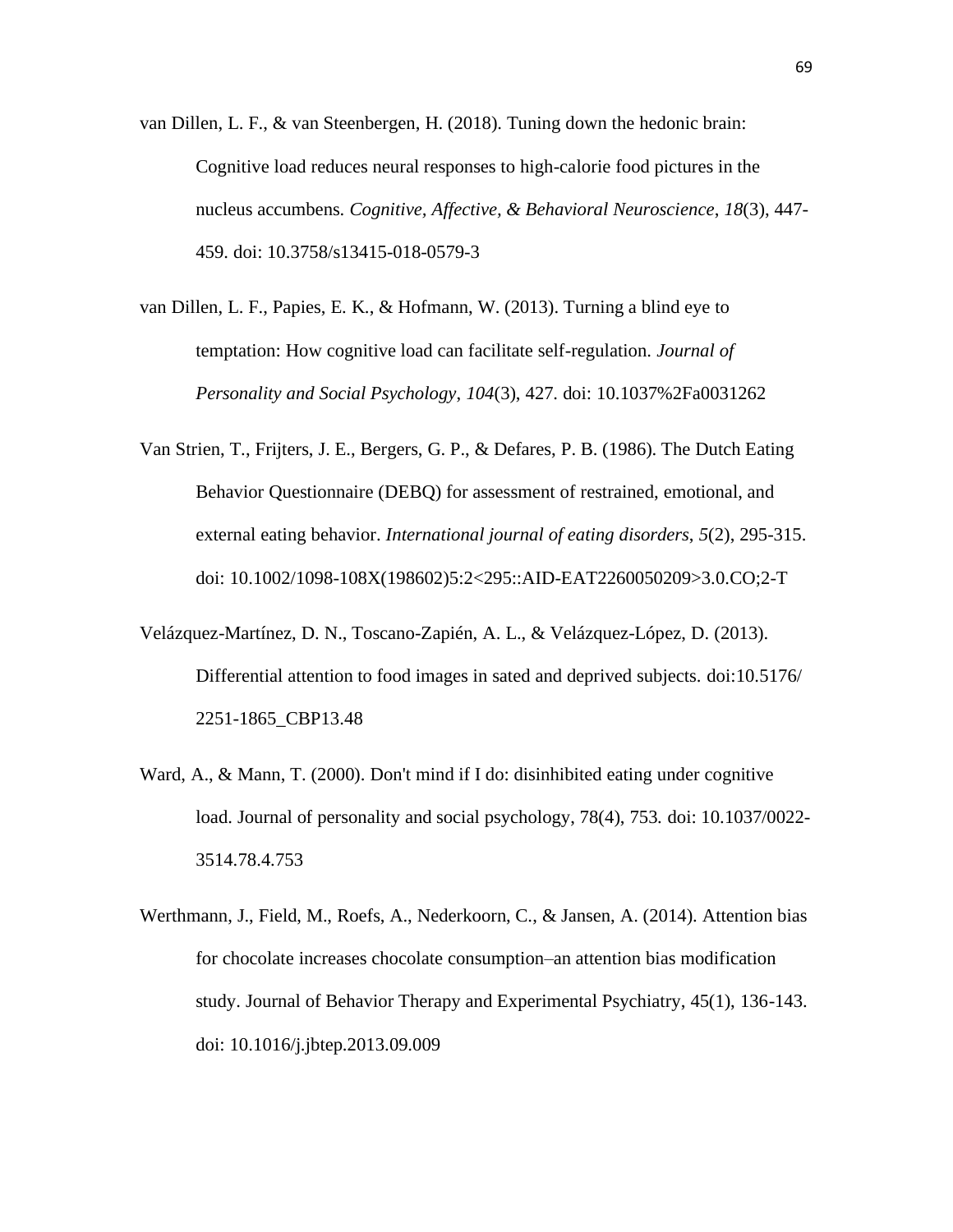- Werthmann, J., Jansen, A., & Roefs, A. (2015). Worry or craving? A selective review of evidence for food-related attention biases in obese individuals, eating-disorder patients, restrained eaters and healthy samples. Proceedings of the Nutrition Society, 74(2), 99-114. doi: 10.1017/S0029665114001451
- Werthmann, J., Jansen, A., & Roefs, A. (2016). Make up your mind about food: a healthy mindset attenuates attention for high-calorie food in restrained eaters. *Appetite*, *105*, 53-59. doi: 10.1016/j.appet.2016.05.005
- Werthmann, J., Roefs, A., Nederkoorn, C., Mogg, K., Bradley, B. P., & Jansen, A. (2011). Can (not) take my eyes off it: attention bias for food in overweight participants. *Health Psychology*, *30*(5), 561. doi: 10.1037/a0024291
- Werthmann, J., Roefs, A., Nederkoorn, C., Mogg, K., Bradley, B. P., & Jansen, A. (2013). Attention bias for food is independent of restraint in healthy weight individuals—An eye tracking study. Eating behaviors, 14(3), 397-400. doi: 10.1016/j.eatbeh.2013.06.005
- World Health Organization (2017, November 6) Obesity. Retrieved from <http://www.who.int/news-room/facts-in-pictures/detail/6-facts-on-obesity>
- Yeomans, M. R. (2000). Rating changes over the course of meals: what do they tell us about motivation to eat? Neuroscience & Biobehavioral Reviews, 24(2), 249-259. doi: 10.1016/S0149-7634(99)00078-0
- Yokum, S., Ng, J., & Stice, E. (2011). Attentional bias to food images associated with elevated weight and future weight gain: an fMRI study. Obesity, 19(9), 1775- 1783. doi: 10.1038/oby.2011.168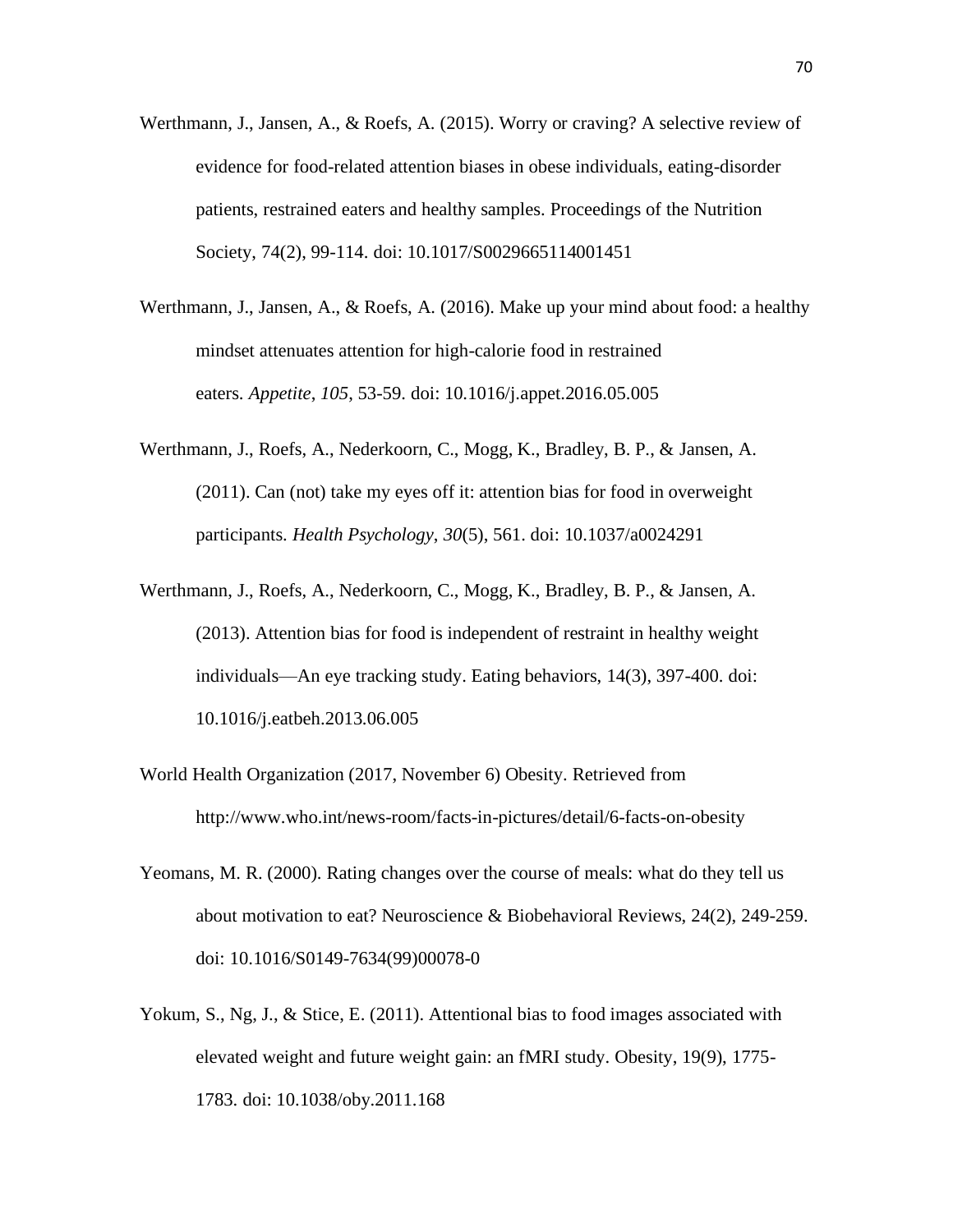## **Supplementary information**

Table S1

*Mean and standard error for food, nature and office stimuli ratings (retrieved from the Foodpics database, Blechert et al., 2014).*

|               | <b>Familiarity</b> | Valence      | <b>Arousal</b> | <b>Complexity</b> | <b>Brightness</b> | <b>Contrast</b> |
|---------------|--------------------|--------------|----------------|-------------------|-------------------|-----------------|
| Food          | 98.28 (.51)        | 56.09(2.15)  | 39.00 (2.29)   | 36.24(3.24)       | 45.16(9.01)       | 59.53 (2.35)    |
| <b>Nature</b> | 89.17 (5.44)       | 60.27(3.46)  | 36.08(3.06)    | 43.73(3.69)       | 38.32(4.10)       | 53.41 (5.08)    |
| <b>Office</b> | 98.66(.60)         | 44.14 (1.32) | 17.66(1.73)    | 24.81 (3.61)      | 38.07 (6.97)      | 53.14 (6.29)    |
|               |                    |              |                |                   |                   |                 |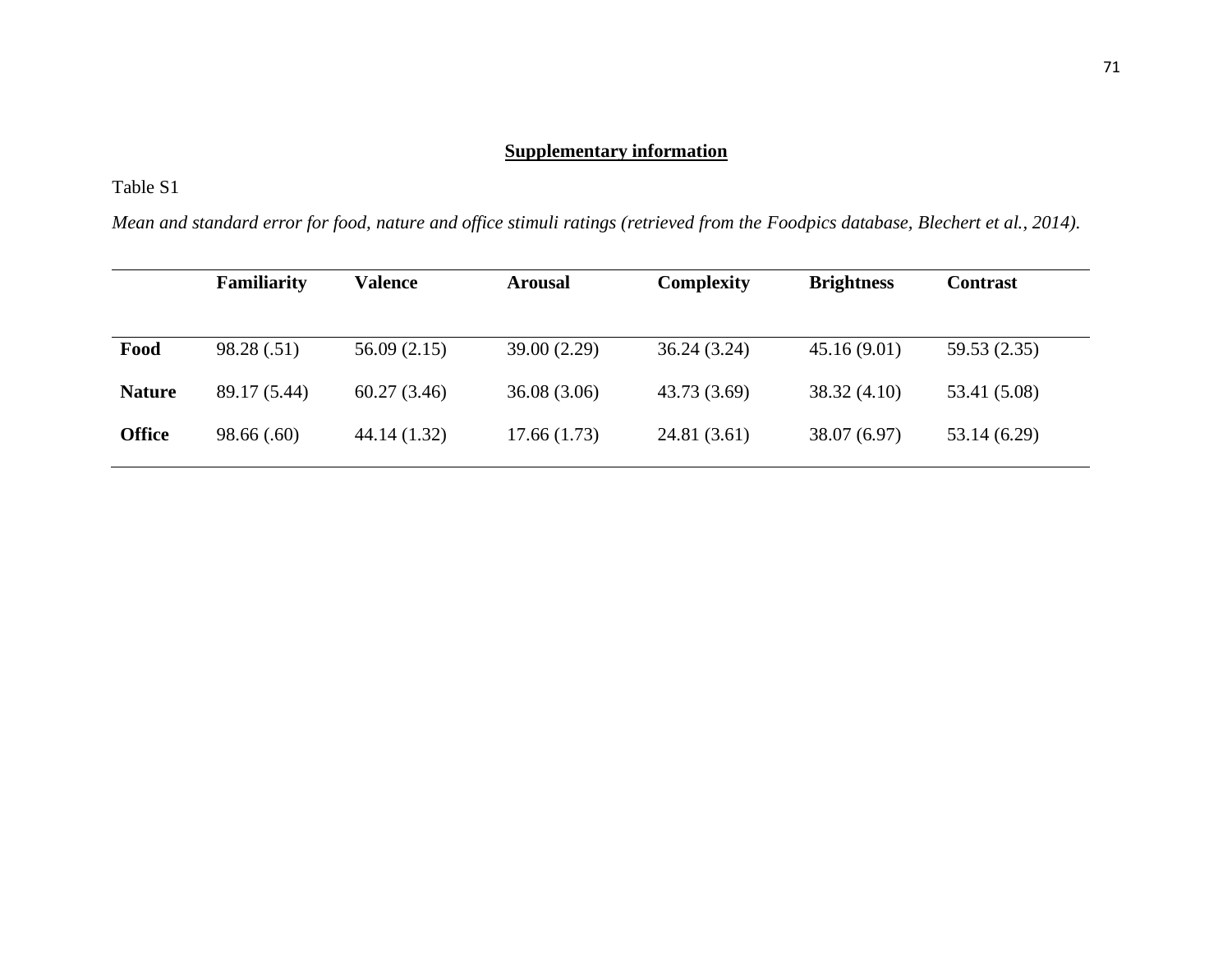*One tailed Pearson R correlations and 95% bootstrapped confidence intervals between questionnaire measures of individual differences, distractor costs and recognition accuracy in Experiment 1.*

|               | Distractor cost (ms) |               |                  |                 | Recognition   |               | Bias scores (food – non-food) |                  |                | Load modulation of   |                     |  |
|---------------|----------------------|---------------|------------------|-----------------|---------------|---------------|-------------------------------|------------------|----------------|----------------------|---------------------|--|
|               |                      |               |                  |                 | accuracy      |               |                               |                  |                | distractor cost (low |                     |  |
|               |                      |               |                  |                 |               |               |                               |                  |                | load – high load)    |                     |  |
|               | Low load             |               | <b>High Load</b> |                 |               |               | Low load                      | <b>High load</b> |                |                      |                     |  |
|               | Non food<br>Food     |               | Food             | <b>Non food</b> | Food          | Non food      | attentional                   | attentional      | <b>Memory</b>  | Food                 | Non food            |  |
|               |                      |               |                  |                 |               |               | <b>bias</b>                   | bias             | bias           |                      |                     |  |
| TFEQ_D        | .03                  | $-.01$        | $-.21$           | $.27*$          | $.25*$        | $-.01$        | .03                           | $-.35**$         | .16            | .18                  | $-.24$ <sup>*</sup> |  |
|               | $[-.23, .33]$        | $[-.28, .25]$ | $[-.44, .06]$    | $[-.01, .49]$   | $[-.08, .52]$ | $[-.24, .24]$ | $[-.23, .30]$                 | $[-.55, -.13]$   | $[-.15, .47]$  | $[-.13, .42]$        | $[-.46, .05]$       |  |
|               |                      |               |                  |                 |               |               |                               |                  |                |                      |                     |  |
| TFEQ_R        | $.29*$               | .16           | .01              | $-.11$          | $-.04$        | .04           | .15                           | .09              | $-.05$         | .18                  | .17                 |  |
|               | $[-.02, .51]$        | $[-.13, .43]$ | $[-.25, .25]$    | $[-.38, .17]$   | $[-.32, .25]$ | $[-.26, .33]$ | $[-.16, .40]$                 | $[-.20, .37]$    | $[-.34, .26]$  | $[-.09, .45]$        | $[-.08, .41]$       |  |
|               |                      |               |                  |                 |               |               |                               |                  |                |                      |                     |  |
| <b>BIS 11</b> | $-.15$               | $-.21$        | $-.09$           | .10             | $-.05$        | $-.04$        | .01                           | $-.13$           | $\overline{0}$ | $-.03$               | $-.19$              |  |
| Total         | $[-41, .14]$         | $[-.43, .04]$ | $[-.37, .18]$    | $[-.14, .36]$   | $[-.32, .22]$ | $[-.30, .23]$ | $[-.29, .39]$                 | $[-.37, .10]$    | $[-.23, .23]$  | $[-.28, .24]$        | $[-.38, .04]$       |  |
|               |                      |               |                  |                 |               |               |                               |                  |                |                      |                     |  |
| <b>BIS</b>    | $-.14$               | $-.13$        | $-.13$           | .09             | .01           | $-.24*$       | $-.03$                        | $-.15$           | .19            | .01                  | $-.14$              |  |
| attention     | $[-.36, .15]$        | $[-.32, .07]$ | $[-.40, .13]$    | $[-.12, .31]$   | $[-.21, .22]$ | $[-.46, .05]$ | $[-.27, .29]$                 | $[-.39, .07]$    | $[-.08, .42]$  | $[-.26, .27]$        | $[-.36, .06]$       |  |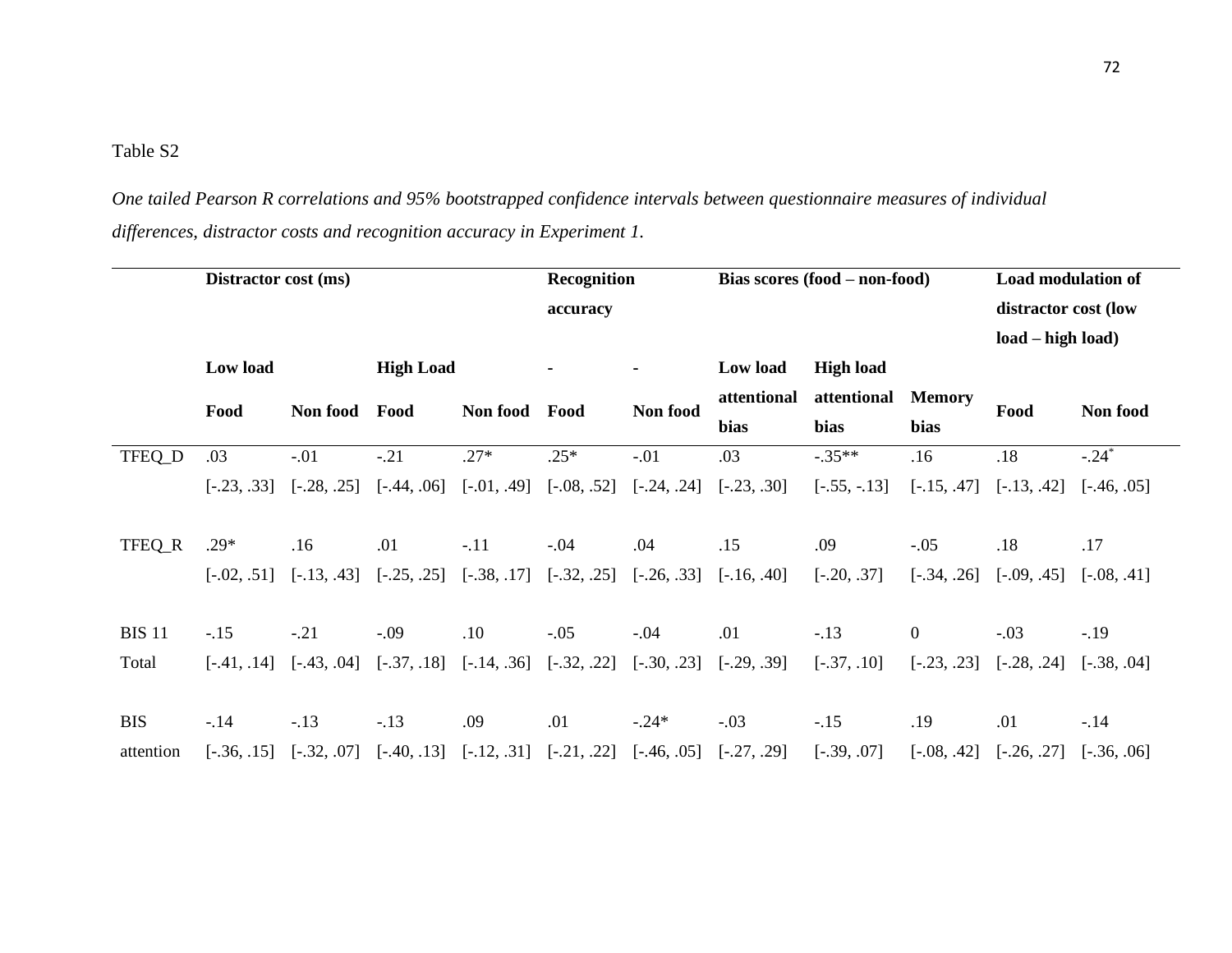| <b>BIS</b><br>$-.02$<br>$-.18$<br>$-.12$<br>$-.02$<br>$-.05$<br>.10<br>$-.07$<br>.05<br>$-.06$<br>.07                                                                          | $-.07$        |
|--------------------------------------------------------------------------------------------------------------------------------------------------------------------------------|---------------|
| $[-.28, .27]$ $[-.29, .18]$ $[-.27, .38]$ $[-.25, .48]$<br>$[-.30, .19]$<br>$[-.36, .09]$<br>$[-.33, .20]$ $[-.17, .33]$ $[-.31, .19]$<br>$[-.33, .34]$ $[-.43, .09]$<br>motor |               |
|                                                                                                                                                                                |               |
| $-.17$<br>$-.13$<br>S Reward<br>$-.07$<br>$-.04$<br>$-.00$<br>.05<br>$-.05$<br>.05<br>.06<br>$-.04$                                                                            | $-.05$        |
| $[-.45, .35]$ $[-.38, .05]$ $[-.44, .25]$ $[-.29, .21]$ $[-.31, .30]$ $[-.20, .31]$ $[-.29, .40]$<br>$[-.35, .25]$<br>$[-.35, .26]$ $[-.39, .39]$ $[-.28, .20]$                |               |
|                                                                                                                                                                                |               |
| DEBQ_E<br>.09<br>$.24*$<br>.15<br>$-.17$<br>$-.04$<br>$-.03$<br>$-.09$<br>.04<br>.12<br>$-.08$                                                                                 | $-16$         |
| $[-.10, .37]$ $[-.43, .09]$ $[-.32, .27]$ $[-.14, .30]$ $[-.26, .19]$ $[-.31, .19]$ $[-.04, .53]$<br>$[-.32, .13]$<br>$[-.18, .26]$ $[-.17, .38]$ $[-.39, .07]$                |               |
|                                                                                                                                                                                |               |
| $.33***$<br>BMI<br>.03<br>.07<br>.21<br>.17<br>.11<br>0.12<br>$-.07$<br>.12<br>.11                                                                                             | $-.02$        |
| $[-.11, .53]$ $[-.14, .49]$ $[-.24, .33]$ $[-.18, .35]$ $[-.15, .53]$ $[-.12, .31]$ $[-.23, .36]$<br>$[-.29, .18]$<br>$[-.11, .37]$ $[-.13, .35]$ $[-.26, .30]$                |               |
|                                                                                                                                                                                |               |
| <b>VAS</b><br>.09<br>.01<br>.19<br>.21<br>.08<br>$.25*$<br>.04<br>.09<br>$-.15$<br>$-.08$                                                                                      | $-.04$        |
| $[-.15, .34]$ $[-.25, .27]$ $[-.05, .04]$ $[-.21, .30]$ $[-.09, .48]$ $[-.46, .18]$ $[-.16, .32]$<br>$[-.16, .34]$<br>$[-.06, .52]$<br>$[-.29, .14]$<br>Hunger                 | $[-.28, .22]$ |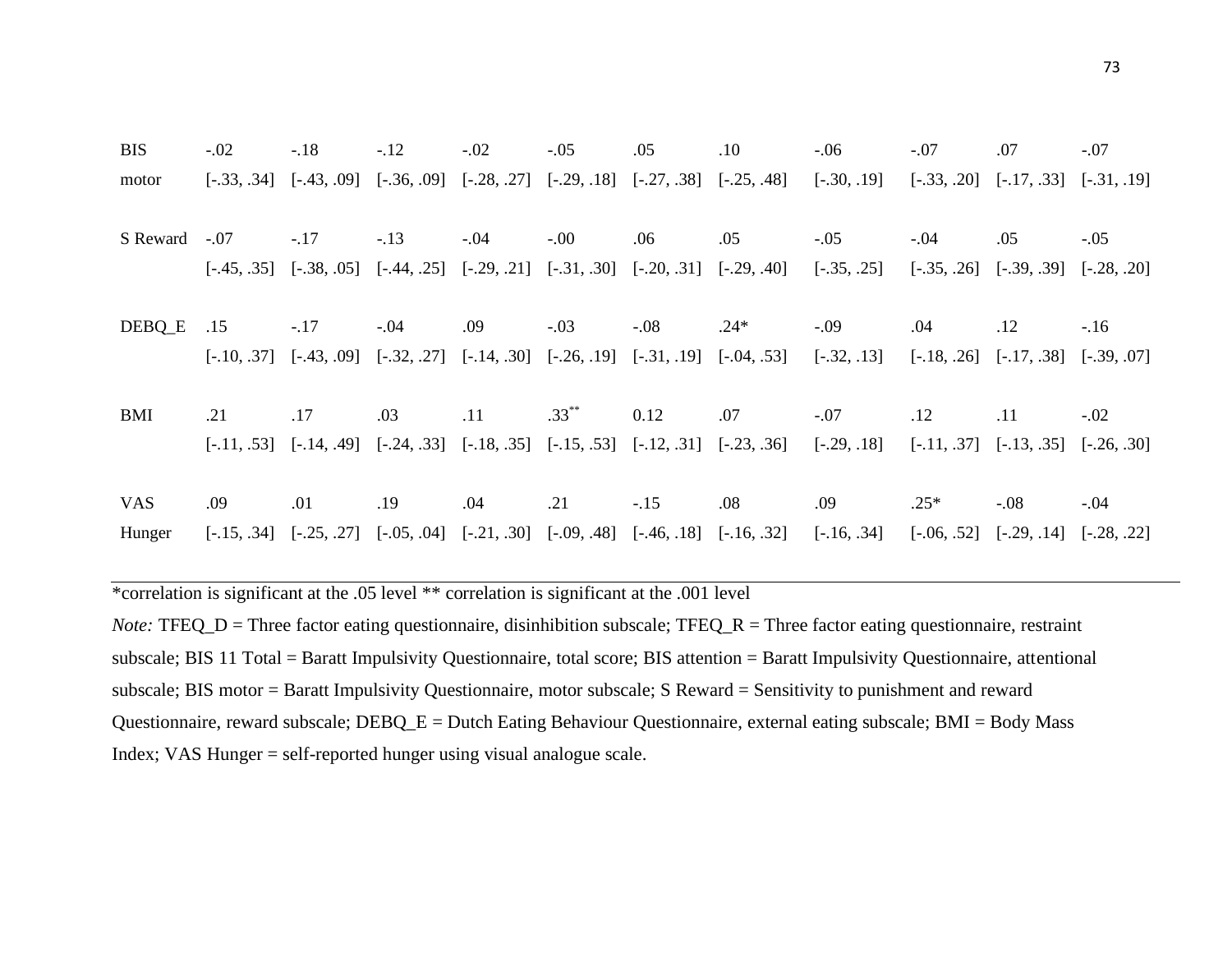*One tailed Pearson R correlations and 95% bootstrapped confidence intervals between questionnaire measures of individual differences, distractor costs and recognition accuracy in Experiment 2.* 

|               | Distractor cost (ms) |                     |                  |               | Recognition<br>Bias scores (food – non-food) |               |               |                  | Load effect on reaction |               |               |
|---------------|----------------------|---------------------|------------------|---------------|----------------------------------------------|---------------|---------------|------------------|-------------------------|---------------|---------------|
|               |                      |                     |                  |               | accuracy                                     |               |               |                  | time                    |               |               |
|               | Low load             |                     | <b>High Load</b> |               |                                              |               | Low load      | <b>High load</b> |                         |               |               |
|               | Food                 | <b>Non food</b>     | Food             | Non food Food |                                              | Non food      | attentional   | attentional      | <b>Memory</b>           | Food          | Non food      |
|               |                      |                     |                  |               |                                              | bias          |               | bias             | bias                    |               |               |
| TFEQ_D        | 0.01                 | $-.22$ <sup>*</sup> | $.19*$           | $.19*$        | $.18*$                                       | .09           | $.20*$        | $-.03$           | .06                     | $.17*$        | $-.27**$      |
|               | $[-.16, .16]$        | $[-.37, -]$         | $[-.02,$         | [.02, .37]    | $[-.02, .35]$                                | $[-.07, .25]$ | [.02, .36]    | $[-.22, .16]$    | $[-.22, .16]$           | $[-.37, .03]$ | $[-.45, -09]$ |
|               |                      | .05]                | .39]             |               |                                              |               |               |                  |                         |               |               |
| TFEQ_R        | .01                  | $-.11$              | $-.04$           | $-.03$        | .02                                          | .07           | .10           | $-.01$           | $-.04$                  | .04           | $-.03$        |
|               | $[-.22, .25]$        | $[-.28, .08]$       | $[-.22, .14]$    | $[-.20, .14]$ | $[-.17, .22]$                                | $[-.15, .28]$ | $[-.13, .32]$ | $[-.14, .15]$    | $[-.22, .15]$           | $[-.14, .22]$ | $[-.18, .13]$ |
|               |                      |                     |                  |               |                                              |               |               |                  |                         |               |               |
| <b>BIS 11</b> | $-.08$               | $-.03$              | $-.06$           | $-.08$        | .11                                          | $-.15$        | $-.05$        | .03              | $.22*$                  | .00.          | .05           |
| Total         | $[-.28, .12]$        | $[-.22, .15]$       | $[-.26, .14]$    | $[-.29, .12]$ | $[-.11, .33]$                                | $[-.34, .07]$ | $[-.25, .15]$ | $[-.17, .23]$    | [.03, .39]              | $[-.17, .18]$ | $[-.13, .24]$ |
|               |                      |                     |                  |               |                                              |               |               |                  |                         |               |               |
| <b>BIS</b>    | $-.14$               | $-.03$              | .01              | .03           | $.23***$                                     | $-.16$        | $-.11$        | $-.02$           | $.33***$                | $-.10$        | $-.04$        |
| attention     | $[-.32, .05]$        | $[-.20, .15]$       | $[-.18, .20]$    | $[-.16, .24]$ | [.01, .43]                                   | $[-.34, .03]$ | $[-.32, .11]$ | $[-.23, .17]$    | [.16, .47]              | $[-.27, .07]$ | $[-.23, .14]$ |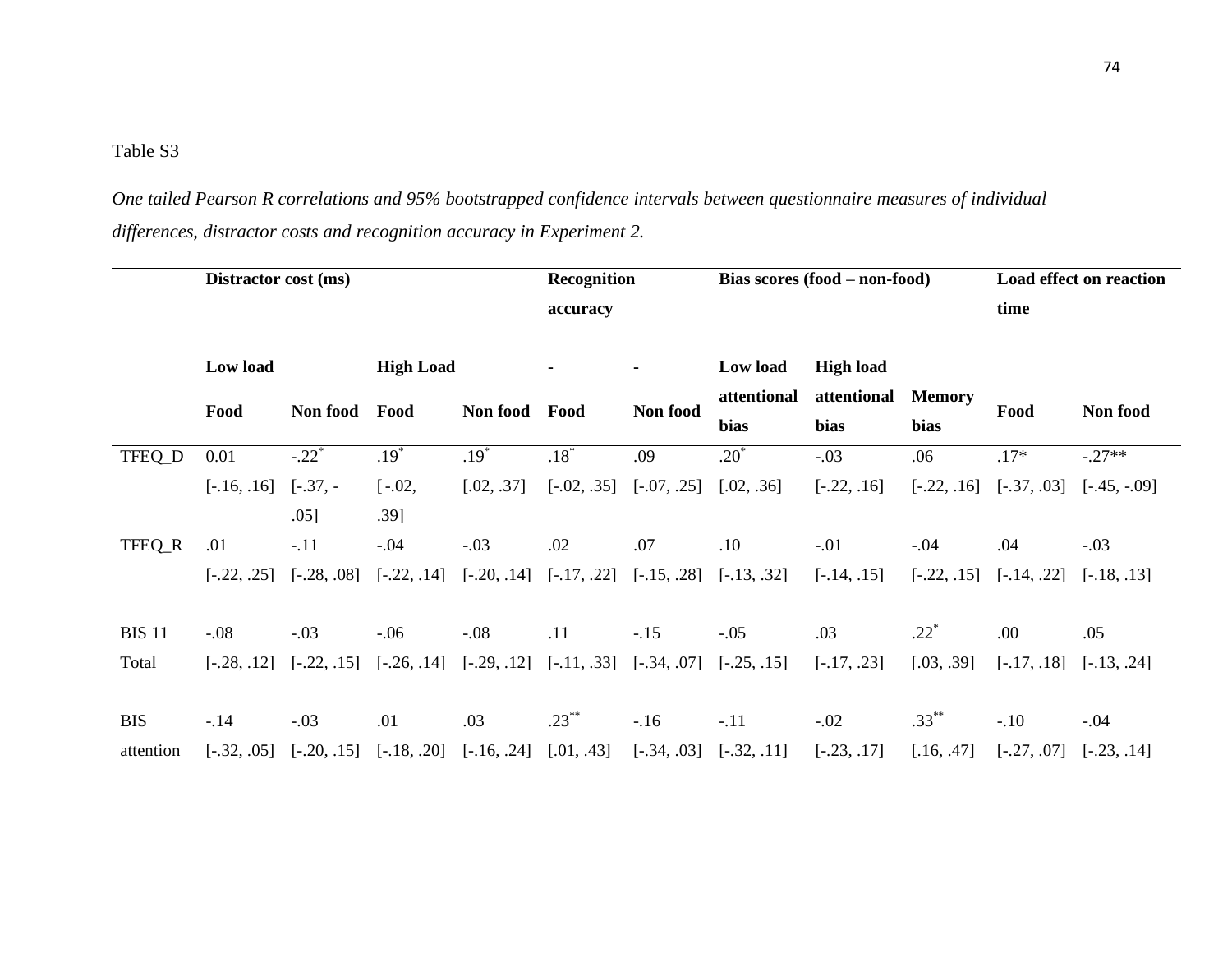|  |  |  | $-0.02$ $-0.01$ $0.03$ $0.00$ $0.17$ $-0.02$ $-0.01$ $0.03$ $0.15$ $-0.04$ $0.00$                                                                                                                 |  |  |
|--|--|--|---------------------------------------------------------------------------------------------------------------------------------------------------------------------------------------------------|--|--|
|  |  |  | $[-.22, .18]$ $[-.19, .17]$ $[-.17, .20]$ $[-.19, .17]$ $[-.07, .40]$ $[-.23, .19]$ $[-.19, .18]$ $[-.14, .20]$ $[-.06, .34]$ $[-.20, .14]$ $[-.13, .15]$                                         |  |  |
|  |  |  |                                                                                                                                                                                                   |  |  |
|  |  |  | 04 - 0.01 - 0.10 0.04 0.13 1.12 - 0.07 - 0.08 1.12 - 0.04                                                                                                                                         |  |  |
|  |  |  | $[-.18, .26] \quad [-.29, .14] \quad [-.32, .11] \quad [-.20, .20] \quad [-.13, .20] \quad [-.04, .27] \quad [-.06, .30] \quad [-.27, .13] \quad [-.27, .13] \quad [-.11, .32] \quad [-.28, .18]$ |  |  |
|  |  |  |                                                                                                                                                                                                   |  |  |
|  |  |  |                                                                                                                                                                                                   |  |  |

| $DEBQ_E$ -.10 |         | $-.04$ | .08             | $.20^*$          | .09             | $-.04$ | $-06$  | $-12$                                                                                                                                                                                             | $.10\,$     | $-13$  | $-19*$ |
|---------------|---------|--------|-----------------|------------------|-----------------|--------|--------|---------------------------------------------------------------------------------------------------------------------------------------------------------------------------------------------------|-------------|--------|--------|
|               |         |        |                 |                  |                 |        |        | $[-.32, .11]$ $[-.24, .16]$ $[-.13, .26]$ $[.01, .37]$ $[-.17, .34]$ $[-.26, .18$ $[-.24, .13]$ $[-.24, .00]$ $[-.09, .29]$ $[-.31, .06]$ $[-.36, -.02]$                                          |             |        |        |
|               |         |        |                 | $21^*$ $24^{**}$ |                 |        | $-.01$ |                                                                                                                                                                                                   |             |        |        |
| <b>BMI</b>    | $.08\,$ | .10    | $\overline{11}$ |                  |                 | .10    |        | $-.10$                                                                                                                                                                                            | $\Box$ .11  | $-.05$ | $-.13$ |
|               |         |        |                 |                  |                 |        |        | $[-.06, .21]$ $[-.10, .27]$ $[-.07, .29]$ $[.07, .34]$ $[.06, .41]$ $[-.09, .26]$ $[-.20, .17]$ $[-.26, .07]$ $[-.10, .30]$ $[-.22, .10]$ $[-.26, .00]$                                           |             |        |        |
|               |         |        |                 |                  |                 |        |        |                                                                                                                                                                                                   |             |        |        |
| <b>VAS</b>    | .03     | $-.13$ | $.08\,$         | .14              | $.20^{\degree}$ | .05    | .14    | $-.07$                                                                                                                                                                                            | $\cdot$ .11 | $-.05$ | $-19*$ |
| Hunger        |         |        |                 |                  |                 |        |        | $[-.15, .23] \quad [-.32, .08] \quad [-.11, .24] \quad [-.04, .32] \quad [-.01, .40] \quad [-.15, .23] \quad [-.05, .34] \quad [-.25, .11] \quad [-.08, .30] \quad [-.23, .13] \quad [-.35, .00]$ |             |        |        |

BIS

motor

S Reward .04

-.02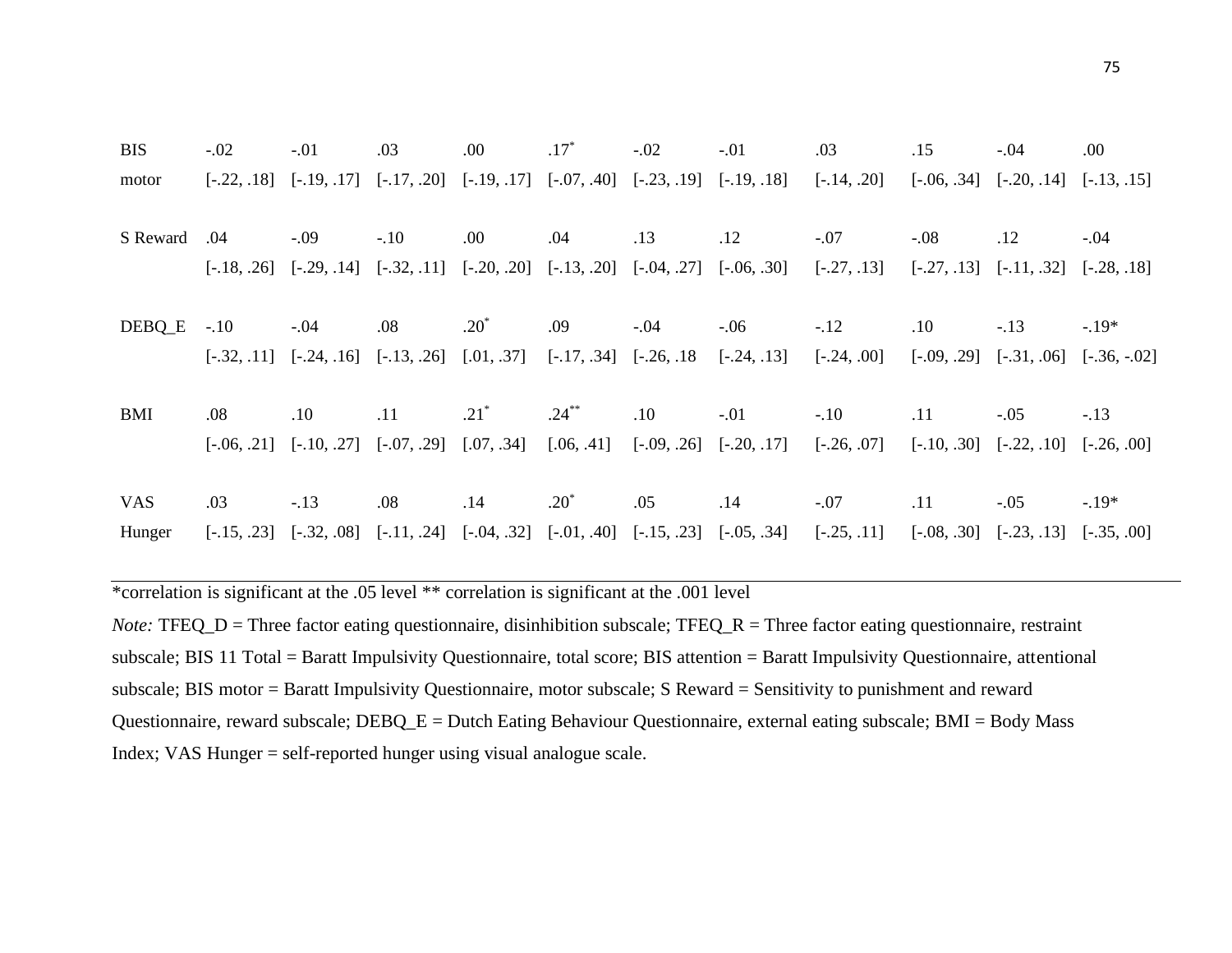*One tailed Pearson R correlations and 95% bootstrapped confidence intervals between questionnaire measures of individual differences, distractor costs, bias scores, and load effects in Experiment 3.*

|                      | Distractor cost (ms)    |                         |                        |                          | Bias scores (food – non-<br>food) |                                            |                                 |                         |  |
|----------------------|-------------------------|-------------------------|------------------------|--------------------------|-----------------------------------|--------------------------------------------|---------------------------------|-------------------------|--|
|                      | Low load                |                         | <b>High load</b>       |                          |                                   | <b>High load</b><br>attention              | Load effect on reaction<br>time |                         |  |
|                      | Food                    | <b>Office</b>           | Food                   | <b>Office</b>            | bias                              | <b>bias</b>                                | Food                            | Non-food                |  |
| TFEQ_D               | $-.05$<br>$[-.23, .13]$ | $.20^*$<br>[.01, .35]   | $-.01$<br>[.01, .35]   | .01<br>[.01, .35]        | $-.20^*$<br>[.01, .35]            | $-.02$<br>[.01, .35]                       | $-.02$<br>$[-.22, .18]$         | .10<br>$[-.14, .31]$    |  |
| TFEQ_R               | .12<br>$[-.02, .27]$    | $-.02$<br>$[-.20, .17]$ | $.28***$<br>[.10, .46] | $-0.06$<br>$[-.29, .17]$ | .10<br>$[-.11, .27]$              | $.26^{**}$ -.17 <sup>*</sup><br>[.02, .48] | $[-.32, -.01]$                  | .04<br>$[-.13, .22]$    |  |
| <b>BIS 11 Total</b>  | $-.14$<br>$[-.33, .05]$ | $-.15$<br>$[-31, .04]$  | .01<br>$[-.15, .17]$   | $-0.06$<br>$[-.26, .15]$ | .04<br>$[-.13, .20]$              | .05<br>$[-.13, .23]$                       | $-.08$<br>$[-.21, .05]$         | $-.04$<br>$[-.23, .17]$ |  |
| <b>BIS</b> attention | $-.03$<br>$[-.22, .16]$ | $-.02$<br>$[-.21, .18]$ | .11<br>$[-.10, .30]$   | $-0.06$<br>$[-.26, .16]$ | $-.01$<br>$[-.18, .16]$           | .13<br>$[-.07, .31]$                       | $-.10$<br>$[-.29, .08]$         | .04<br>$[-.18, .25]$    |  |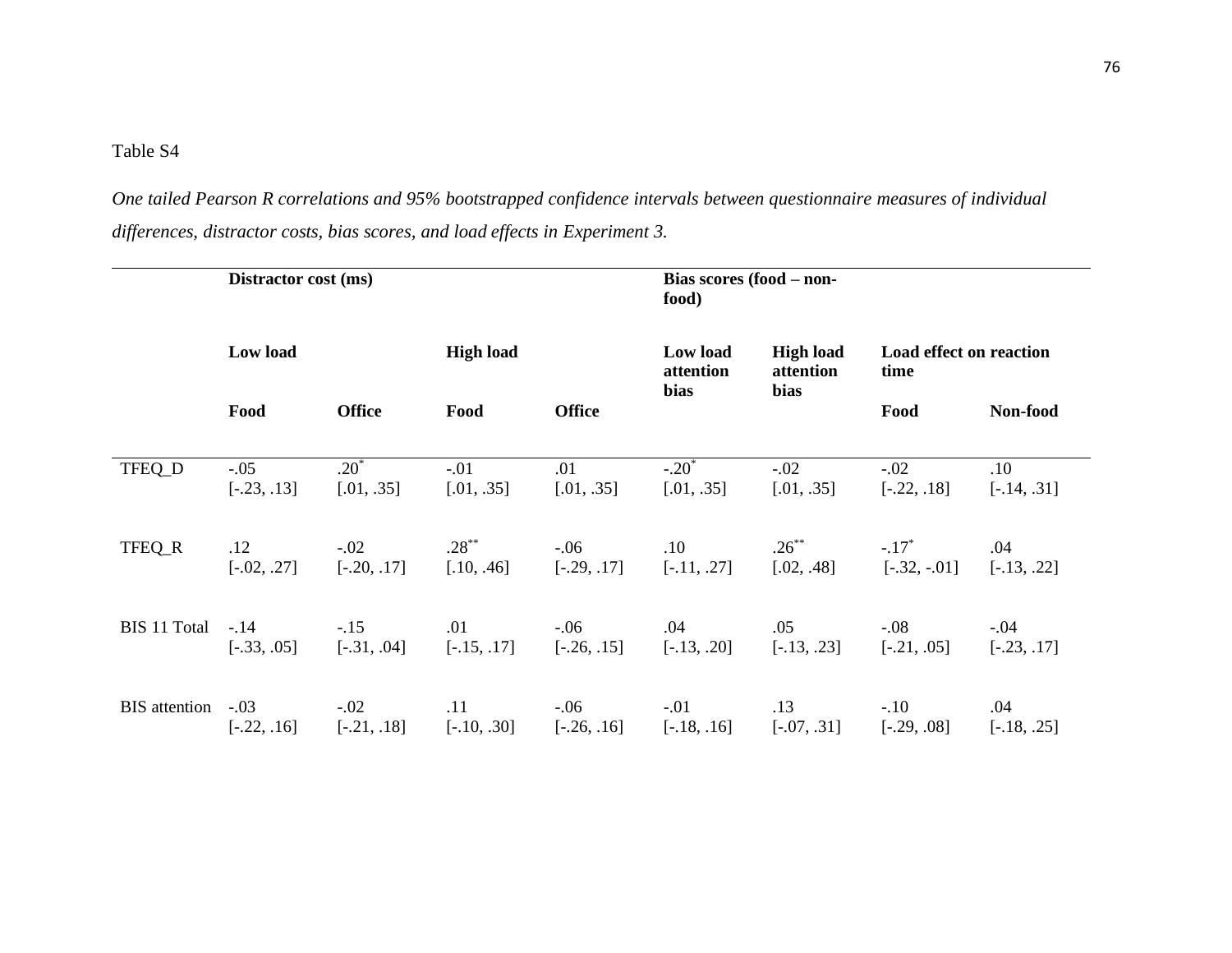| <b>BIS</b> motor | $-14$                   | $-.19^*$<br>$[-.35, .06]$ $[-.35, .00]$ $[-.19, .16]$ $[-.23, .14]$ $[-.10, .23]$ $[-.14, .18]$ | $-.02$                                                                          | $-.05$  | .07       | .03     | $-.05$<br>$[-.22, .12]$          | $-.06$<br>$[-.24, .12]$ |
|------------------|-------------------------|-------------------------------------------------------------------------------------------------|---------------------------------------------------------------------------------|---------|-----------|---------|----------------------------------|-------------------------|
| S Reward         | $-.06$                  | $-14$<br>$[-.26, .13]$ $[-.35, .07]$ $[-.21, .19]$ $[-.17, .18]$ $[-.12, .28]$ $[-.17, .16]$    | .01                                                                             | $.01\,$ | $.08\,$   | $.00\,$ | $-.03$<br>$[-.23, .16]$          | $-.09$<br>$[-.26, .11]$ |
| DEBQ_E           | $-.18$ <sup>*</sup>     | .02<br>$[-.36, .03]$ $[-.18, .21]$ $[-.21, .14]$ $[-.32, .03]$ $[-.34, .13]$ $[-.08, .26]$      | $-0.04$                                                                         | $-15$   | $-.13$    | .10     | $-0.06$<br>$[-.23, .15]$         | .13<br>$[-.10, .33]$    |
| <b>BMI</b>       | $-.03$<br>$[-.19, .12]$ | $.28***$<br>$[0.02, 0.50]$ $[-16, 0.14]$ $[-19, 0.22]$ $[-0.53, 0.01]$ $[-0.24, 0.20]$          | .00.                                                                            | $.00\,$ | $-.25$ ** | $.00\,$ | $-.01$<br>$[-.17, .19]$          | .16<br>$[-.11, .39]$    |
| VAS Hunger       | .06                     | $-.03$<br>$[-.18, .27]$ $[-.24, .19]$                                                           | $-.22$ <sup>*</sup><br>$[-.40, -.05]$ $[-.28, .05]$ $[-.16, .25]$ $[-.25, .12]$ | $-.11$  | .06       | $-.08$  | $.21$ <sup>*</sup><br>[.03, .37] | .07<br>$[-.11, .26]$    |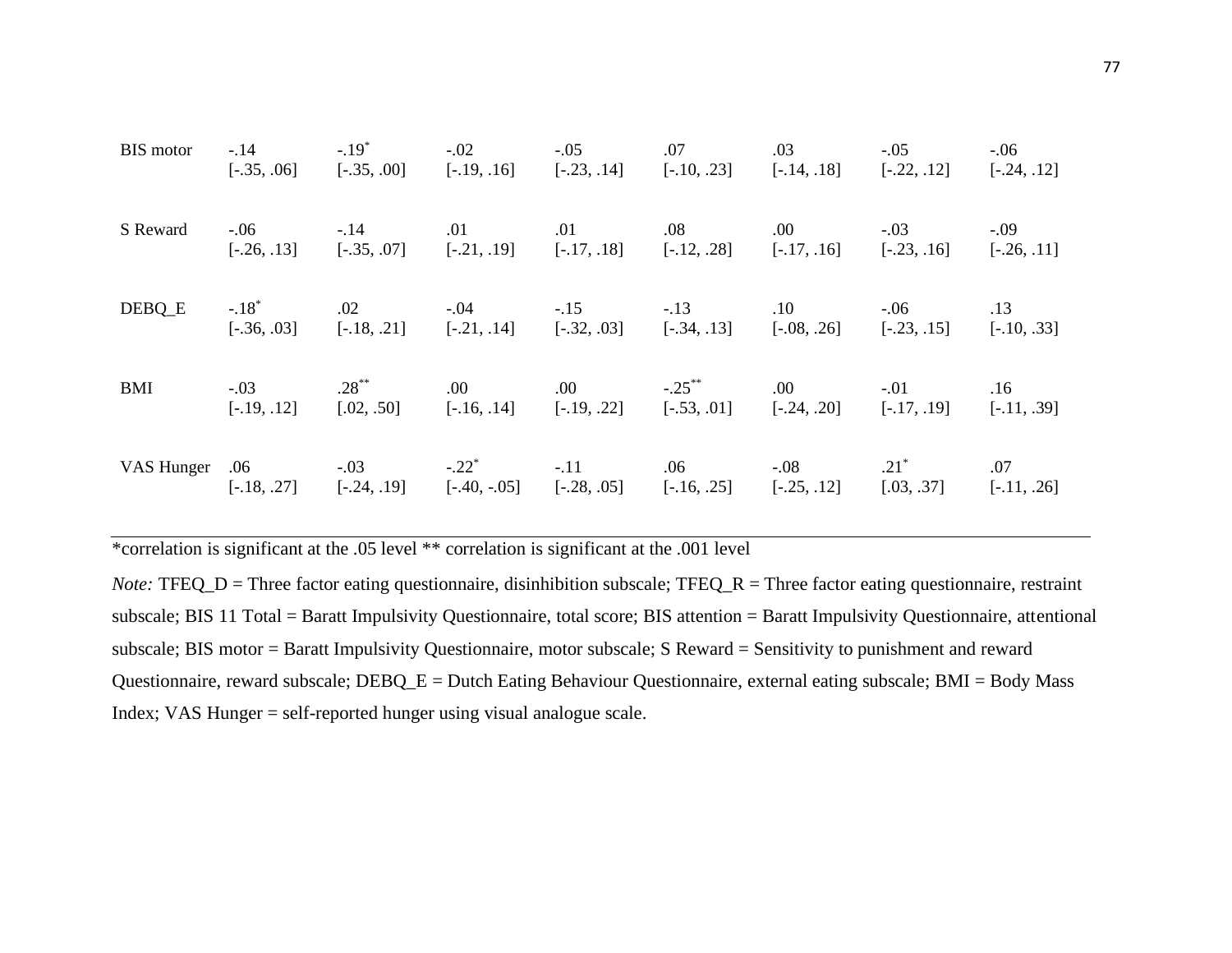*One tailed Pearson R correlations and 95% bootstrapped confidence intervals between questionnaire measures of individual differences, recognition accuracy, bias scores, and load effects in Experiment 3.*

|                      | <b>Recognition accuracy</b> |                     |                  |               | Bias scores (food – non-<br>food) |                                 |               |                            |  |
|----------------------|-----------------------------|---------------------|------------------|---------------|-----------------------------------|---------------------------------|---------------|----------------------------|--|
|                      | Low load                    |                     | <b>High load</b> |               |                                   | <b>High load</b><br>memory bias | accuracy      | Load effect on recognition |  |
|                      | Food                        | <b>Office</b>       | Food             | <b>Office</b> |                                   |                                 | Food          | Non-food                   |  |
| TFEQ_D               | .06                         | .05                 | $.18*$           | .09           | .01                               | .07                             | $-.10$        | $-.04$                     |  |
|                      | $[-.15, .25]$               | $[-.16, .25]$       | $[-.01, .35]$    | $[-.11, .29]$ | $[-.17, .20]$                     | $[-.14, .28]$                   | $[-.27, .09]$ | $[-.23, .15]$              |  |
| TFEQ_R               | .03                         | .04                 | .15              | .09           | $-.01$                            | .05                             | $-.11$        | $-.04$                     |  |
|                      | $[-.14, .19]$               | $[-.16, .23]$       | $[-.03, .33]$    | $[-.09, .26]$ | $[-.20, .17]$                     | $[-.18, .27]$                   | $[-.30, .10]$ | $[-.26, .15]$              |  |
| <b>BIS 11 Total</b>  | $-.08$                      | $-.18$ <sup>*</sup> | $-.07$           | $-.09$        | .09                               | .03                             | $-.02$        | $-.07$                     |  |
|                      | $[-.27, .09]$               | $[-.35, .01]$       | $[-.26, .12]$    | $[-.25, .08]$ | $[-.09, .25]$                     | $[-.18, .24]$                   | $[-.21, .18]$ | $[-.24, .11]$              |  |
| <b>BIS</b> attention | $-16$                       | $-.09$              | $-.12$           | $-.08$        | $-0.06$                           | $-.02$                          | $-.04$        | .00.                       |  |
|                      | $[-.32, .01]$               | $[-.29, .11]$       | $[-.32, .07]$    | $[-.25, .09]$ | $[-.26, .14]$                     | $[-.22, .18]$                   | $[-.24, .15]$ | $[-.20, .19]$              |  |